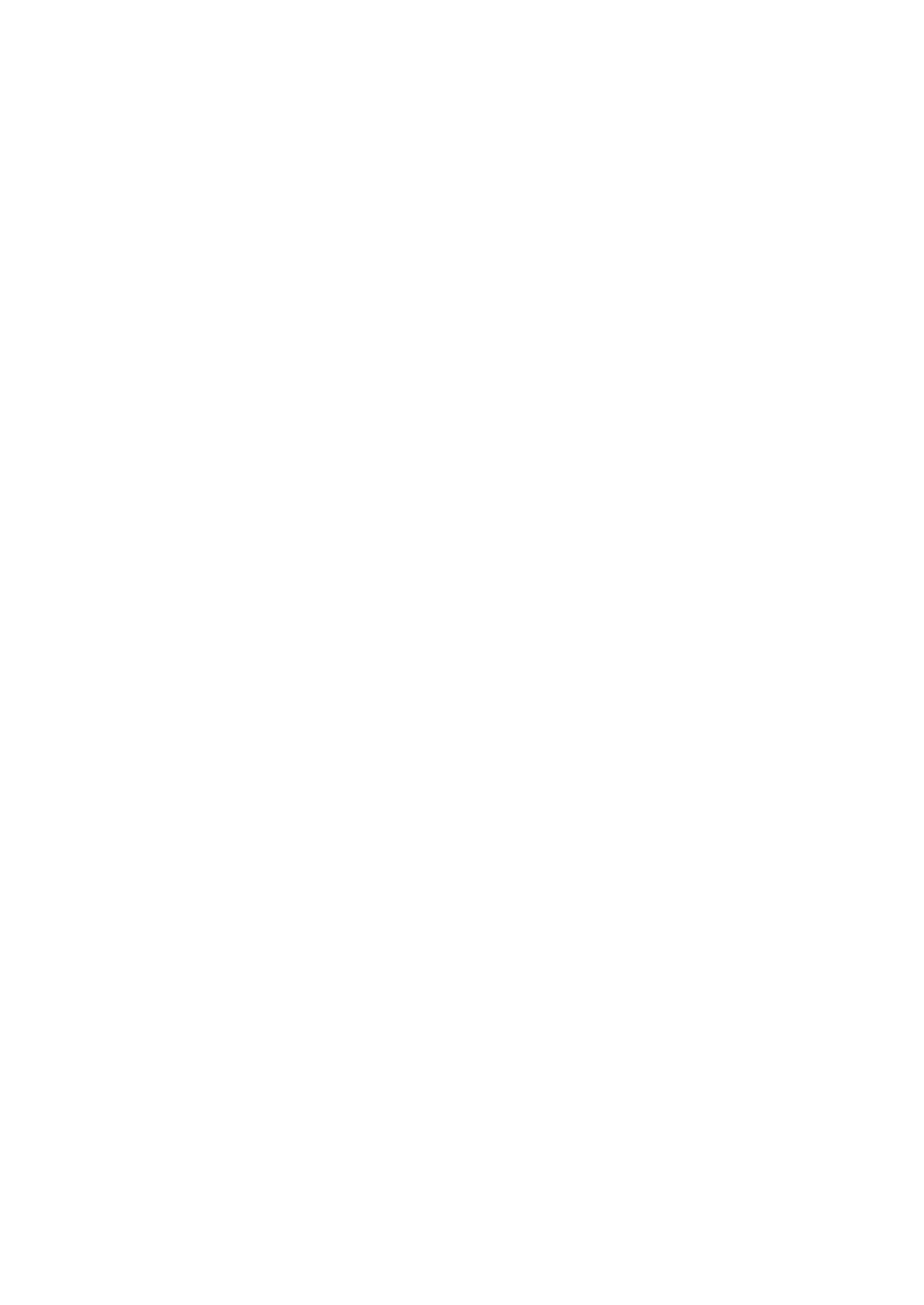| Sl.              | <b>Contents</b>                   |                                                         | Page No.       |
|------------------|-----------------------------------|---------------------------------------------------------|----------------|
| No.              |                                   |                                                         |                |
|                  | <b>Request for Qualification</b>  |                                                         | V              |
|                  | <b>Disclaimer</b>                 |                                                         | vii            |
|                  |                                   | <b>Glossary</b>                                         |                |
|                  |                                   | <b>Invitation for Qualification</b>                     |                |
| $\mathbf{1}$     |                                   | <b>Introduction</b>                                     |                |
|                  | 1.1                               | Background                                              | 1              |
|                  | 1.2                               | Brief description of Bidding Process                    | $\overline{2}$ |
|                  | 1.3                               | <b>Schedule of Bidding Process</b>                      | $\overline{4}$ |
|                  | 1.4                               | Pre-Application Conference                              | 5              |
| $\boldsymbol{2}$ | <b>Instructions to Applicants</b> |                                                         | 6              |
|                  | 2A                                | <b>General</b>                                          | 6              |
|                  | 2.1                               | Scope of Application                                    | 6              |
|                  | 2.2                               | <b>Eligibility of Applicants</b>                        | 6              |
|                  | 2.3                               | Change in composition of the Consortium                 | 13             |
|                  | 2.4                               | Number of Applications and costs thereof                | 14             |
|                  | 2.5                               | Site visit and verification of information              | 14             |
|                  | 2.6                               | <b>Acknowledgement by Applicant</b>                     | 14             |
|                  | 2.7                               | Right to accept or reject any or all Applications/ Bids | 14             |
|                  | 2B                                | <b>Documents</b>                                        | 16             |
|                  | 2.8                               | Contents of the RFQ                                     | 16             |
|                  | 2.9                               | Clarifications                                          | 16             |
|                  | 2.10                              | Amendment of RFQ                                        | 17             |
|                  | 2C                                | <b>Preparation and Submission of Application</b>        | 17             |
|                  | 2.11                              | Language                                                | 17             |
|                  | 2.12                              | Format and signing of Application                       | 17             |
|                  | 2.13                              | Sealing and marking of Applications                     | 18             |
|                  | 2.14                              | <b>Application Due Date</b>                             | 19             |
|                  | 2.15                              | Late Applications                                       | 20             |
|                  | 2.16                              | Modifications/ substitution/ withdrawal of              | 20             |
|                  |                                   | Applications                                            |                |
|                  | 2D                                | <b>Evaluation Process</b>                               | 20             |
|                  | 2.17                              | Opening and Evaluation of Applications                  | 20             |

**Contents**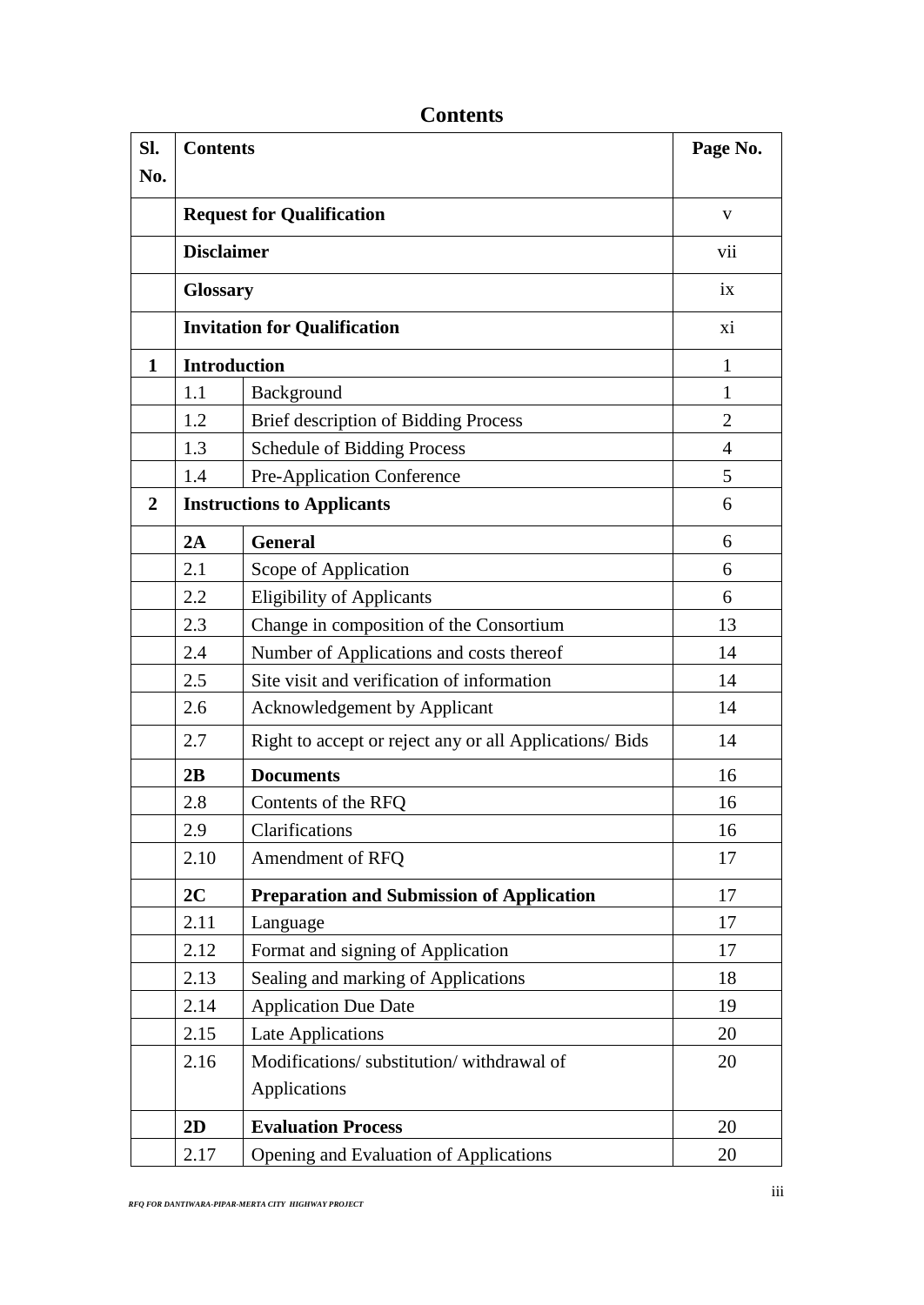|              | 2.18                                                    | Confidentiality                                        | 21 |
|--------------|---------------------------------------------------------|--------------------------------------------------------|----|
|              | 2.19                                                    | Tests of responsiveness                                | 21 |
|              | 2.20                                                    | Clarifications                                         | 23 |
|              | 2E                                                      | <b>Qualification and Bidding</b>                       | 22 |
|              | 2.21                                                    | Short-listing and notification                         | 22 |
|              | 2.22                                                    | Submission of Bids                                     | 22 |
|              | 2.23                                                    | Proprietary data                                       | 22 |
|              | 2.24                                                    | Correspondence with the Applicant                      | 23 |
|              | 2.25                                                    | Procedure for online Application                       | 24 |
| 3            |                                                         | <b>Criteria for Evaluation</b>                         | 25 |
|              | 3.1                                                     | <b>Evaluation parameters</b>                           | 25 |
|              | 3.2                                                     | Technical Capacity for purposes of evaluation          | 25 |
|              | 3.3                                                     | Details of Experience                                  | 27 |
|              | 3.4                                                     | Financial information for purposes of evaluation       | 27 |
|              | 3.5                                                     | <b>Short-listing of Applicants</b>                     | 28 |
| 4            | <b>Fraud and Corrupt Practices</b>                      |                                                        | 29 |
| 5            |                                                         | <b>Pre-Application Conference</b>                      | 31 |
| 6            | <b>Miscellaneous</b>                                    |                                                        | 32 |
|              | <b>Appendices</b>                                       |                                                        | 34 |
| $\mathbf I$  | Letter Comprising the Application for Pre-Qualification | 36                                                     |    |
|              | $Annex-I$                                               | Particulars of the Applicant                           | 40 |
|              | $Annex-II$                                              | <b>Technical Capacity of Applicant</b>                 | 42 |
|              | $Annex - III$                                           | <b>Financial Capacity of Applicant</b>                 | 44 |
|              | $Annex - IV$                                            | Details of Eligible Projects                           | 46 |
|              | $Annex - V$                                             | <b>Statement of Legal Capacity</b>                     | 51 |
| $\mathbf{I}$ |                                                         | Power of Attorney for signing of Application and Bid   | 52 |
| Ш            |                                                         | <b>Power of Attorney for Lead Member of Consortium</b> | 54 |
| IV           |                                                         | <b>Joint Bidding Agreement</b>                         | 57 |
| V            |                                                         | <b>Guidelines of the Department of Disinvestment</b>   | 64 |
| VI           | <b>List of Application-specific provisions</b>          |                                                        | 66 |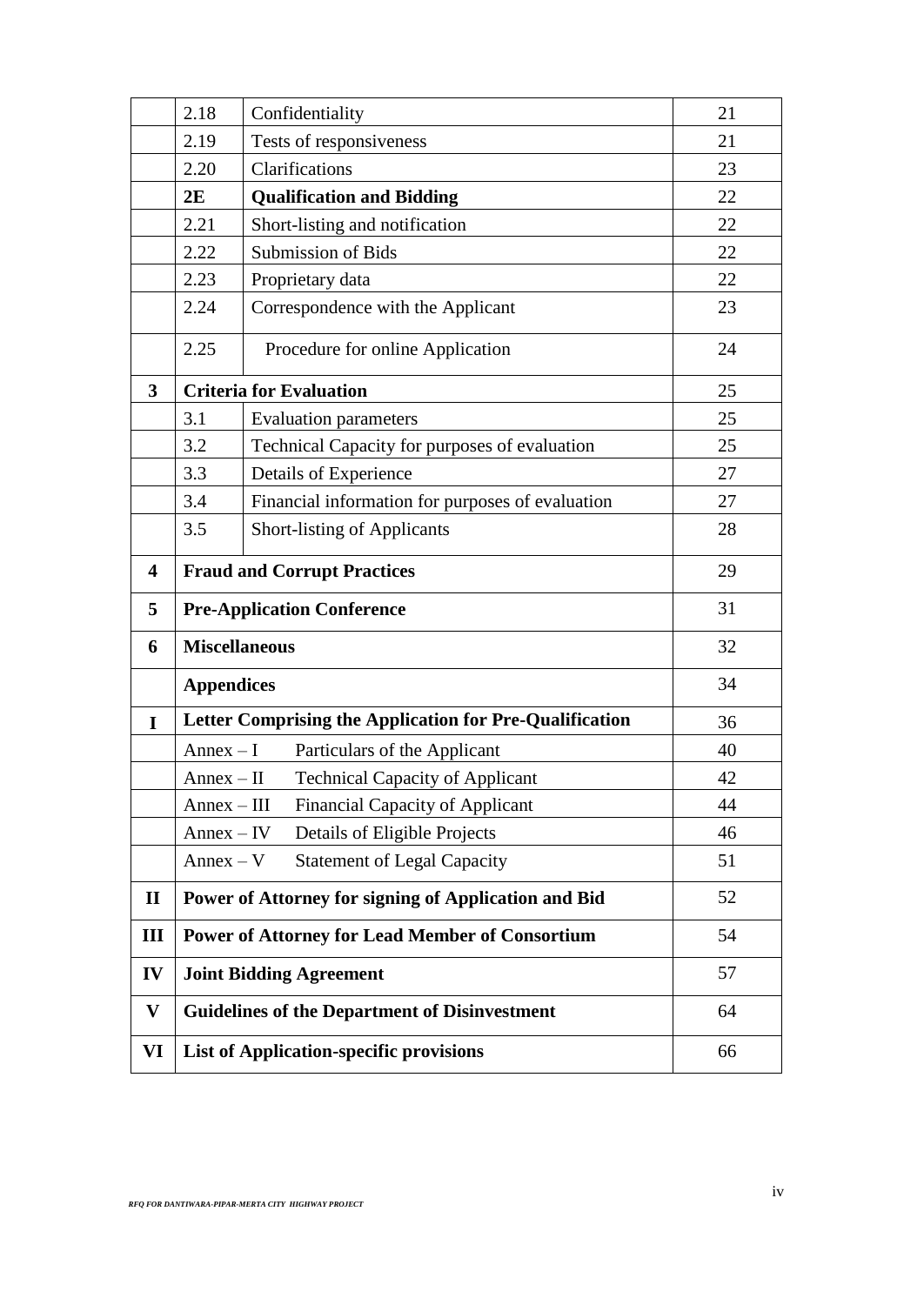**Request for Qualification (RFQ)**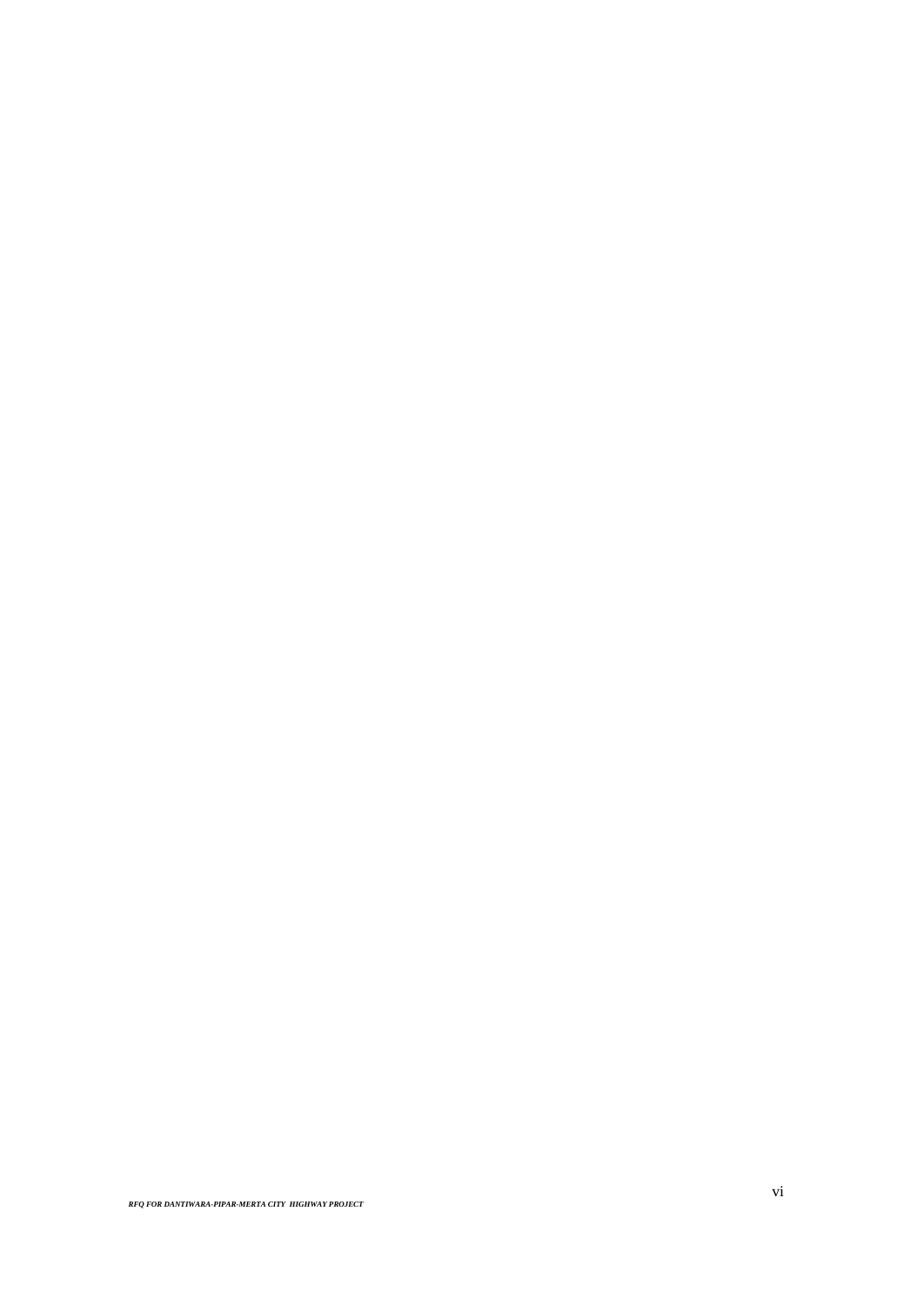## **Disclaimer**

The information contained in this Request for Qualification document (the "**RFQ**") or subsequently provided to Applicant(s), whether verbally or in documentary or any other form, by or on behalf of the Authority or any of its employees or advisors, is provided to Applicant(s) on the terms and conditions set out in this RFQ and such other terms and conditions subject to which such information is provided.

This RFQ is not an agreement and is neither an offer nor invitation by the Authority to the prospective Applicants or any other person. The purpose of this RFQ is to provide interested parties with information that may be useful to them in the formulation of their application for qualification pursuant to this RFQ (the "**Application**"). This RFQ includes statements, which reflect various assumptions and assessments arrived at by the Authority in relation to the Project. Such assumptions, assessments and statements do not purport to contain all the information that each Applicant may require. This RFQ may not be appropriate for all persons, and it is not possible for the Authority, its employees or advisors to consider the investment objectives, financial situation and particular needs of each party who reads or uses this RFQ. The assumptions, assessments, statements and information contained in this RFQ may not be complete, accurate, adequate or correct. Each Applicant should therefore, conduct its own investigations and analysis and should check the accuracy, adequacy, correctness, reliability and completeness of the assumptions, assessments, statements and information contained in this RFQ and obtain independent advice from appropriate sources.

Information provided in this RFQ to the Applicant(s) is on a wide range of matters, some of which may depend upon interpretation of law. The information given is not intended to be an exhaustive account of statutory requirements and should not be regarded as a complete or authoritative statement of law. The Authority accepts no responsibility for the accuracy or otherwise for any interpretation or opinion on law expressed herein.

The Authority, its employees and advisors make no representation or warranty and shall have no liability to any person, including any Applicant or Bidder, under any law, statute, rules or regulations or tort, principles of restitution or unjust enrichment or otherwise for any loss, damages, cost or expense which may arise from or be incurred or suffered on account of anything contained in this RFQ or otherwise, including the accuracy, adequacy, correctness, completeness or reliability of the RFQ and any assessment, assumption, statement or information contained therein or deemed to form part of this RFQ or arising in any way with pre-qualification of Applicants for participation in the Bidding Process.

The Authority also accepts no liability of any nature whether resulting from negligence or otherwise howsoever caused arising from reliance of any Applicant upon the statements contained in this RFQ.

The Authority may, in its absolute discretion but without being under any obligation to do so, update, amend or supplement the information, assessment or assumptions contained in this RFQ.

The issue of this RFQ does not imply that the Authority is bound to select and short-list pre-qualified Applications for Bid Stage or to appoint the selected Bidder or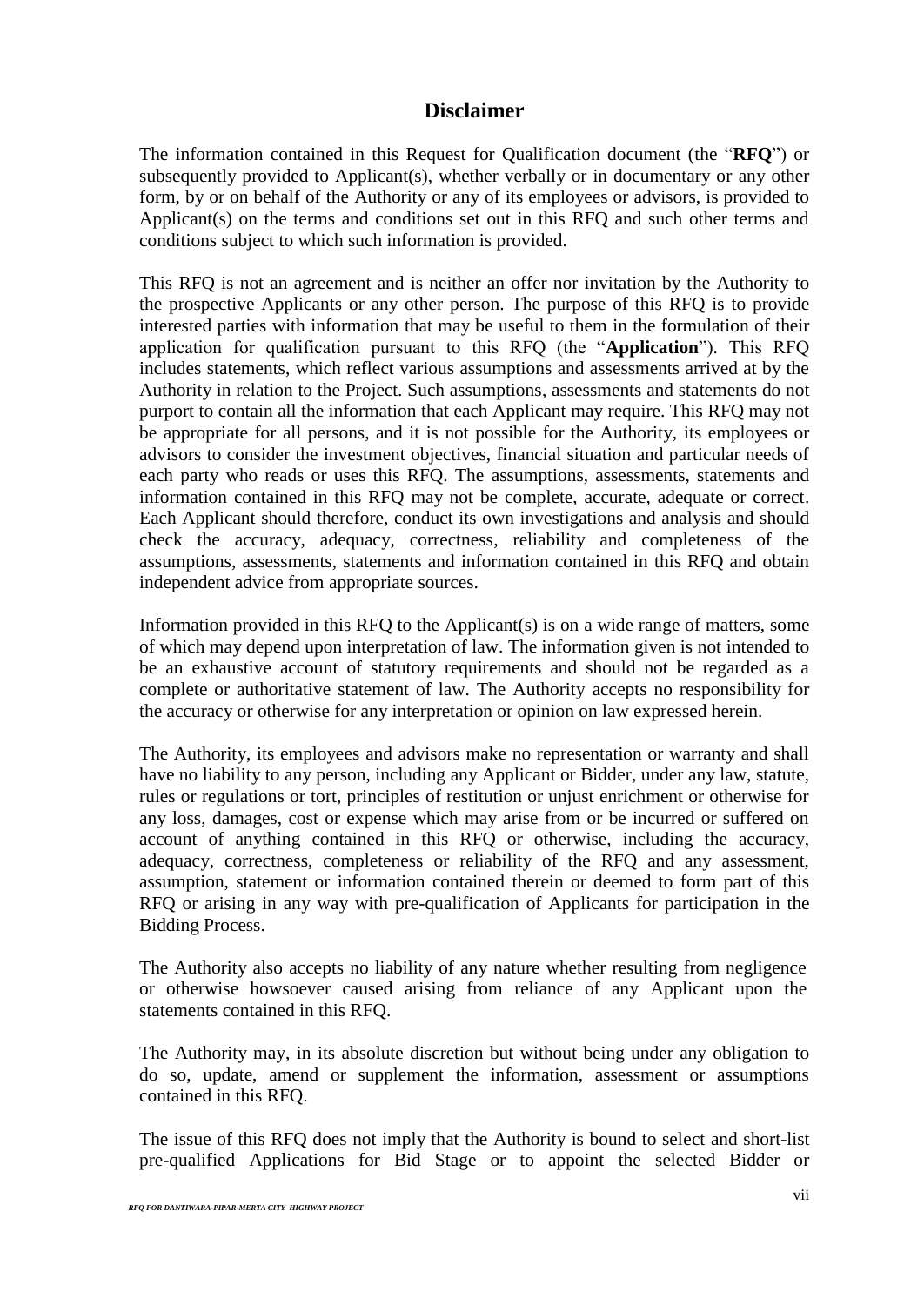Concessionaire, as the case may be, for the Project and the Authority reserves the right to reject all or any of the Applications or Bids without assigning any reasons whatsoever.

The Applicant shall bear all its costs associated with or relating to the preparation and submission of its Application including but not limited to preparation, copying, postage, delivery fees, expenses associated with any demonstrations or presentations which may be required by the Authority or any other costs incurred in connection with or relating to its Application. All such costs and expenses will remain with the Applicant and the Authority shall not be liable in any manner whatsoever for the same or for any other costs or other expenses incurred by an Applicant in preparation or submission of the Application, regardless of the conduct or outcome of the Bidding Process.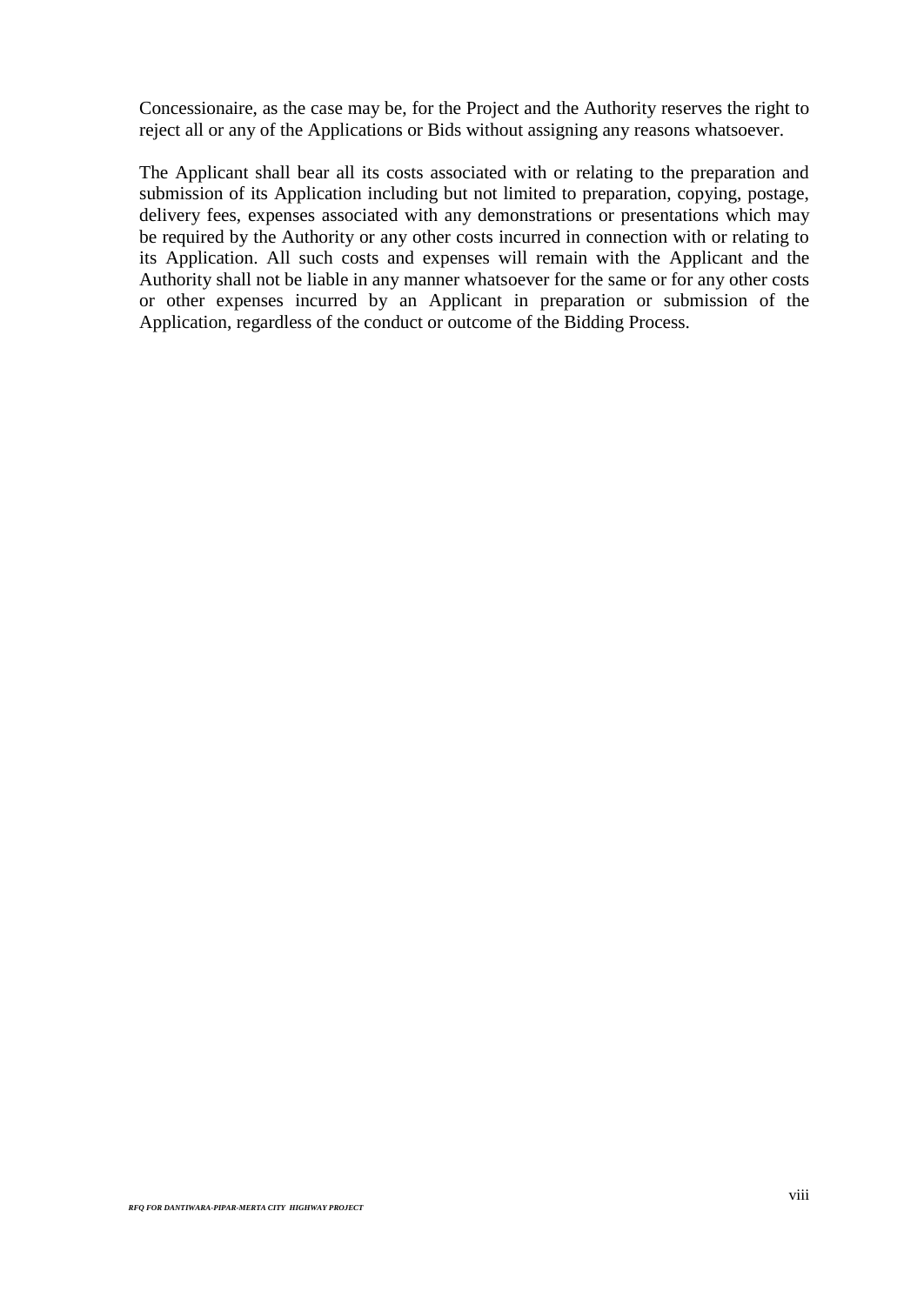## **Glossary**

**Applicant(s)** As defined in Clause 1.2.1 **Application** As defined in the Disclaimer **Application Due Date** As defined in Clause 1.1.5 **Associate** As defined in Clause 2.2.9 **Authority** As defined in Clause 1.1.1 **Bids** As defined in Clause 1.2.3 **Bid Due Date As defined in Clause 1.2.3 Bid Security As defined in Clause 1.2.4 Bidders As defined in Clause 1.1.1 Bidding Documents As defined in Clause 1.2.3 Bidding Process** As defined in Clause 1.2.1 **Bid Stage** As defined in Clause 1.2.1 **BOT** Build, Operate and Transfer **Concessionaire As defined in Clause 1.1.2 Concession Agreement** As defined in Clause 1.1.2 **Conflict of Interest** As defined in Clause 2.2.1(c) **Consortium** As defined in Clause 2.2.1(a) **DBFOT** As defined in Clause 1.1.1 **Eligible Experience** As defined in Clause 3.2.1 **Eligible Projects** As defined in Clause 3.2.1 **Estimated Project Cost** As defined in Clause 1.1.4 **Experience Score** As defined in Clause 3.2.6 **Financial Capacity** As defined in Clause 2.2.2 (B) **Government Government Government** of Rajasthan **Grant** As defined in Clause 1.2.8 **Highest Bidder** As defined in Clause 1.2.8 **Jt. Bidding Agreement** As defined in Clause 2.2.6 (g) **Lead Member** As defined in Clause 2.2.6 (c) **LOA** Letter of Award **Member** Member of a Consortium **Net Worth** As defined in Clause 2.2.4 (ii) **O&M** Operation and Maintenance **PPP** Public Private Partnership **Premium** As defined in Clause 1.2.8 **Project** As defined in Clause 1.1.1 **Qualification** As defined in Clause 1.2.1 **Qualification Stage** As defined in Clause 1.2.1 **Re. or Rs. or INR** Indian Rupee **RFP or Request for Proposals** As defined in Clause 1.2.1 **RFO** As defined in the Disclaimer **SPV** As defined in Clause 2.2.6 **Technical Capacity** As defined in Clause 2.2.2 (A) **Threshold Technical Capacity** As defined in Clause 2.2.2 (A)

The words and expressions beginning with capital letters and defined in this document shall, unless repugnant to the context, have the meaning ascribed thereto herein above.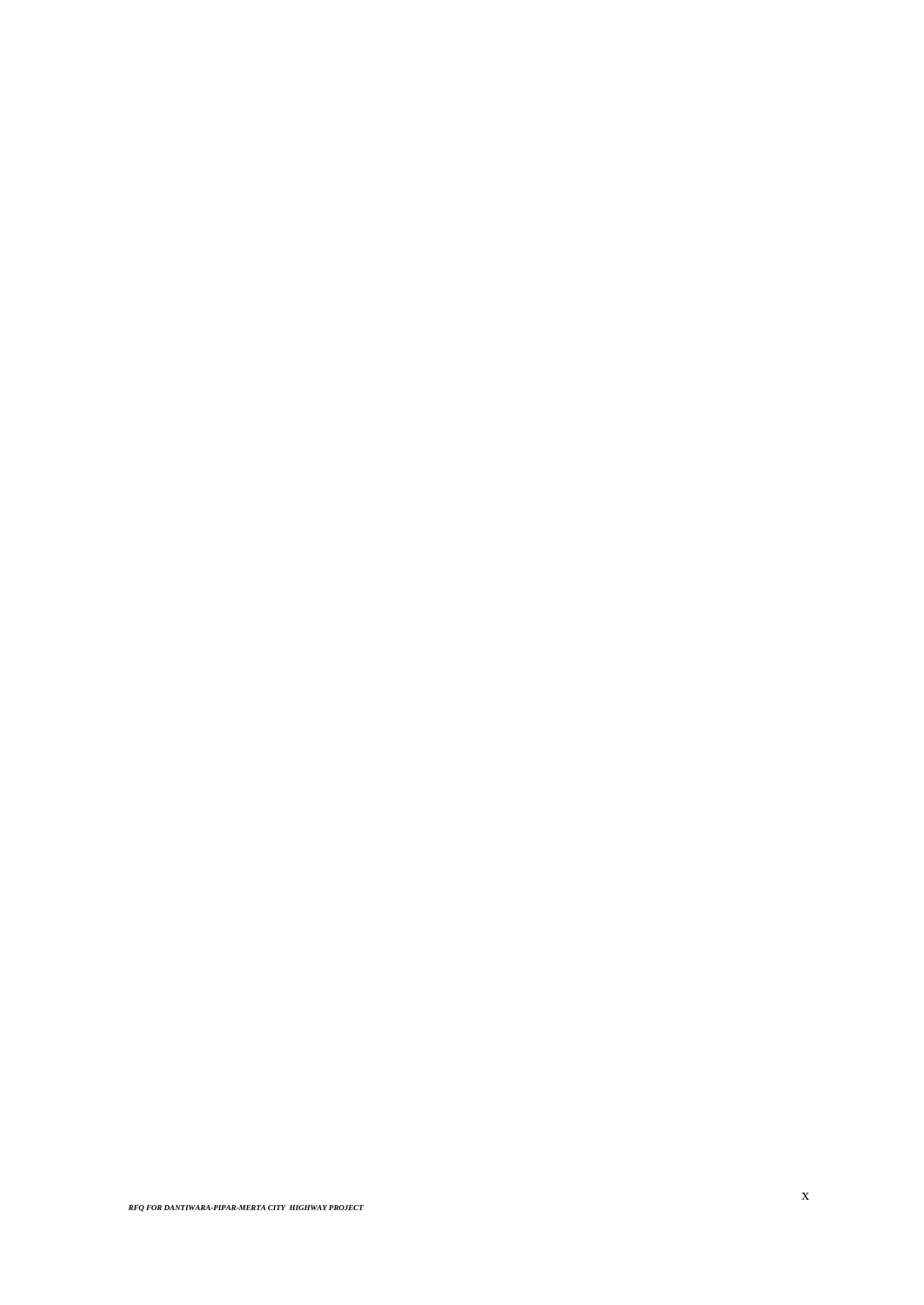**Invitation for Qualification**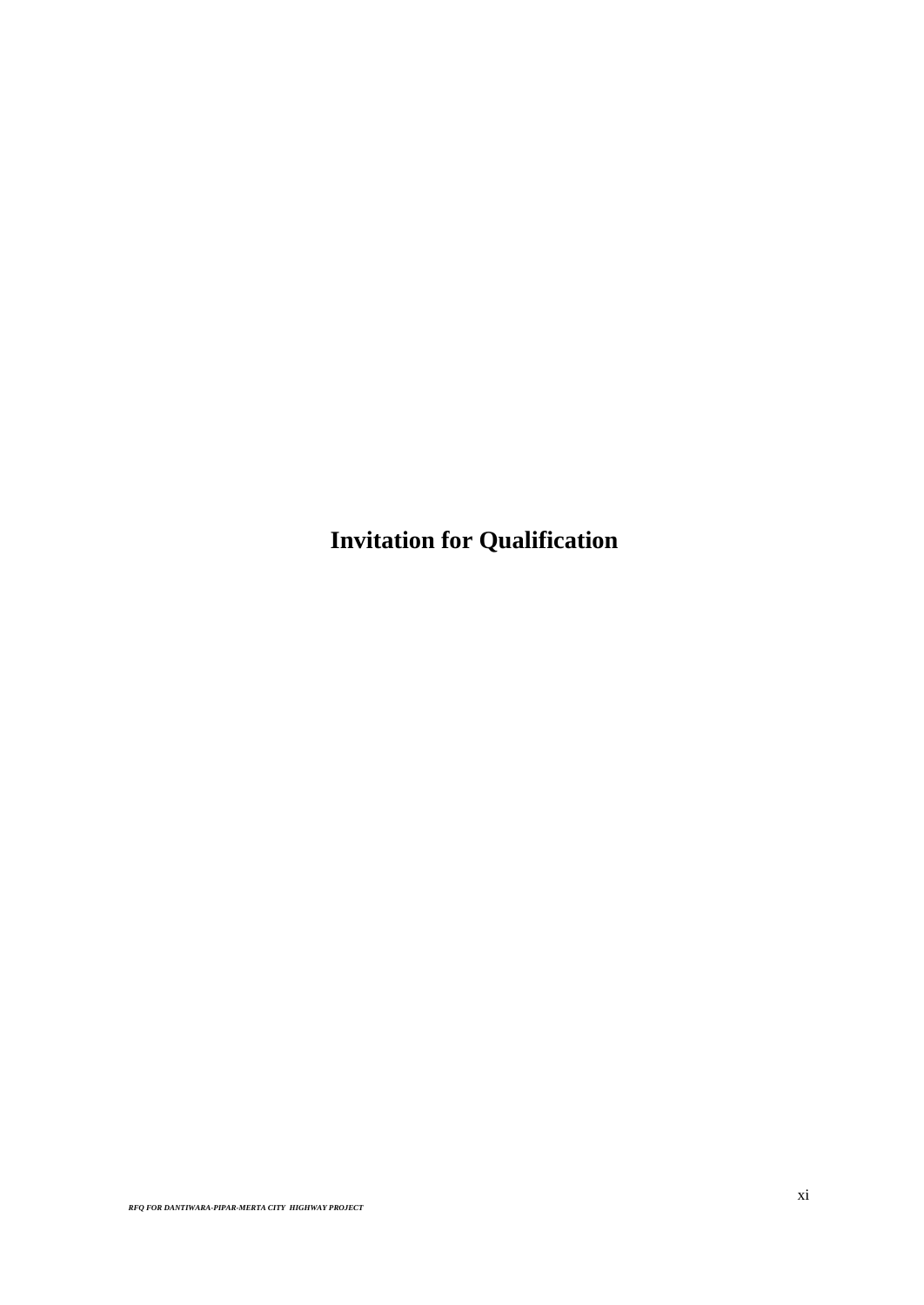## **GOVERNMENT OF RAJASTHAN PUBLIC WORKS DEPARTMENT**

## **1. INTRODUCTION**\$

#### **1.1 Background**

1.1.1 The Governor of Rajasthan, acting through Secretary in charge, Public Works Department ,Government of Rajasthan , having its principal offices at Jacob Road, Civil lines,Jaipur-302005 (the "**Authority**") is engaged in the development of state highways and as part of this endeavor, the Authority has decided to undertake development and operation/ maintenance of Dantiwara-Pipar-Mertacity Highway Project (the "**Project**") through Public-Private Partnership (the "**PPP**") on Design, Build, Finance, Operate and Transfer (the "**DBFOT"**) basis, and has, therefore, decided to carry out the bidding process for selection of a bidder to whom the Project may be awarded. Brief particulars of the Project are as follows:

| Name of the Highway      | Length in Km | <b>Indicative Project Cost</b> |  |
|--------------------------|--------------|--------------------------------|--|
|                          |              | (In Rs. cr.)                   |  |
| Dantiwara-Pipar-         | 86.720       | 220.00                         |  |
| <b>Mertacity [SH-21]</b> |              |                                |  |

The Authority intends to pre-qualify and short-list suitable Applicants (the "**Bidders**") who will be eligible for participation in the Bid Stage, for awarding the Project through an open competitive bidding process in accordance with the procedure set out herein.

1.1.2 The selected Bidder, who is either a company incorporated under the Companies Act, 1956/2013 or undertakes to incorporate as such prior to execution of the concession agreement (the "**Concessionaire**") shall be responsible for designing, engineering, financing, procurement, construction, operation and maintenance of the Project under and in accordance with the provisions of a long - term concession agreement (the "**Concession Agreement**") to be entered into between the Concessionaire and the Authority in the form provided by the Authority as part of the Bidding Documents pursuant hereto.

<sup>\$</sup> **Instructions for Applicants**

**Note 1**: The provisions in curly brackets shall be suitably modified by the Applicant after the RFQ is issued. (See Appendix-VI)

**Note 2**: Blank spaces contain formats that are to be used by the Applicant after the RFQ is issued. (See Appendix-VI)

Note 3: Footnotes marked "\$" in the relevant Clauses of the RFQ are for guidance of the Applicants. In case of Appendices, the footnotes marked "\$" or in other non-numerical characters shall be omitted by the Applicants while submitting their respective Applications. (See Appendix-VI)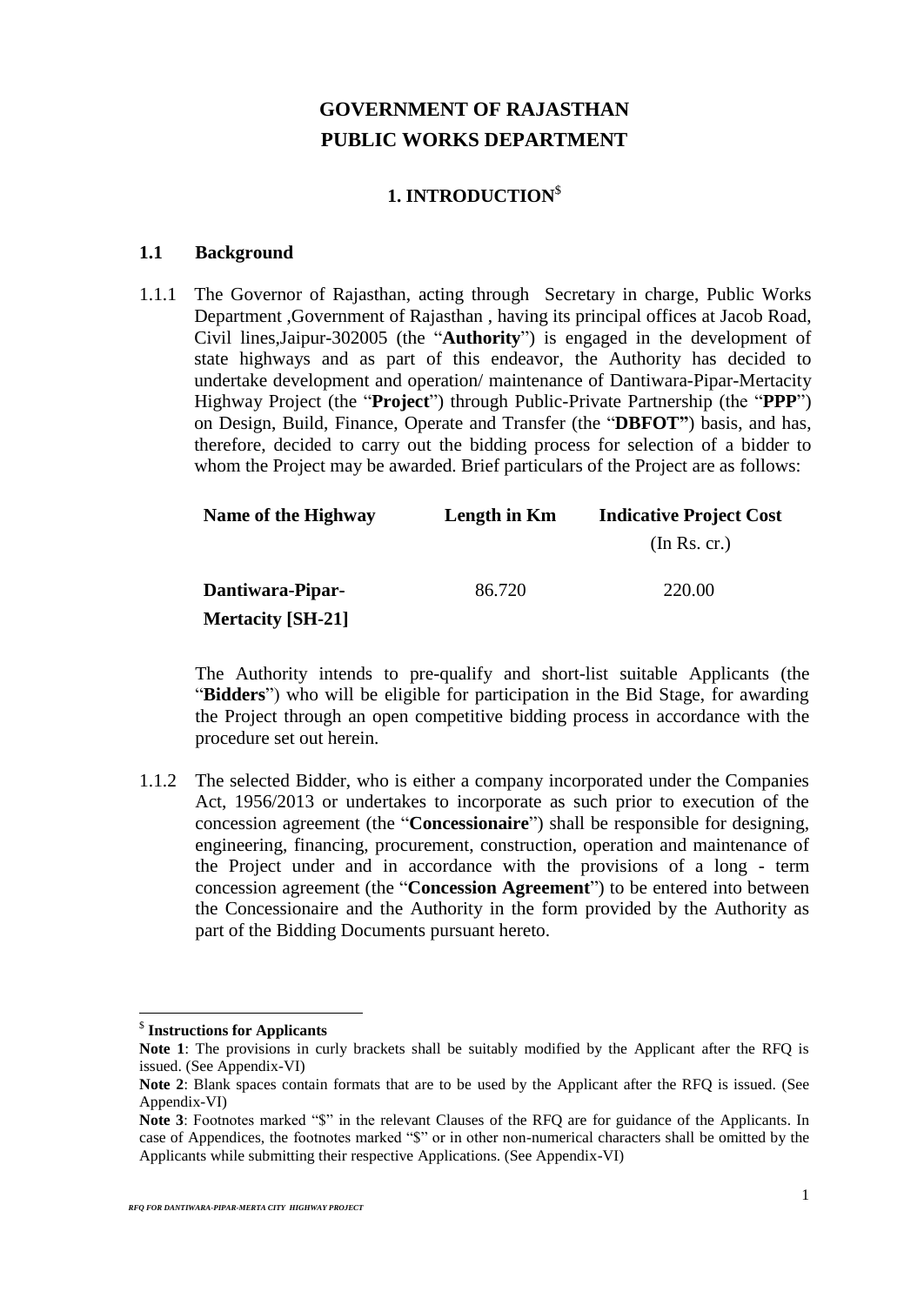- 1.1.3 The scope of work will broadly include rehabilitation, upgradation and widening of the existing carriageway, rehabilitation of existing pavement, construction and/or rehabilitation of major and minor bridges, culverts, road intersections, interchanges, drains, etc. and the management, operation and maintenance thereof.
- 1.1.4 Indicative capital cost of the Project (the "**Estimated Project Cost**") will be revised and specified in the Bidding Documents of the Project. The assessment of actual costs, however, will have to be made by the Bidders.
- 1.1.5 The Authority shall receive Applications pursuant to this RFQ in accordance with the terms set forth herein as modified, altered, amended and clarified from time to time by the Authority, and all Applications shall be prepared and submitted in accordance with such terms on or before the date specified in Clause 1.3 for submission of Applications (the "**Application Due Date**").

#### **1.2 Brief description of Bidding Process**

1.2.1 The Authority has adopted a two-stage bidding process (collectively referred to as the "**Bidding Process**") for selection of the Bidder for award of the Project. The first stage (the "**Qualification Stage**") of the process involves qualification (the "**Qualification**") of interested parties/ consortia who make an Application in accordance with the provisions of this RFQ (the "**Applicant**"**,** which expression shall, unless repugnant to the context, include the Members of the Consortium). The Applicant shall pay to the Authority a sum of Rs. 30, 000 (Rupees thirty thousand) in favour of Project Director, PPP-1, PWD, Jaipur as the cost of the RFQ process alongwith Application processing fee. At the end of this stage, the Authority expects to announce a short-list of up to 7 (seven) suitable pre-qualified Applicants who shall be eligible for participation in the second stage of the Bidding Process (the "**Bid Stage**") comprising Request for Proposals (the "**Request for Proposals**" or "**RFP**").

Application must be submitted online through e-procurement portal http://eproc.rajasthan.gov.in of Government of Rajasthan along with other documents on or before Application Due Date (upto 1100 hours IST).

Application submitted through any other mode shall not be entertained. However, CA /Auditor certificates as specified in Appendix-I, Power of Attorney and proof of payment of Application processing fee & cost of RFQ documents , etc. as specified in Clause 2.13.2 of the RFQ shall be submitted physically in original by the Applicant on or before Application Due Date (at 1130 hours IST).

Government of India has issued guidelines (see Appendix-V) for qualification of bidders seeking to acquire stakes in any public sector enterprise through the process of disinvestment. These guidelines shall apply *mutatis mutandis* to this Bidding Process. The Authority shall be entitled to disqualify an Applicant in accordance with the aforesaid guidelines at any stage of the Bidding Process. Applicants must satisfy themselves that they are qualified to bid, and should give an undertaking to this effect in the form at Appendix-I.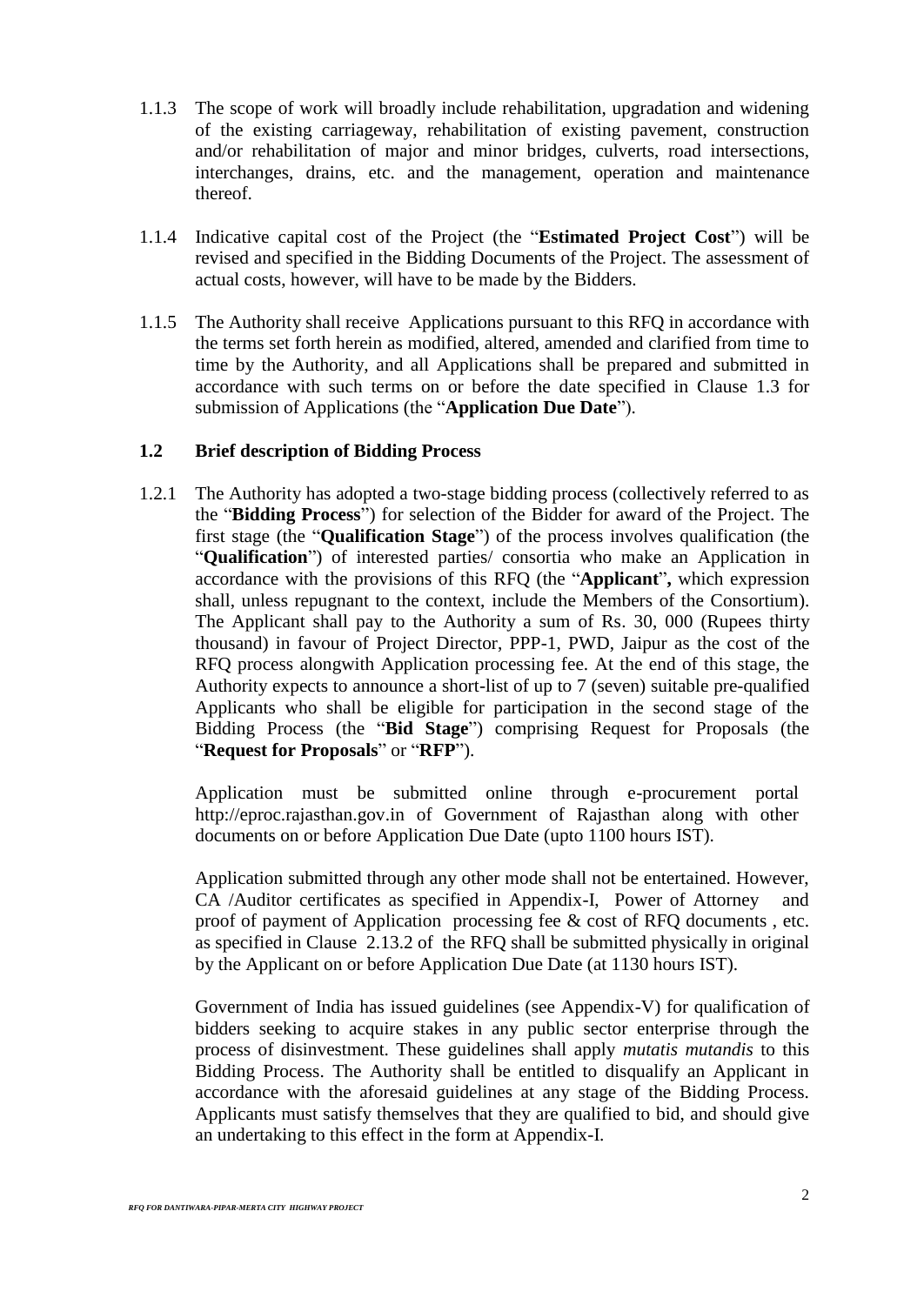- 1.2.2 In the Qualification Stage, Applicants would be required to furnish all the information specified in this RFQ. Only those Applicants that are pre-qualified and short-listed by the Authority shall be invited to submit their Bids for the Project. The Authority is likely to provide a comparatively short time span for submission of the Bids for the Project. The Applicants are, therefore, advised to visit the site and familiarise themselves with the Project.
- 1.2.3 In the Bid Stage, the Bidders will be called upon to submit their financial offers (the "**Bids**") in accordance with the RFP and other documents to be provided by the Authority (collectively the "**Bidding Documents**"). The Bidding Documents for the Project will be provided to every Bidder on payment of a process fee for RFP which will be about four times the amount specified in Clause 1.2.1. The Bid shall be valid for a period of not less than 120 days from the date specified in Clause 1.3 for submission of Bids (the "**Bid Due Date**").
- 1.2.4 In terms of the RFP, a Bidder will be required to deposit, along with its Bid, a bid security equivalent to about 1% (one per cent) of the Estimated Project Cost (the "**Bid Security**"), refundable no later than 60 (sixty) days from the Bid Due Date, except in the case of the selected Bidder whose Bid Security shall be retained till it has provided a Performance Security under the Concession Agreement. The Bidders will have an option to provide Bid Security in the form of a demand draft or a bank guarantee acceptable to the Authority<sup>§</sup>. In case a bank guarantee is provided, its validity period shall not be less than 180 (one hundred and eighty) days from the Bid Due Date, inclusive of a claim period of 60 (sixty) days, and may be extended as may be mutually agreed between the Authority and the Bidder from time to time. Where a demand draft is provided, its validity shall not be less than 80 (eighty) days from the Bid Due Date for the purposes of encashment thereof by the Authority. The Bid shall be summarily rejected if it is not accompanied by the Bid Security.
- 1.2.5 Generally, the Highest Bidder shall be the selected Bidder. The remaining Bidders shall be kept in reserve and may, in accordance with the process specified in the RFP, be invited to match the Bid submitted by the Highest Bidder in case such Highest Bidder withdraws or is not selected for any reason. In the event that none of the other Bidders match the Bid of the Highest Bidder, the Authority may, in its discretion, invite fresh Bids from the remaining Bidders or annul the Bidding Process, as the case may be.
- 1.2.6 During the Bid Stage, Bidders are invited to examine the Project in greater detail, and to carry out, at their cost, such studies as may be required for submitting their respective Bids for award of the concession including implementation of the Project.
- 1.2.7 As part of the Bidding Documents, the Authority will provide a draft Concession Agreement and feasibility report prepared by its consultants and other information pertaining/ relevant to the Project available with it.

 $$$  The format for the bank guarantee has been published as part of the Model RFP document.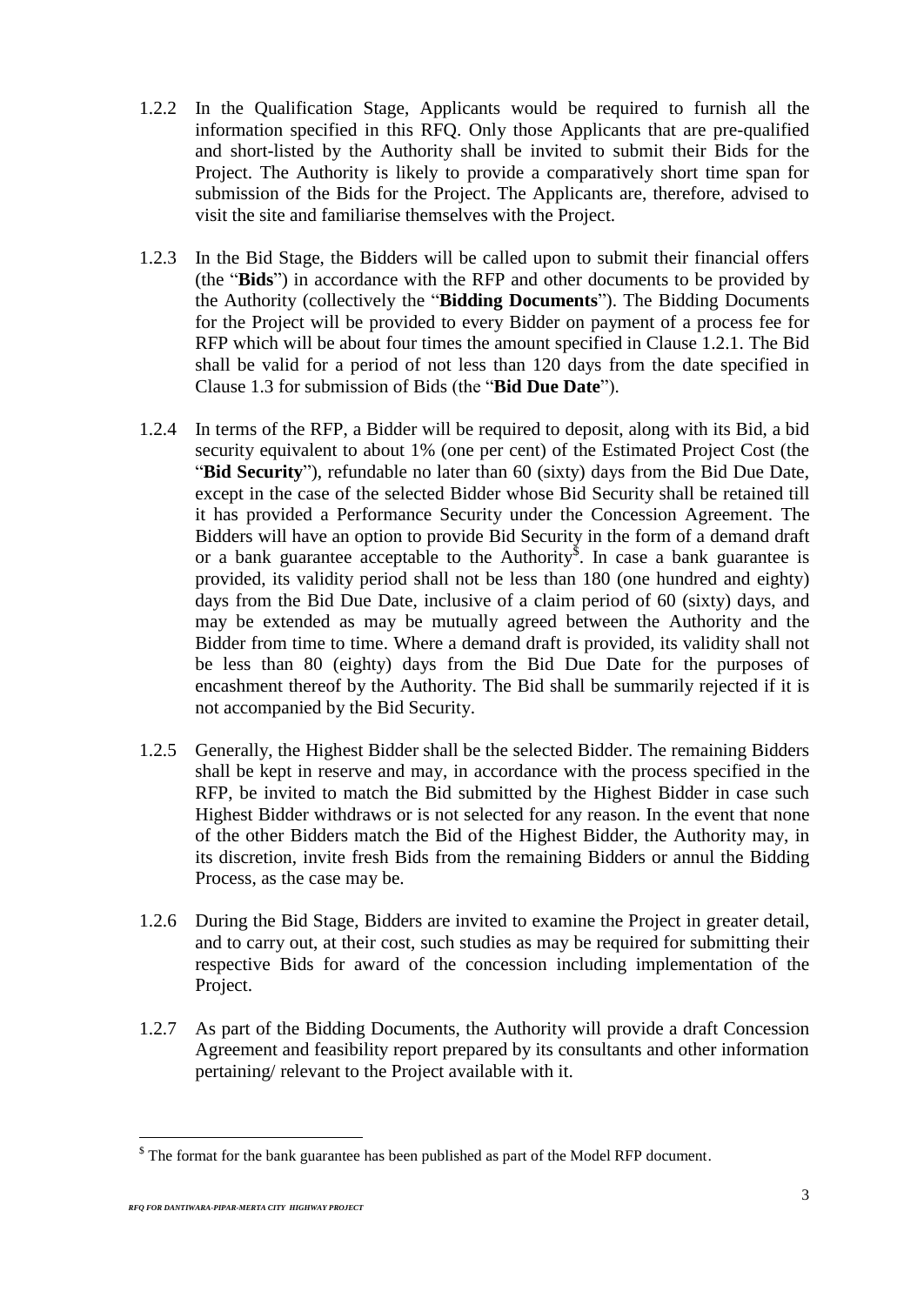1.2.8 Bids will be invited for the Project on the basis of the lowest financial grant (the "**Grant**") required by a Bidder for implementing the Project. A Bidder may, instead of seeking a Grant, offer to pay a premium in the form of revenue share and/ or upfront payment, as the case may be, (the "**Premium**") to the Authority for award of the concession. The concession period shall be pre-determined, and will be indicated in the draft Concession Agreement forming part of the Bidding Documents. The Grant/ Premium amount shall constitute the sole criteria for evaluation of Bids. The Project shall be awarded to the Bidder quoting the highest Premium, and in the event that no Bidder offers a Premium, then to the Bidder seeking the lowest Grant.

In this RFQ, the term "**Highest Bidder**" shall mean the Bidder who is offering the highest Premium, and where no Bidder is offering a Premium, the Bidder seeking the lowest Grant shall be the Highest Bidder.

- 1.2.9 The Concessionaire shall, in consideration of its investment and services, be entitled to levy and collect a pre-determined user fee /receive a unitary charge.
- 1.2.10 Details of the process to be followed at the Bid Stage and the terms thereof will be spelt out in the Bidding Documents.
- 1.2.11 Any queries or request for additional information concerning this RFQ shall be submitted in writing by speed post/ courier/ special messenger and by e-mail so as to reach the officer designated in Clause 2.13.5 by the specified date. The envelopes/ communications shall clearly bear the following identification/ title:

"Queries/ Request for Additional Information: RFQ for ''Dantiwara-Pipar-Merta City Highway Project''.

## **1.3 Schedule of Bidding Process**

The Authority shall endeavour to adhere to the following schedule:

|    | <b>Event Description</b>                | <b>Date</b>                                      |
|----|-----------------------------------------|--------------------------------------------------|
|    | <b>Qualification Stage</b>              |                                                  |
| 1. | Last date for receiving queries         | 29.01.2018                                       |
| 2. | <b>Pre-Application Conference</b>       | 01.02.2018 at 1100 hrs                           |
| 3. | Authority response to queries latest by | 08.02.2018                                       |
| 4. | <b>Application Due Date</b>             | 22.02.2018                                       |
| 5. | Announcement of short-list              | Within 15 days of<br><b>Application Due Date</b> |
|    |                                         |                                                  |

| <b>Bid Stage</b>      | <b>Estimated Date</b> |  |
|-----------------------|-----------------------|--|
| Sale of Bid Documents | [To be specified]     |  |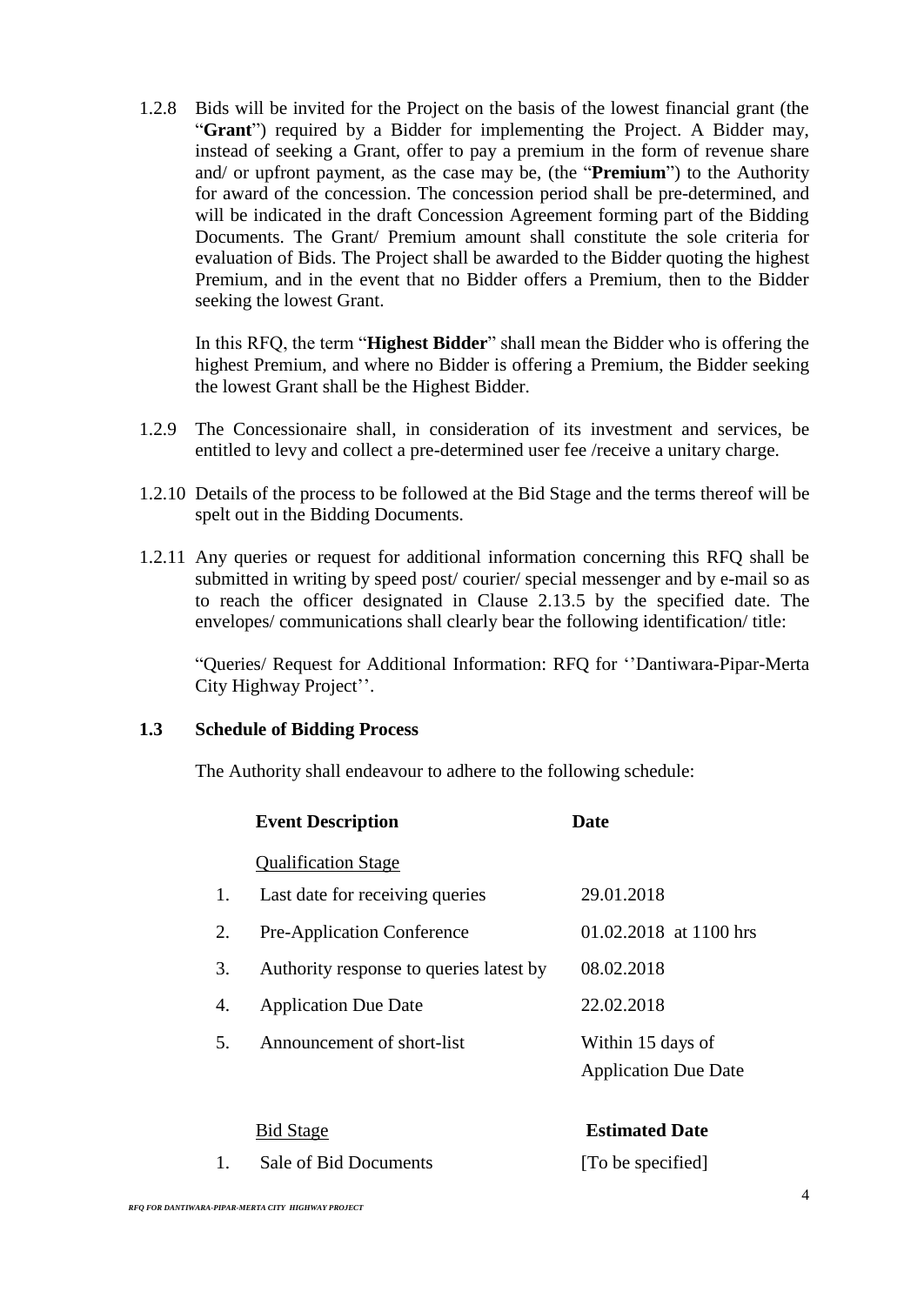| 2. | Last date for receiving queries         | [To be specified]                 |
|----|-----------------------------------------|-----------------------------------|
| 3. | Pre-Bid Conference –                    | [To be specified]                 |
| 4. | Authority response to queries latest by | [To be specified]                 |
| 5. | <b>Bid Due Date</b>                     | [To be specified]                 |
| 6. | <b>Opening of Bids</b>                  | On Bid Due Date                   |
| 7. | Letter of Award (LOA)                   | Within 30 days of Bid Due<br>Date |
| 8. | Validity of Bids                        | 120 days of Bid Due Date          |
| 9. | Signing of Concession Agreement         | Within 30 days of award of<br>LOA |

## **1.4 Pre-Application Conference**

The date, time and venue of the Pre-Application Conference shall be:

Date: 01.02.2018

Time: 1100 hrs

Venue: Conference Hall, PPP Division, Chief Engineer's Office, Public Works Department, Jacob Road, Civil Lines, Jaipur-302006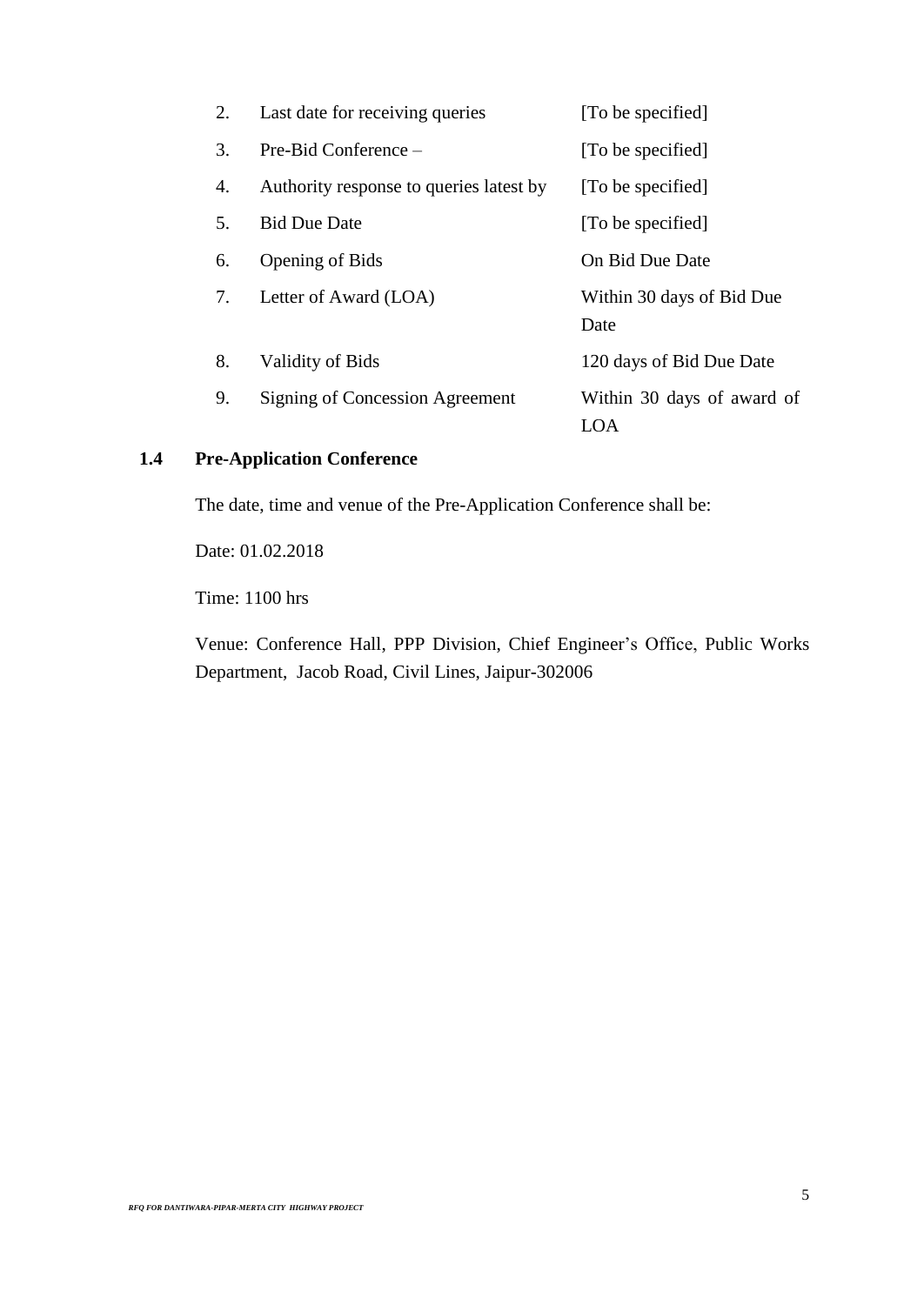## **2. INSTRUCTIONS TO APPLICANTS**

## **A. GENERAL**

## **2.1 Scope of Application**

- 2.1.1 The Authority wishes to receive Applications for Qualification in order to shortlist experienced and capable Applicants for the Bid Stage.
- 2.1.2 Short-listed Applicants may be subsequently invited to submit the Bids for the Project.

## **2.2 Eligibility of Applicants**

2.2.1 For determining the eligibility of Applicants for their pre-qualification hereunder, the following shall apply:

(a) The Applicant for pre-qualification may be a single entity or a group of entities (the "**Consortium**"), coming together to implement the Project. However, no applicant applying individually or as a member of a Consortium, as the case may be, can be member of another Applicant. The term Applicant used herein would apply to both a single entity and a Consortium.

(b) An Applicant may be a natural person, private entity, government-owned entity or any combination of them with a formal intent to enter into an agreement or under an existing agreement to form a Consortium. A Consortium shall be eligible for consideration subject to the conditions set out in Clause 2.2.6 below.

(c) An Applicant shall not have a conflict of interest (the "**Conflict of Interest**") that affects the Bidding Process. Any Applicant found to have a Conflict of Interest shall be disqualified<sup>\$</sup>. An Applicant shall be deemed to have a Conflict of Interest affecting the Bidding Process, if:

(i) the Applicant, its Member or Associate (or any constituent thereof) and any other Applicant, its Member or any Associate thereof (or any constituent thereof) have common controlling shareholders or other ownership interest; provided that this disqualification shall not apply in cases where the direct or indirect shareholding of an Applicant, its Member or an Associate thereof (or any shareholder thereof having a shareholding of more than 5 per cent of the paid up and subscribed share capital of such Applicant, Member or Associate, as the case may be) in the other Applicant, its Member or Associate is less than 5 per cent of the subscribed and paid up equity share capital thereof; provided further that this disqualification shall not apply to any ownership by a bank, insurance company, pension fund or a public financial institution referred to in subsection (72) of section 2 of the Companies Act, 2013. For the purposes of this Clause 2.2.1(c), indirect shareholding held through one or more

 $\textsuperscript{s}$  The provisions of sub-clauses (i), (iii) and (v) shall not apply to government companies.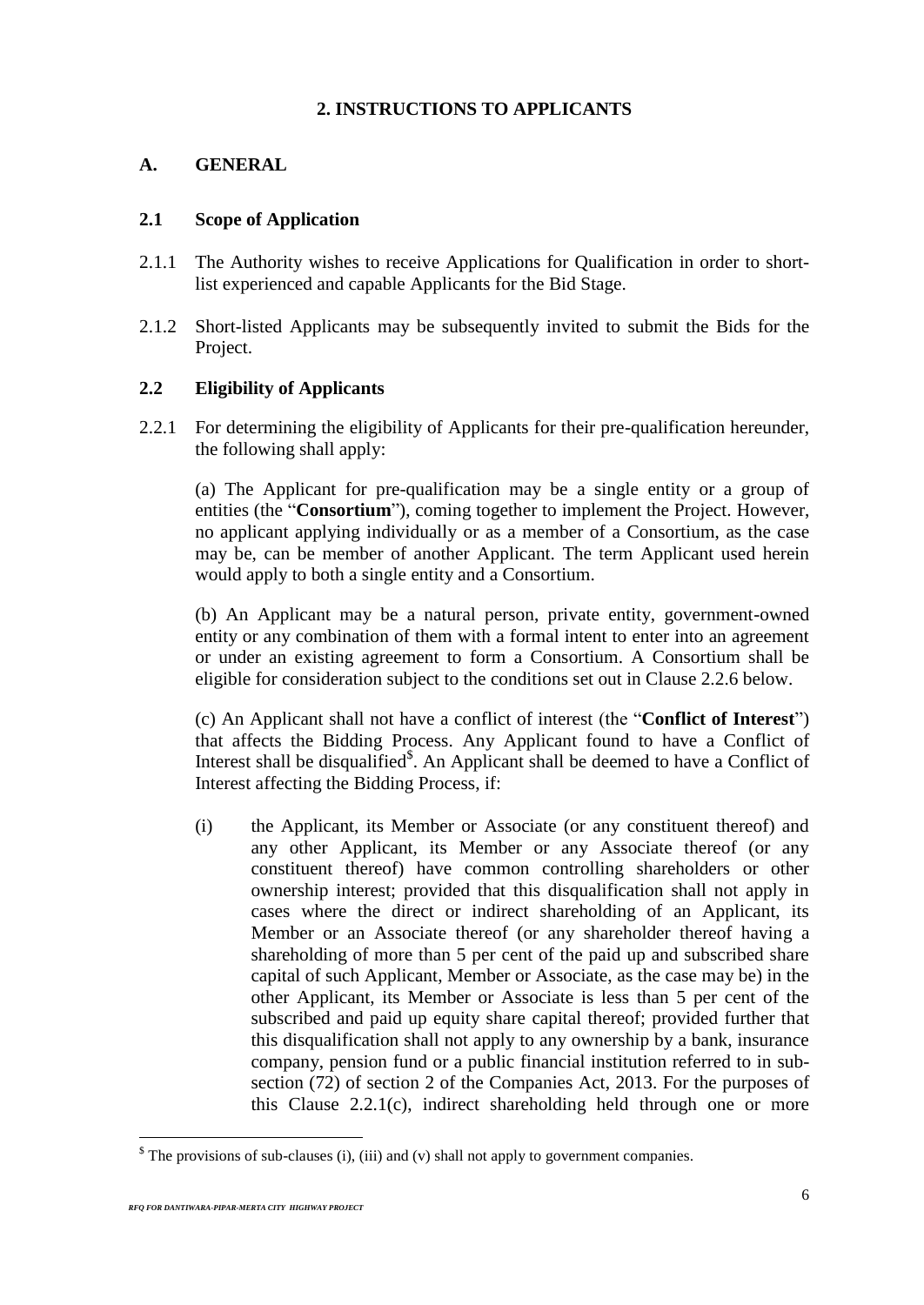intermediate persons shall be computed as follows: (aa) where any intermediary is controlled by a person through management control or otherwise, the entire shareholding held by such controlled intermediary in any other person (the "**Subject Person**") shall be taken into account for computing the shareholding of such controlling person in the Subject Person; and (bb) subject always to sub-clause (aa) above, where a person does not exercise control over an intermediary, which has shareholding in the Subject Person, the computation of indirect shareholding of such person in the Subject Person shall be undertaken on a proportionate basis; provided, however, that no such shareholding shall be reckoned under this sub-clause (bb) if the shareholding of such person in the intermediary is less than 26% of the subscribed and paid up equity shareholding of such intermediary; or

- (ii) a constituent of such Applicant is also a constituent of another Applicant; or
- (iii) such Applicant, or any Associate thereof receives or has received any direct or indirect subsidy, grant, concessional loan or subordinated debt from any other Applicant, or any Associate thereof or has provided any such subsidy, grant, concessional loan or subordinated debt to any other Applicant, its Member or any Associate thereof; or
- (iv) such Applicant has the same legal representative for purposes of this Application as any other Applicant; or
- (v) such Applicant, or any Associate thereof has a relationship with another Applicant, or any Associate thereof, directly or through common third party/ parties, that puts either or both of them in a position to have access to each other's information about, or to influence the Application of either or each other; or
- (vi) such Applicant, or any Associate thereof has participated as a consultant to the Authority in the preparation of any documents, design or technical specifications of the Project.

(d) An Applicant shall be liable for disqualification if any legal, financial or technical adviser of the Authority in relation to the Project is engaged by the Applicant, its Member or any Associate thereof, as the case may be, in any manner for matters related to or incidental to the Project. For the avoidance of doubt, this disqualification shall not apply where such adviser was engaged by the Applicant, its Member or Associate in the past but its assignment expired or was terminated prior to the Application Due Date. Nor will this disqualification apply where such adviser is engaged after a period of 3 (three) years from the date of commercial operation of the Project.

*Explanation:* In case an Applicant is a Consortium, then the term Applicant as used in this Clause 2.2.1, shall include each Member of such Consortium.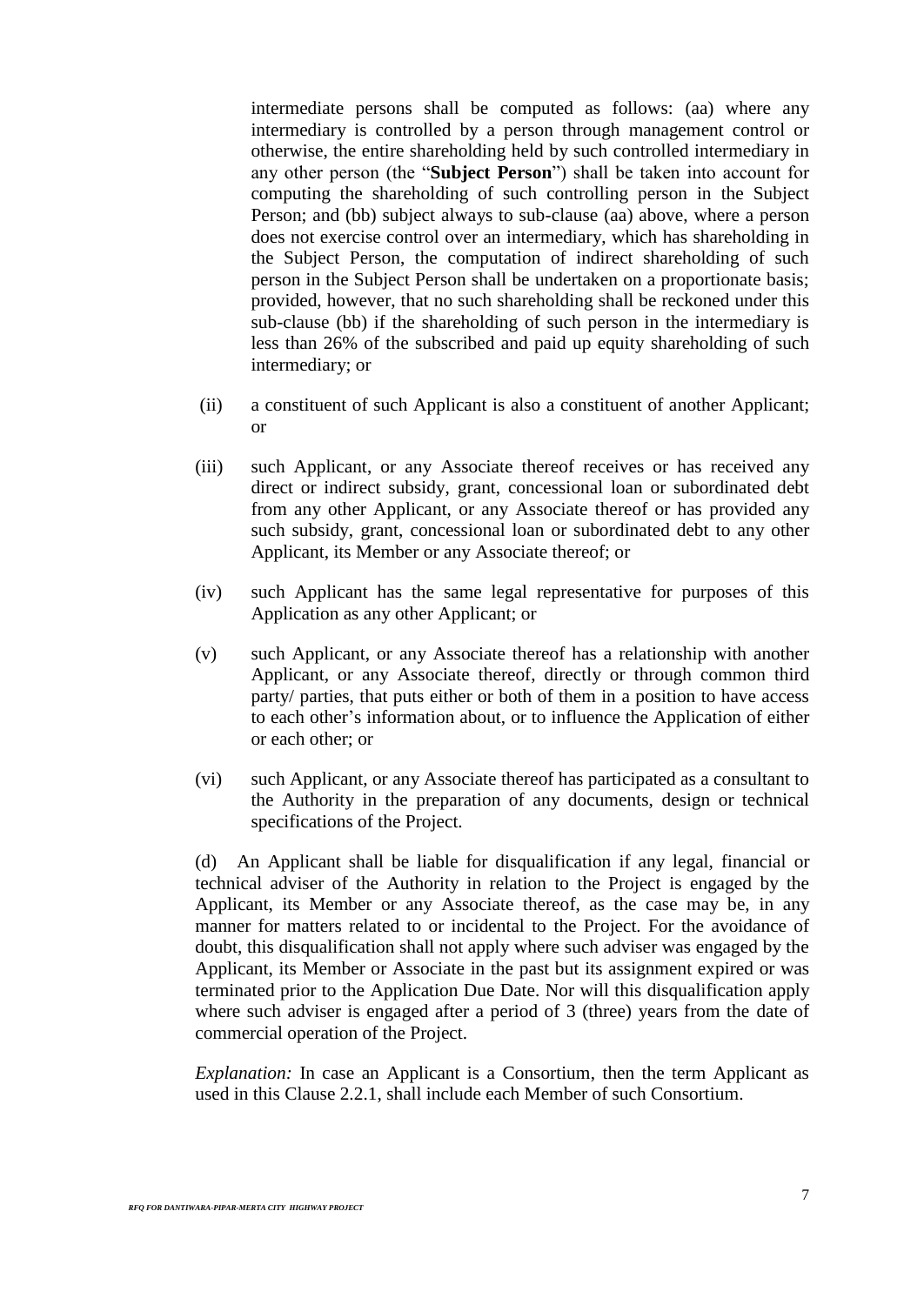- 2.2.2 To be eligible for pre-qualification and short-listing, an Applicant shall fulfil the following conditions of eligibility:
- (A) **Technical Capacity**: For demonstrating technical capacity and experience (the "**Technical Capacity**"), the Applicant shall, over the past 5 (five) financial years preceding the Application Due Date, have:
	- $(i)$  paid for, or received payments for, construction of Eligible Project(s); and/ or
	- (ii) paid for development of Eligible Project(s) in Category 1 and/or Category 2 specified in Clause 3.2.1; and/ or
	- (iii) collected and appropriated revenues from Eligible Project(s) in Category 1 and/or Category 2 specified in Clause 3.2.1,

such that the sum total of the above is more than Rs.440.00 crore (Rs. Four hundred and forty crore) (the "**Threshold Technical Capacity**").

Provided that at least one fourth of the Threshold Technical Capacity shall be from the Eligible Projects in Category 1 and/ or Category 3 specified in Clause 3.2.1.

(B) **Financial Capacity**: The Applicant shall have a minimum Net Worth (the "**Financial Capacity**") of Rs.55.00 crore (Rs. Fifty five crore) at the close of the preceding financial year.

In case of a Consortium, the combined technical capacity and Net Worth of those Members, who shall have an equity share of at least 26% (twenty six per cent) each in the SPV, should satisfy the above conditions of eligibility; provided that each such Member shall, for a period of 2 (two) years from the date of commercial operation of the Project, hold equity share capital not less than: (i) 26% (twenty six per cent) of the subscribed and paid up equity of the SPV; and (ii) 5% (five per cent) of the Total Project Cost specified in the Concession Agreement.

- 2.2.3 **O&M Experience**: In the event that the Applicant does not have the requisite O&M experience, it shall either enter into an agreement, for a period of 5 (five) years from COD, with an entity having the aforesaid experience relating to the performance of O&M obligations, or engage experienced and qualified personnel for discharging its O&M obligations in accordance with the provisions of the Concession Agreement, failing which the Concession Agreement shall be liable to termination.
- 2.2.4 The Applicant shall enclose with its Application, to be submitted as per the format at Appendix-I, complete with its Annexes, the following<sup>\$</sup>:

<sup>&</sup>lt;sup>\$</sup> In case duly certified audited annual financial statements containing the requisite details are provided, a separate certification by statutory auditors would not be necessary in respect of Clause 2.2.4. In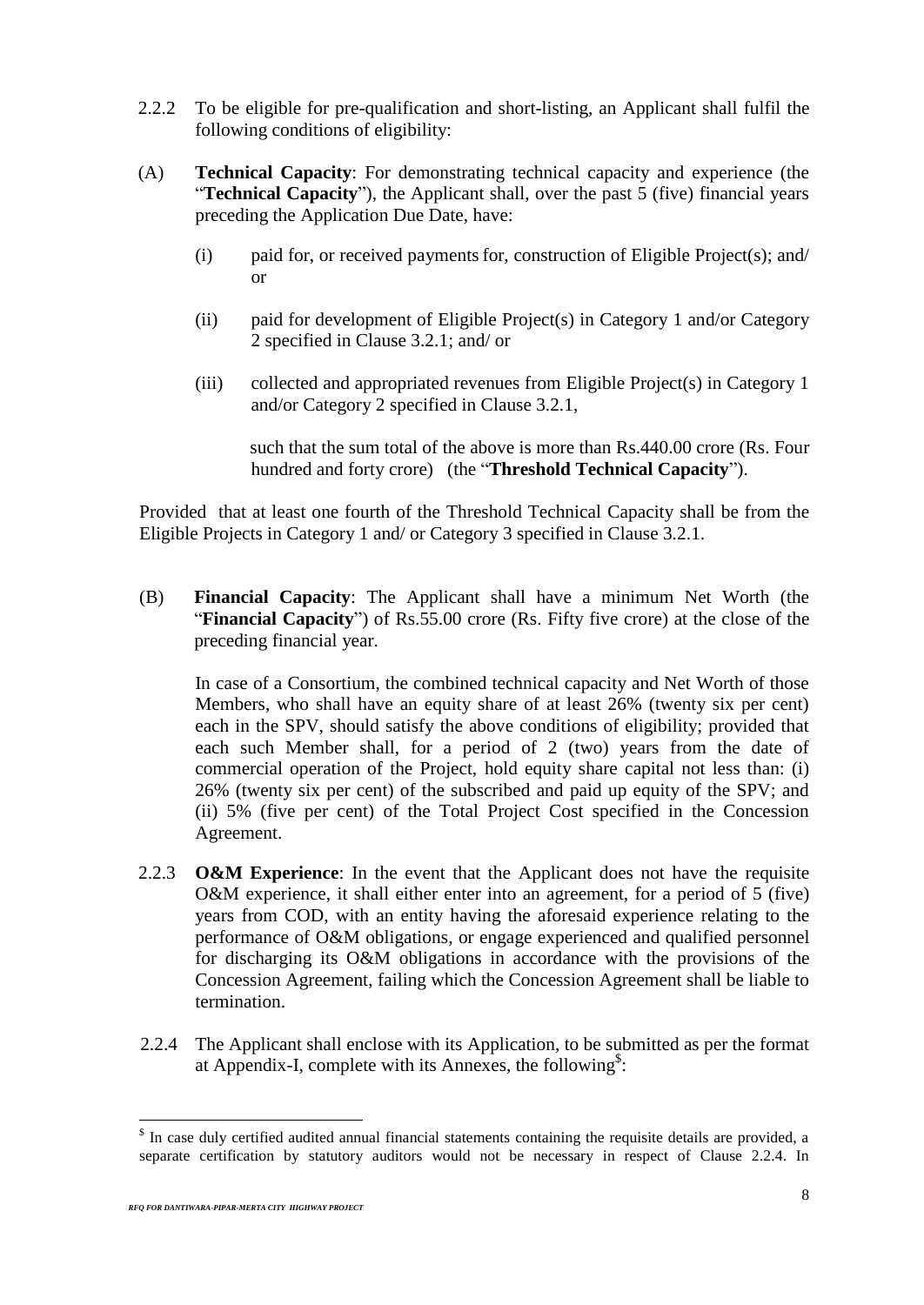- (i) Certificate(s) from statutory auditors of the Applicant or its Associates or the concerned client(s) stating the payments made/ received or works commissioned, as the case may be, during the past 5 (five) years in respect of the projects specified in paragraph 2.2.2 (A) above. In case a particular job/ contract has been jointly executed by the Applicant (as part of a consortium), it should further support its claim for the share in work done for that particular job/ contract by producing a certificate from its statutory auditor or the client; and
- (ii) certificate(s) from statutory auditors of the Applicant or its Associates specifying the Net Worth of the Applicant, as at the close of the preceding financial year, and also specifying that the methodology adopted for calculating such Net Worth conforms to the provisions of this Clause 2.2.4 (ii). For the purposes of this RFQ, net worth (the "**Net Worth**") shall mean the sum of subscribed and paid up equity and reserves from which shall be deducted the sum of revaluation reserves, miscellaneous expenditure not written off and reserves not available for distribution to equity share holders.
- 2.2.5 The Applicant should submit a Power of Attorney as per the format at Appendix-II, authorising the signatory of the Application to commit the Applicant. In the case of a Consortium, the Members should submit a Power of Attorney in favour of the Lead Member as per format at Appendix-III.
- 2.2.6 Where the Applicant is a single entity, it may be required to form an appropriate Special Purpose Vehicle, incorporated under the Indian Companies Act, 2013 (the "**SPV**"), to execute the Concession Agreement and implement the Project. In case the Applicant is a Consortium, it shall, in addition to forming an SPV, comply with the following additional requirements:
	- (a) Number of members in a consortium shall not exceed 6 (six), but information sought in the Application may be restricted to 4 (four) members in the order of their equity contribution;
	- (b) subject to the provisions of sub-clause (a) above, the Application should contain the information required for each member of the Consortium;
	- (c) members of the Consortium shall nominate one member as the lead member (the "**Lead Member**"), who shall have an equity share holding of at least 26% (twenty six per cent) of the paid up and subscribed equity of the SPV. The nomination(s) shall be supported by a Power of Attorney, as per the format at Appendix-III, signed by all the other members of the Consortium;

1

jurisdictions that do not have statutory auditors, the firm of auditors which audits the annual accounts of the Applicant or its Associate may provide the certificates required under this RFQ.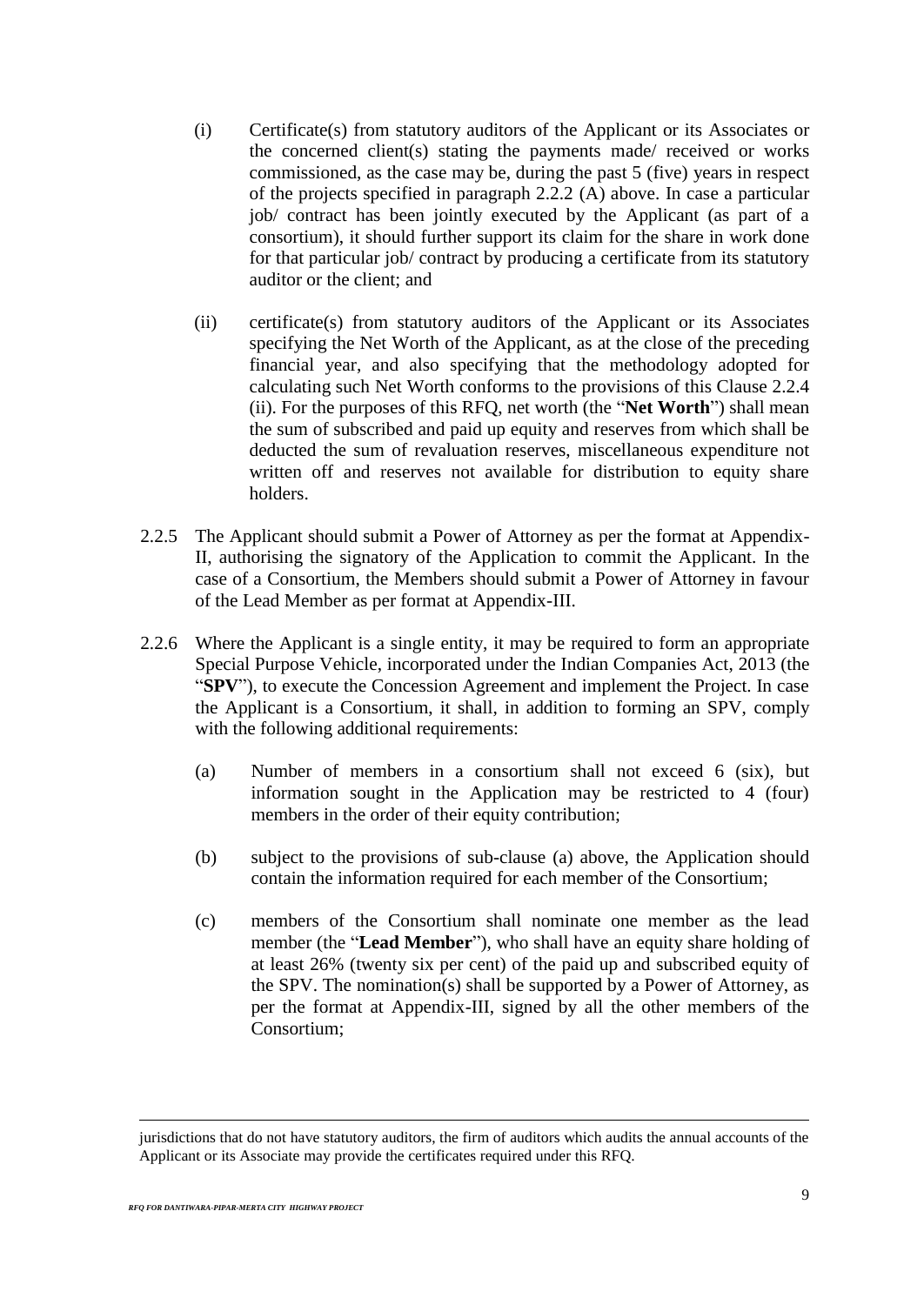- (d) the Application should include a brief description of the roles and responsibilities of individual members, particularly with reference to financial, technical and O&M obligations;
- (e) an individual Applicant cannot at the same time be member of a Consortium applying for pre-qualification. Further, a member of a particular Applicant Consortium cannot be member of any other Applicant Consortium applying for pre-qualification;
- (f) the members of a Consortium shall form an appropriate SPV to execute the Project, if awarded to the Consortium;
- (g) members of the Consortium shall enter into a binding Joint Bidding Agreement, substantially in the form specified at Appendix-IV (the "**Jt. Bidding Agreement**"), for the purpose of making the Application and submitting a Bid in the event of being short-listed. The Jt. Bidding Agreement, to be submitted along with the Application, shall, *inter alia*:
	- (i) convey the intent to form an SPV with shareholding/ ownership equity commitment(s) in accordance with this RFQ, which would enter into the Concession Agreement and subsequently perform all the obligations of the Concessionaire in terms of the Concession Agreement, in case the concession to undertake the Project is awarded to the Consortium;
	- (ii) clearly outline the proposed roles and responsibilities, if any, of each member;
	- (iii) commit the minimum equity stake to be held by each member;
	- (iv) commit that each of the members, whose experience will be evaluated for the purposes of this RFQ, shall subscribe to 26% (twenty six per cent) or more of the paid up and subscribed equity of the SPV and shall further commit that each such member shall, for a period of 2 (two) years from the date of commercial operation of the Project, hold equity share capital not less than: (i) 26% (twenty six per cent) of the subscribed and paid up equity share capital of the SPV; and (ii) 5% (five per cent) of the Total Project Cost specified in the Concession Agreement;
	- (v) members of the Consortium undertake that they shall collectively hold at least 51% (fifty one per cent) of the subscribed and paid up equity of the SPV at all times until the second anniversary of the commercial operation date of the Project; and
	- (vi) include a statement to the effect that all members of the Consortium shall be liable jointly and severally for all obligations of the Concessionaire in relation to the Project until the Financial Close of the Project is achieved in accordance with the Concession Agreement; and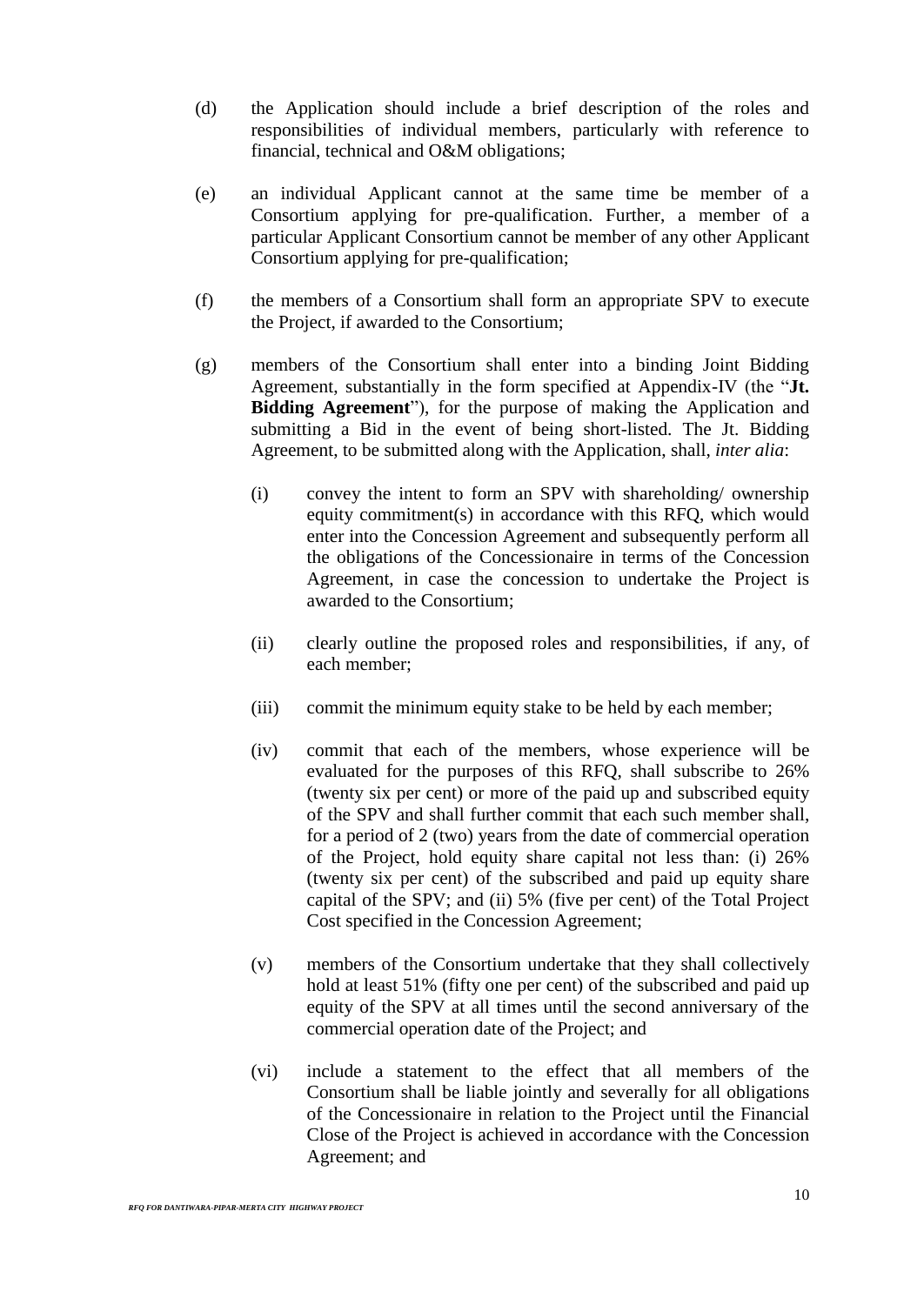- (h) except as provided under this RFQ and the Bidding Documents, there shall not be any amendment to the Jt. Bidding Agreement without the prior written consent of the Authority.
- 2.2.7 Any entity which has been barred by the Central/ State Government, or any entity controlled by it, from participating in any project (BOT or otherwise), and the bar subsists as on the date of Application, would not be eligible to submit an Application, either individually or as member of a Consortium.
- 2.2.8 An Applicant including any Consortium Member or Associate should, in the last 3 (three) years, have neither failed to perform on any contract, as evidenced by imposition of a penalty by an arbitral or judicial authority or a judicial pronouncement or arbitration award against the Applicant, Consortium Member or Associate, as the case may be, nor has been expelled from any project or contract by any public entity nor have had any contract terminated by any public entity for breach by such Applicant, Consortium Member or Associate. Provided, however, that where an Applicant claims that its disqualification arising on account of any cause or event specified in this Clause 2.2.8 is such that it does not reflect (a) any malfeasance on its part in relation to such cause or event; (b) any wilful default or patent breach of the material terms of the relevant contract; (c) any fraud, deceit or misrepresentation in relation to such contract; or (d) any rescinding or abandoning of such contract, it may make a representation to this effect to the Authority for seeking a waiver from the disqualification hereunder and the Authority may, in its sole discretion and for reasons to be recorded in writing, grant such waiver if it is satisfied with the grounds of such representation and is further satisfied that such waiver is not in any manner likely to cause a material adverse impact on the Bidding Process or on the implementation of the Project.
- 2.2.9 In computing the Technical Capacity and Net Worth of the Applicant/ Consortium Members under Clauses 2.2.2, 2.2.4 and 3.2, the Technical Capacity and Net Worth of their respective Associates would also be eligible hereunder.

For purposes of this RFQ, Associate means, in relation to the Applicant/ Consortium Member, a person who controls, is controlled by, or is under the common control with such Applicant/ Consortium Member (the "**Associate**"). As used in this definition, the expression "control" means, with respect to a person which is a company or corporation, the ownership, directly or indirectly, of more than 50% (fifty per cent) of the voting shares of such person, and with respect to a person which is not a company or corporation, the power to direct the management and policies of such person by operation of law.

- 2.2.10 The following conditions shall be adhered to while submitting an Application:
	- (a) Applicants should attach clearly marked and referenced continuation sheets in the event that the space provided in the prescribed forms in the Annexes is insufficient. Alternatively, Applicants may format the prescribed forms making due provision for incorporation of the requested information;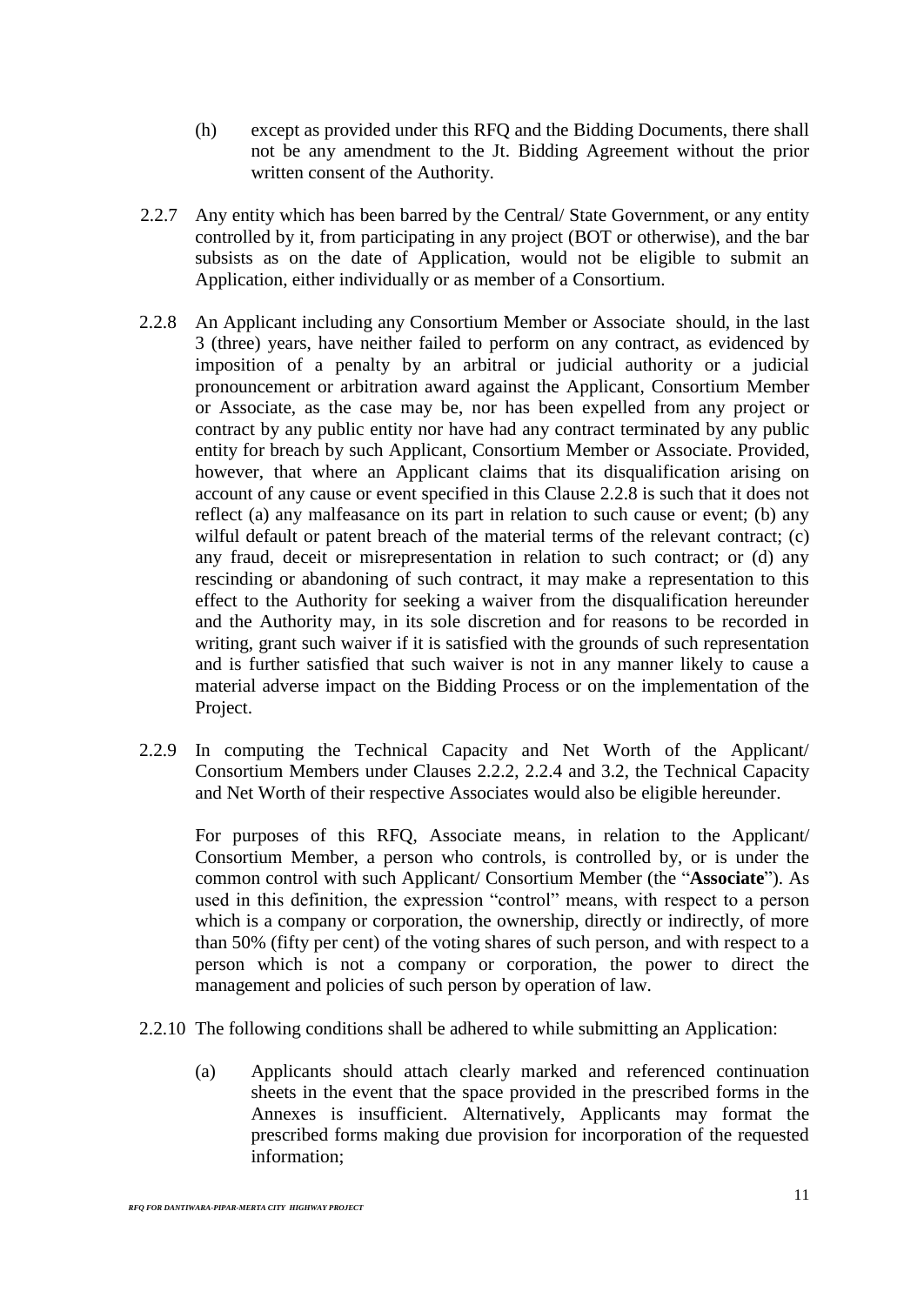- (b) information supplied by an Applicant (or other constituent Member if the Applicant is a Consortium) must apply to the Applicant, Member or Associate named in the Application and not, unless specifically requested, to other associated companies or firms. Invitation to submit Bids will be issued only to Applicants whose identity and/ or constitution is identical to that at pre-qualification;
- (c) in responding to the pre-qualification submissions, Applicants should demonstrate their capabilities in accordance with Clause 3.1 below; and
- (d) in case the Applicant is a Consortium, each Member should substantially satisfy the pre-qualification requirements to the extent specified herein.
- 2.2.11 While Qualification is open to persons from any country, the following provisions shall apply:
	- (a) Where, on the date of the Application, 25% (twenty five per cent) or more of the aggregate issued, subscribed and paid up equity share capital in an Applicant or its Member is held by persons resident outside India or where an Applicant or its Member is controlled by persons resident outside India; or
	- (b) if at any subsequent stage after the date of the Application, there is an acquisition of 25% (twenty five per cent) or more of the aggregate issued, subscribed and paid up equity share capital or control, by persons resident outside India, in or of the Applicant or its Member;

then the Qualification of such Applicant or in the event described in sub clause (b) above, the continued Qualification of the Applicant shall be subject to approval of the Authority from national security and public interest perspective. The decision of the Authority in this behalf shall be final and conclusive and binding on the Applicant.

The holding or acquisition of equity or control, as above, shall include direct or indirect holding/ acquisition, including by transfer, of the direct or indirect legal or beneficial ownership or control, by persons acting for themselves or in concert and in determining such holding or acquisition, the Authority shall be guided by the principles, precedents and definitions contained in the Securities and Exchange Board of India (Substantial Acquisition of Shares and Takeovers) Regulations, 2011, or any substitute thereof, as in force on the date of such acquisition.

The Applicant shall promptly inform the Authority of any change in the shareholding, as above, and failure to do so shall render the Applicant liable for disqualification from the Bidding Process.

2.2.12 Notwithstanding anything to the contrary contained herein, in the event that the Application Due Date falls within 3 (three) months of the closing of the latest financial year of an Applicant, it shall ignore such financial year for the purposes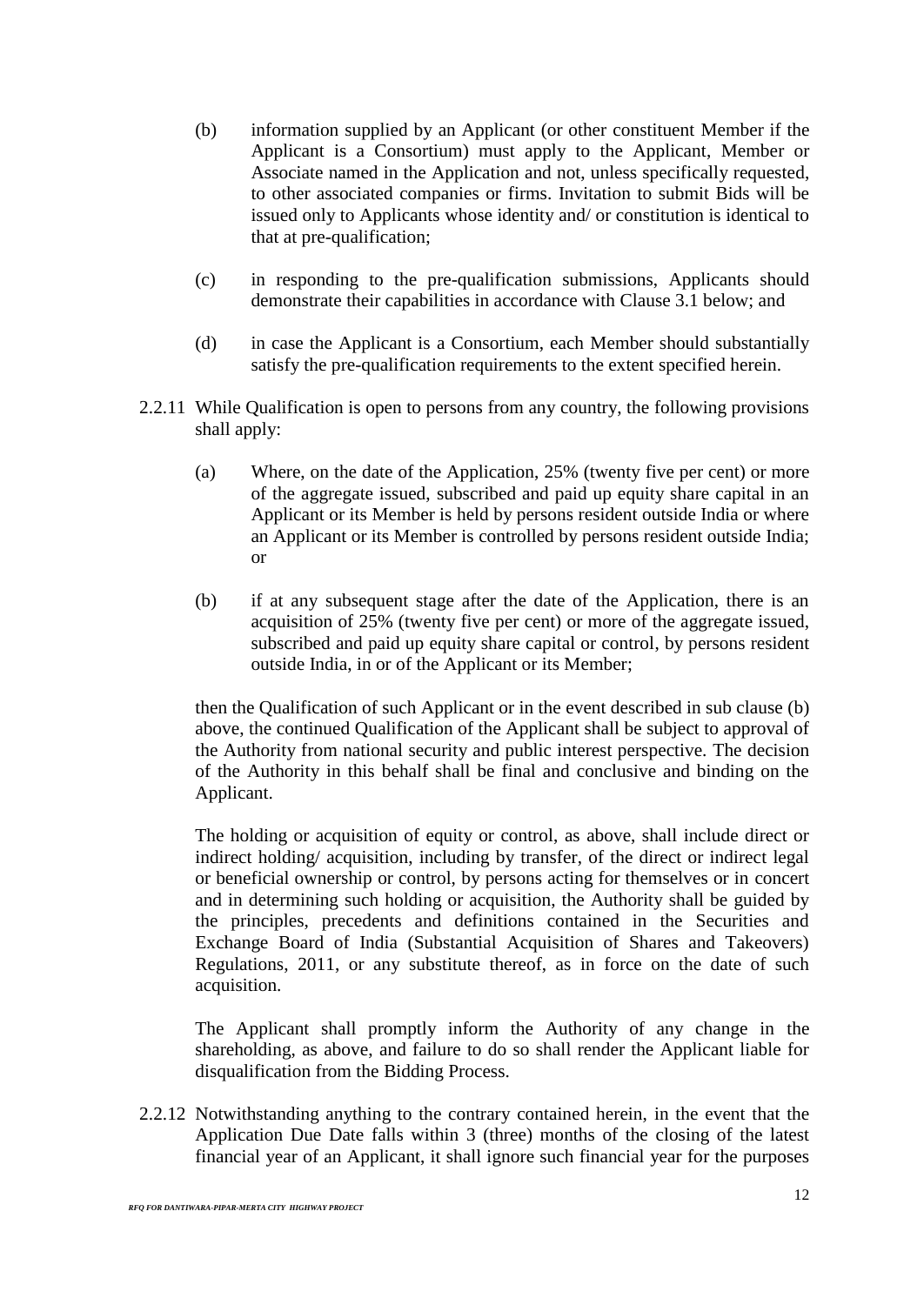of its Application and furnish all its information and certification with reference to the 5 (five) years or 1 (one) year, as the case may be, preceding its latest financial year. For the avoidance of doubt, financial year shall, for the purposes of an Application hereunder, mean the accounting year followed by the Applicant in the course of its normal business.

#### **2.3 Change in composition of the Consortium**

- 2.3.1 Change in the composition of a Consortium will not be permitted by the Authority during the Qualification Stage.
- 2.3.2 Where the Bidder<sup>\$</sup> is a Consortium, change in the composition of a Consortium may be permitted by the Authority during the Bid Stage, only where:
	- (a) the application for such change is made no later than 15 (fifteen) days prior to the Bid Due Date;
	- (b) the Lead Member continues to be the Lead Member of the Consortium;
	- (c) the substitute is at least equal, in terms of Technical Capacity, to the Consortium Member who is sought to be substituted and the modified Consortium shall continue to meet the pre-qualification and short-listing criteria for Applicants; and
	- (d) the new Member(s) expressly adopt(s) the Application already made on behalf of the Consortium as if it were a party to it originally, and is not an Applicant/Member/Associate of any other Consortium bidding for this Project.
- 2.3.3 Approval for change in the composition of a Consortium shall be at the sole discretion of the Authority and must be approved by the Authority in writing.
- 2.3.4 The modified/ reconstituted Consortium shall submit a revised Jt. Bidding Agreement before the Bid Due Date.
- 2.3.5 Notwithstanding anything to the contrary contained in sub-clause (c) (i) of Clause 2.2.1, an Applicant may, within 10 (ten) days after the Application Due Date, remove from its Consortium any Member who suffers from a Conflict of Interest, and such removal shall be deemed to cure the Conflict of Interest arising in respect thereof.

<sup>&</sup>lt;sup>§</sup> The option of change in composition of the Consortium which is available under Clause 2.3.2 may be exercised by any Applicant who is pre-qualified either as a Consortium or as a single entity. In the case of a single entity Applicant adding a Consortium Member at the Bid Stage, the single entity Applicant shall be the Lead Member of the Consortium. Provided, however, that no member of such Consortium shall be an Applicant or the member of a Consortium which has been pre-qualified.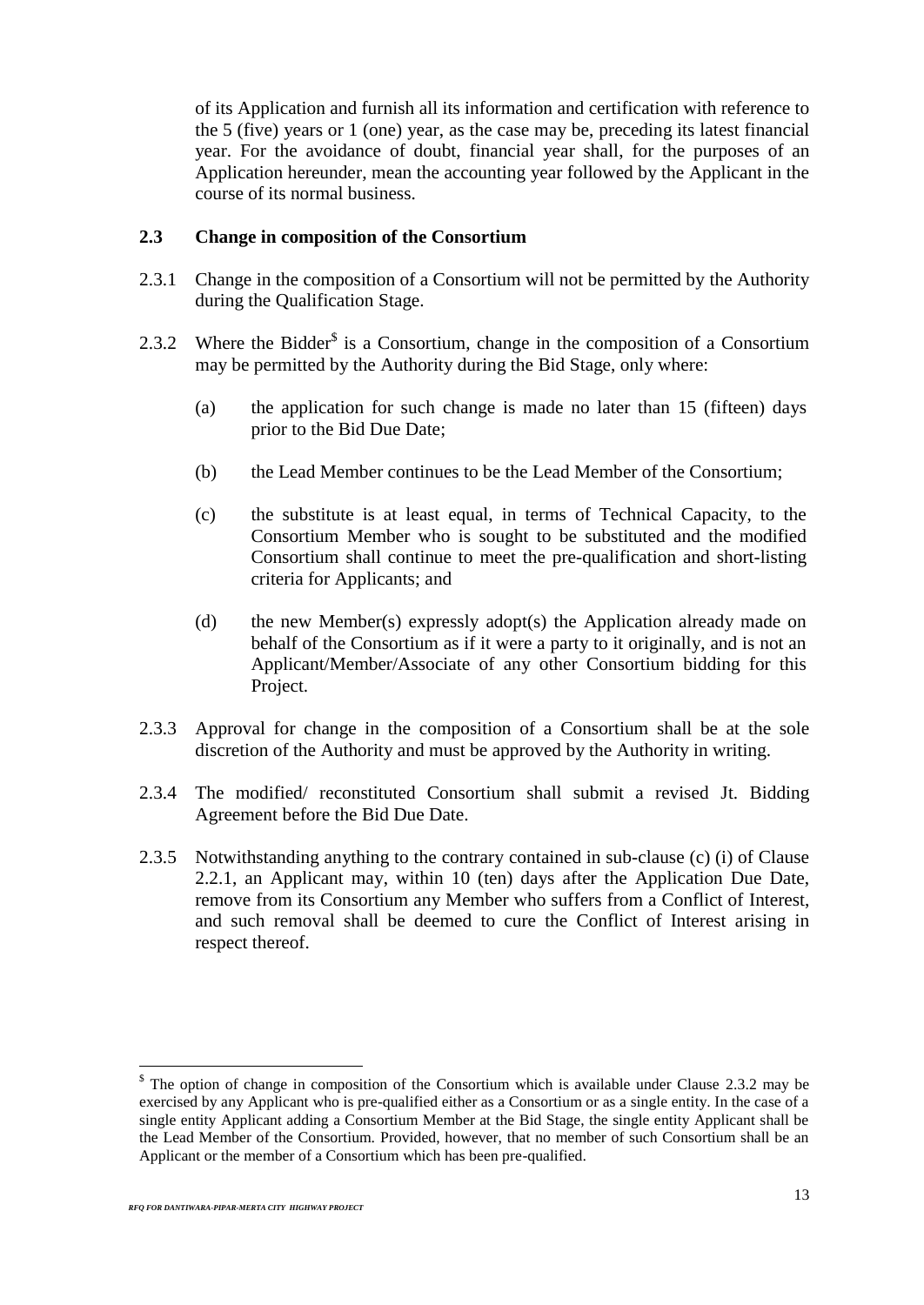## **2.4 Number of Applications and costs thereof**

- 2.4.1 No Applicant shall submit more than one Application for the Project. An applicant applying individually or as a member of a Consortium shall not be entitled to submit another Application either individually or as a member of any Consortium, as the case may be.
- 2.4.2 The Applicants shall be responsible for all of the costs associated with the preparation of their Applications and their participation in the Bidding Process. The Authority will not be responsible or in any way liable for such costs, regardless of the conduct or outcome of the Bidding Process.

## **2.5 Site visit and verification of information**

Applicants are encouraged to submit their respective Applications after visiting the Project site and ascertaining for themselves the site conditions, traffic, location, surroundings, climate, availability of power, water and other utilities for construction, access to site, handling and storage of materials, weather data, applicable laws and regulations, and any other matter considered relevant by them.

## **2.6 Acknowledgement by Applicant**

- 2.6.1 It shall be deemed that by submitting the Application, the Applicant has:
	- (a) made a complete and careful examination of the RFQ;
	- (b) received all relevant information requested from the Authority;
	- (c) accepted the risk of inadequacy, error or mistake in the information provided in the RFQ or furnished by or on behalf of the Authority relating to any of the matters referred to in Clause 2.5 above; and
	- (d) agreed to be bound by the undertakings provided by it under and in terms hereof.
- 2.6.2 The Authority shall not be liable for any omission, mistake or error in respect of any of the above or on account of any matter or thing arising out of or concerning or relating to the RFQ or the Bidding Process, including any error or mistake therein or in any information or data given by the Authority.

## **2.7 Right to accept or reject any or all Applications/ Bids**

2.7.1 Notwithstanding anything contained in this RFQ, the Authority reserves the right to accept or reject any Application and to annul the Bidding Process and reject all Applications/ Bids, at any time without any liability or any obligation for such acceptance, rejection or annulment, and without assigning any reasons therefor. In the event that the Authority rejects or annuls all the Bids, it may, in its discretion, invite all eligible Bidders to submit fresh Bids hereunder.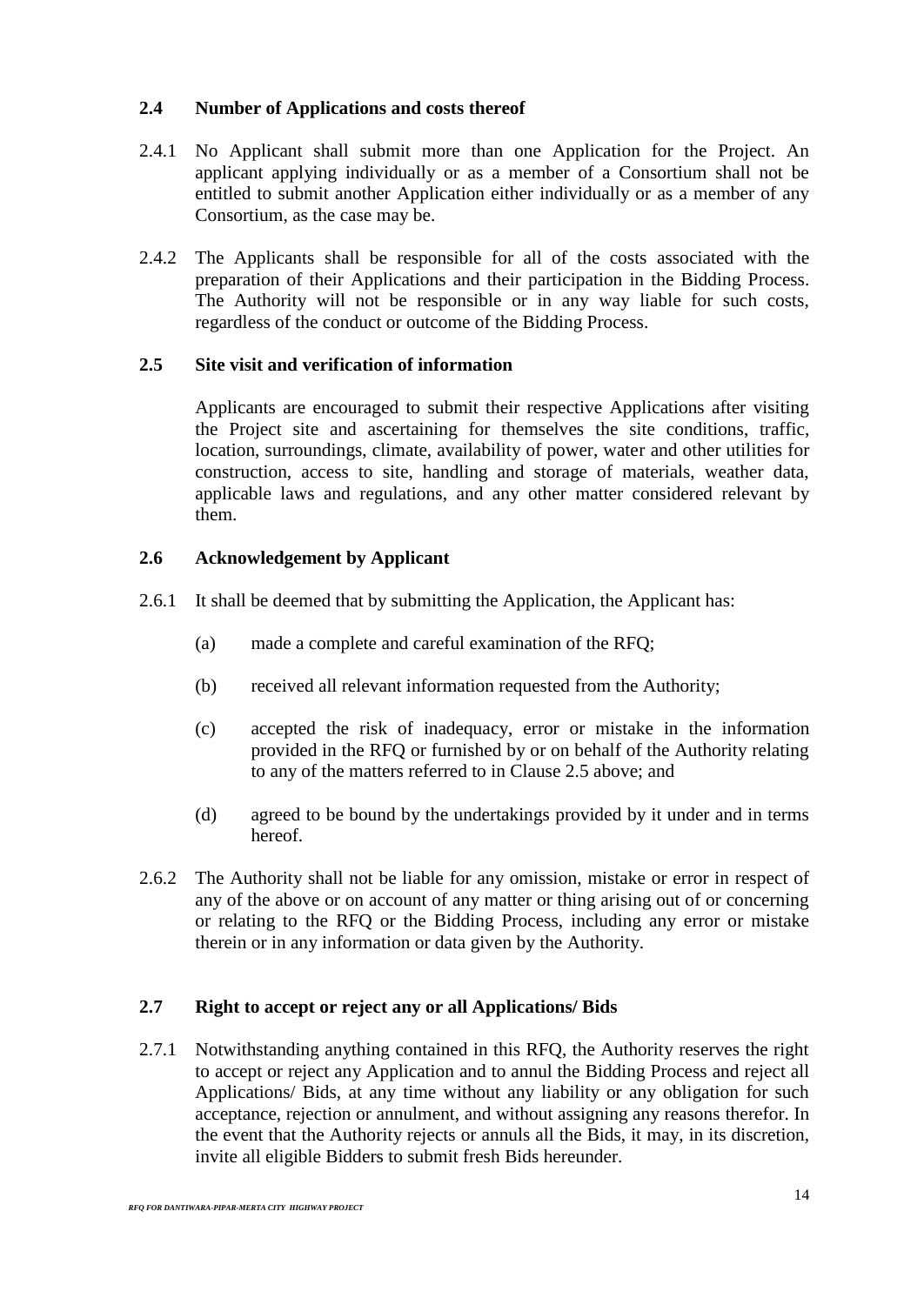- 2.7.2 The Authority reserves the right to reject any Application and/ or Bid if:
	- (a) at any time, a material misrepresentation is made or uncovered, or
	- (b) the Applicant does not provide, within the time specified by the Authority, the supplemental information sought by the Authority for evaluation of the Application.

If the Applicant/Bidder is a Consortium, then the entire Consortium may be disqualified/ rejected. If such disqualification/ rejection occurs after the Bids have been opened and the Highest Bidder gets disqualified/ rejected, then the Authority reserves the right to:

- (i) invite the remaining Bidders to match the Highest Bidder/ submit their Bids in accordance with the RFP; or
- (ii) take any such measure as may be deemed fit in the sole discretion of the Authority, including annulment of the Bidding Process.
- 2.7.3 In case it is found during the evaluation or at any time before signing of the Concession Agreement or after its execution and during the period of subsistence thereof, including the concession thereby granted by the Authority, that one or more of the pre-qualification conditions have not been met by the Applicant, or the Applicant has made material misrepresentation or has given any materially incorrect or false information, the Applicant shall be disqualified forthwith if not yet appointed as the Concessionaire either by issue of the LOA or entering into of the Concession Agreement, and if the Applicant/SPV has already been issued the LOA or has entered into the Concession Agreement, as the case may be, the same shall, notwithstanding anything to the contrary contained therein or in this RFQ, be liable to be terminated, by a communication in writing by the Authority to the Applicant, without the Authority being liable in any manner whatsoever to the Applicant and without prejudice to any other right or remedy which the Authority may have under this RFQ, the Bidding Documents, the Concession Agreement or under applicable law.
- 2.7.4 The Authority reserves the right to verify all statements, information and documents submitted by the Applicant in response to the RFQ. Any such verification or lack of such verification by the Authority shall not relieve the Applicant of its obligations or liabilities hereunder nor will it affect any rights of the Authority thereunder.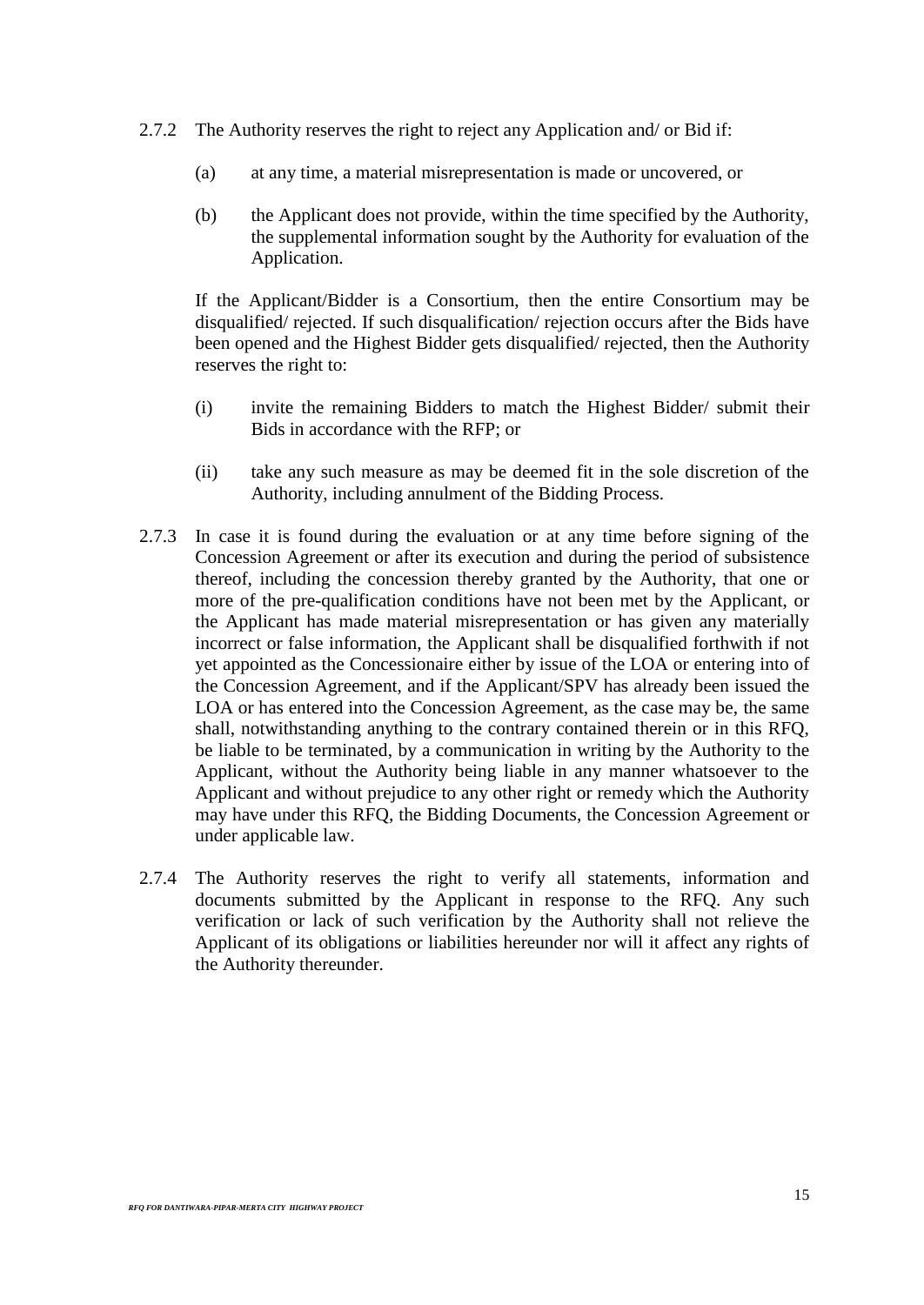## **B. DOCUMENTS**

## **2.8 Contents of the RFQ**

This RFQ comprises the disclaimer set forth hereinabove, the contents as listed below, and will additionally include any Addenda issued in accordance with Clause 2.10.

## **Invitation for Qualification**

| Section 1. | Introduction                      |
|------------|-----------------------------------|
| Section 2. | <b>Instructions to Applicants</b> |
| Section 3. | Criteria for Evaluation           |
| Section 4. | Fraud & Corrupt Practices         |
| Section 5. | <b>Pre Application Conference</b> |
| Section 6. | Miscellaneous                     |
|            |                                   |

## **Appendices**

- I. Letter comprising the Application
- II. Power of Attorney for signing of Application
- III. Power of Attorney for Lead Member of Consortium
- IV. Joint Bidding Agreement for Consortium
- V. Guidelines of the Department of Disinvestment
- VI. List of Application-specific provisions

## **2.9 Clarifications**

- 2.9.1 Applicants requiring any clarification on the RFQ may notify the Authority in writing by speed post/ courier/ special messenger and by e-mail in accordance with Clause 1.2.11. They should send in their queries before the date specified in the schedule of Bidding Process contained in Clause 1.3. The Authority shall endeavour to respond to the queries within the period specified therein, but no later than 10 (ten) days prior to the Application Due Date. The responses will be sent by e-mail. The Authority will forward all the queries and its responses thereto, to all purchasers of the RFQ without identifying the source of queries.
- 2.9.2 The Authority shall endeavour to respond to the questions raised or clarifications sought by the Applicants. However, the Authority reserves the right not to respond to any question or provide any clarification, in its sole discretion, and nothing in this Clause shall be taken or read as compelling or requiring the Authority to respond to any question or to provide any clarification.
- 2.9.3 The Authority may also on its own motion, if deemed necessary, issue interpretations and clarifications to all Applicants. All clarifications and interpretations issued by the Authority shall be deemed to be part of the RFQ. Verbal clarifications and information given by Authority or its employees or representatives shall not in any way or manner be binding on the Authority.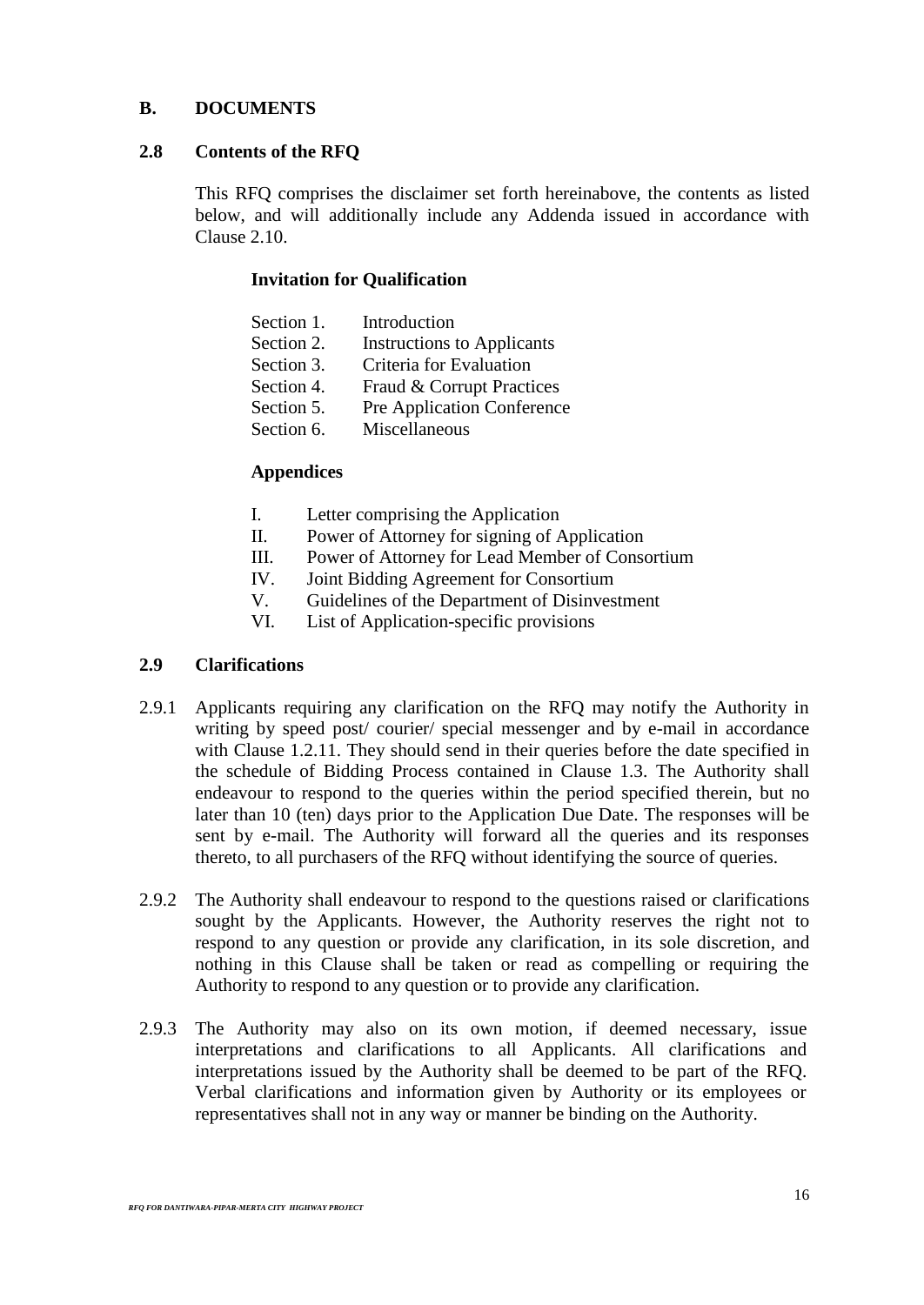## **2.10 Amendment of RFQ**

- 2.10.1 At any time prior to the deadline for submission of Application, the Authority may, for any reason, whether at its own initiative or in response to clarifications requested by an Applicant, modify the RFQ by the issuance of Addenda.
- 2.10.2 Any Addendum thus issued will be uploaded on PWD website [www.pwd.rajasthan.gov.in,](http://www.pwd.rajasthan.gov.in/) [www.sppp.rajasthan.gov.in](http://www.sppp.rajasthan.gov.in/) & http:// eproc.rajasthan.gov.in and also sent in writing to all those who have purchased the RFQ.
- 2.10.3 In order to afford the Applicants a reasonable time for taking an Addendum into account, or for any other reason, the Authority may, in its sole discretion, extend the Application Due Date.<sup>\$</sup>

## **C. PREPARATION AND SUBMISSION OF APPLICATION**

## **2.11 Language**

The Application and all related correspondence and documents in relation to the Bidding Process shall be in English language. Supporting documents and printed literature furnished by the Applicant with the Application may be in any other language provided that they are accompanied by translations of all the pertinent passages in the English language, duly authenticated and certified by the Applicant. Supporting materials, which are not translated into English, may not be considered. For the purpose of interpretation and evaluation of the Application, the English language translation shall prevail.

## **2.12 Format and signing of Application**

2.12.1 The Applicant shall provide all the information sought under this RFQ. The Authority will evaluate only those Applications that are received online in requisite formats, complete in all respects and in the manner as specified in Clause 2.13.

Applicant shall upload the scan copy of duly signed and completed Application in the manner as specified in Clause 2.25.

Furthermore CA / Auditors Certificate as specified in Appendix-I, documentary evidence regarding application processing fee and payment of cost of RFQ documents , Power of Attorney (s) and Joint Bidding Agreement etc. shall be submitted in original and required format (hard copies). .

<sup>\$</sup> While extending the Application Due Date on account of an addendum, the Authority shall have due regard for the time required by Applicants to address the amendments specified therein. In the case of significant amendments, at least 15 (fifteen) days shall be provided between the date of amendment and the Application Due Date, and in the case of minor amendments, at least 7 (seven) days shall be provided.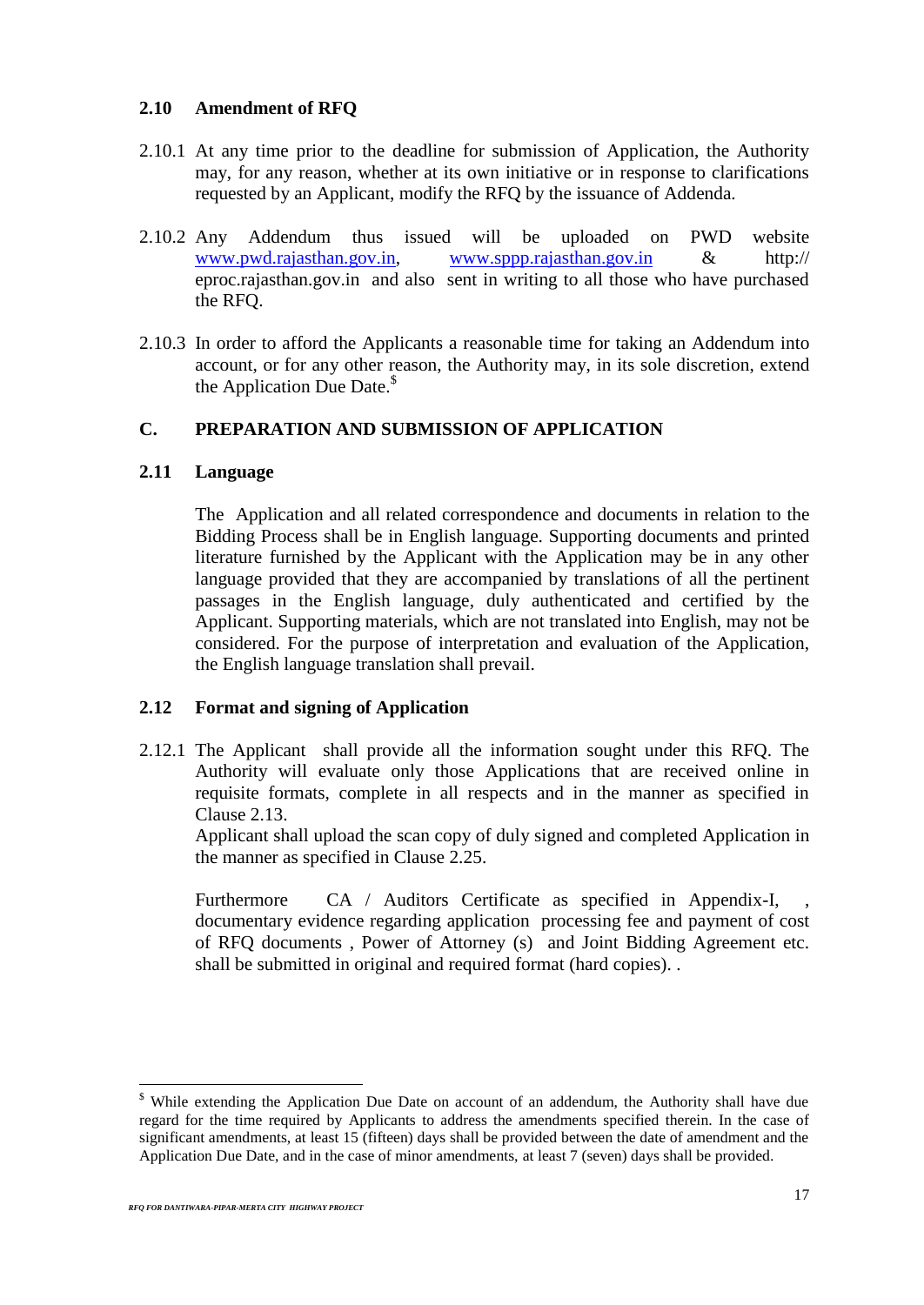2.12.2 The Application shall be typed or written in indelible ink. It shall be signed by the authorised signatory of the Applicant who shall also initial each page of the Application (including each Appendix and Annex) in blue ink. In case of printed and published documents, only the cover shall be initialled. All the alterations, omissions, additions or any other amendments made to the Application shall be initialled by the person(s) signing the Application.

## **2.13 Sealing and Marking of Applications**

- 2.13.1 The Applicant shall submit the Application online through e-procurement portal http://eproc.rajasthan.gov.in of Government of Rajasthan comprising following:
	- (i) Application in the prescribed format (Appendix-I) along with Annexes and supporting documents;
	- (ii) Power of Attorney for signing the Application as per the format at Appendix-II;
	- (iii) if applicable, the Power of Attorney for Lead Member of Consortium as per the format at Appendix-III;
	- (iv) copy of the Jt. Bidding Agreement, in case of a Consortium, substantially in the format at Appendix-IV;
	- (v) copy of Memorandum and Articles of Association, if the Applicant is a body corporate, and if a partnership then a copy of its partnership deed;
	- (vi) copies of Applicant's duly audited balance sheet and profit and loss account for the preceding five years; and
	- (vii) scanned copy of DD or an attested copy of the receipt of the Authority towards the cost of the RFQ process alongwith scanned copy of DD towards application processing fee.

The abovementioned document shall be submitted alongwith supporting documents as appropriate.

- 2.13.2 The Applicant shall also submit the following documents physically in original in an envelope and mark as "Enclosures of the Application" ;
	- (i) CA/Auditors certificates as specified in the Appendix and its annexures;
	- (ii) Power of Attorney for signing the Application as per the format at Appendix-II;
	- (iii) if applicable, the Power of Attorney for Lead Member of Consortium as per the format at Appendix-III;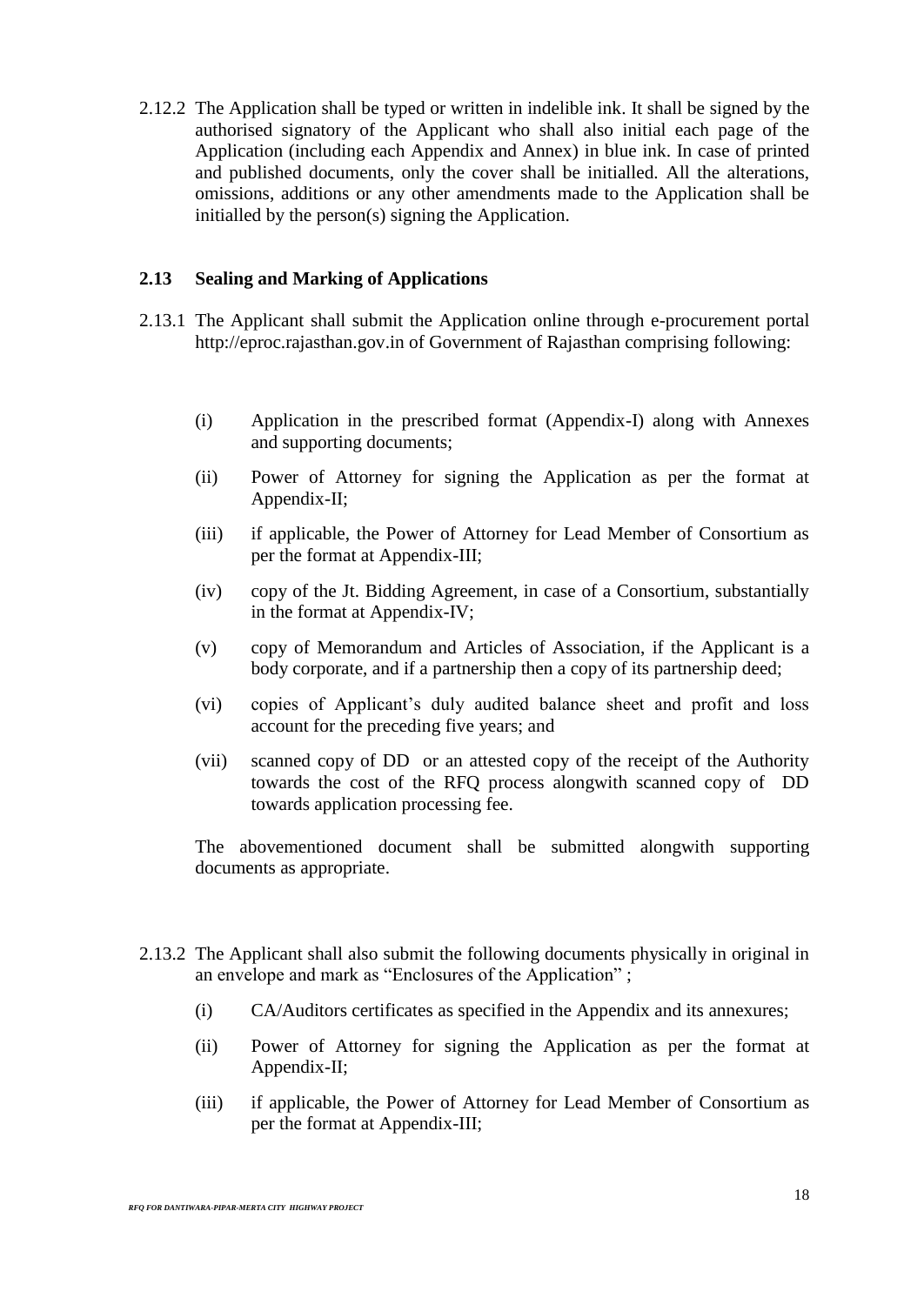- (iv) Demand draft in favour of MD, RISL in original towards payment of the processing fees of Rs 1,000 (Rupees one thousand) towards application processing fee.
- (v) Copy of receipt or demand draft in original towards payment of cost of RFQ documents of Rs. 30,000/- (Rupees thirty thousand only) in favour of "Project Director, PPP-1, PWD,Jaipur
- 2.13.3. A true copy of the documents accompanying the Application, as specified in Clause 2.13.2 above, shall be bound together in hard cover and the pages shall be numbered serially. Each page thereof shall be initialled in blue ink by the authorised signatory of the Applicant. This copy of the documents shall be placed in a separate envelope and marked "Copy of Documents".
- 2.13.4 The two envelopes specified in Clauses , 2.13.3 and 2.13.4 shall be placed in an outer envelope, which shall be sealed. Each of the three envelopes shall clearly bear the following identification:

"Application for the Dantiwara-Pipar-Merta City Highway Project"

and shall clearly indicate the name and address of the Applicant. In addition, the Application Due Date should be indicated on the right hand corner of each of the envelopes.

2.13.5 Each of the envelopes shall be addressed to:

| ATTN. OF:              | Shri Anoop Kulshreshtha              |
|------------------------|--------------------------------------|
| <b>DESIGNATION:</b>    | Addl. Chief Engineer (PPP)           |
| <b>ADDRESS:</b>        | Public Works Department, Jacob Road, |
|                        | Civil Lines , Jaipur-302006          |
| TELEPHONE NO:          | 0141-5110547                         |
| <b>E-MAIL ADDRESS:</b> | $accept$ pwd@rajasthan.gov.in        |

- 2.13.6 If the envelopes are not sealed and marked as instructed above, the Authority assumes no responsibility for the misplacement or premature opening of the contents of the Application and consequent losses, if any, suffered by the Applicant.
- 2.13.7 Applications submitted by fax, telex, telegram or e-mail save and except in the manner provided under this RFQ shall not be entertained and shall be rejected.

## **2.14 Application Due Date**

2.14.1 Application comprising of the documents listed at clause 2.13.1 of the RFQ shall be submitted online through e-procurement portal http://eproc.rajasthan.gov.in on or before 1100 hrs IST on Application Due Date. Documents listed at clause 2.13.2 of the RFQ shall be physically submitted on or before 1130 hours IST on the Application Due Date at the address provided in Clause 2.13.5 in the manner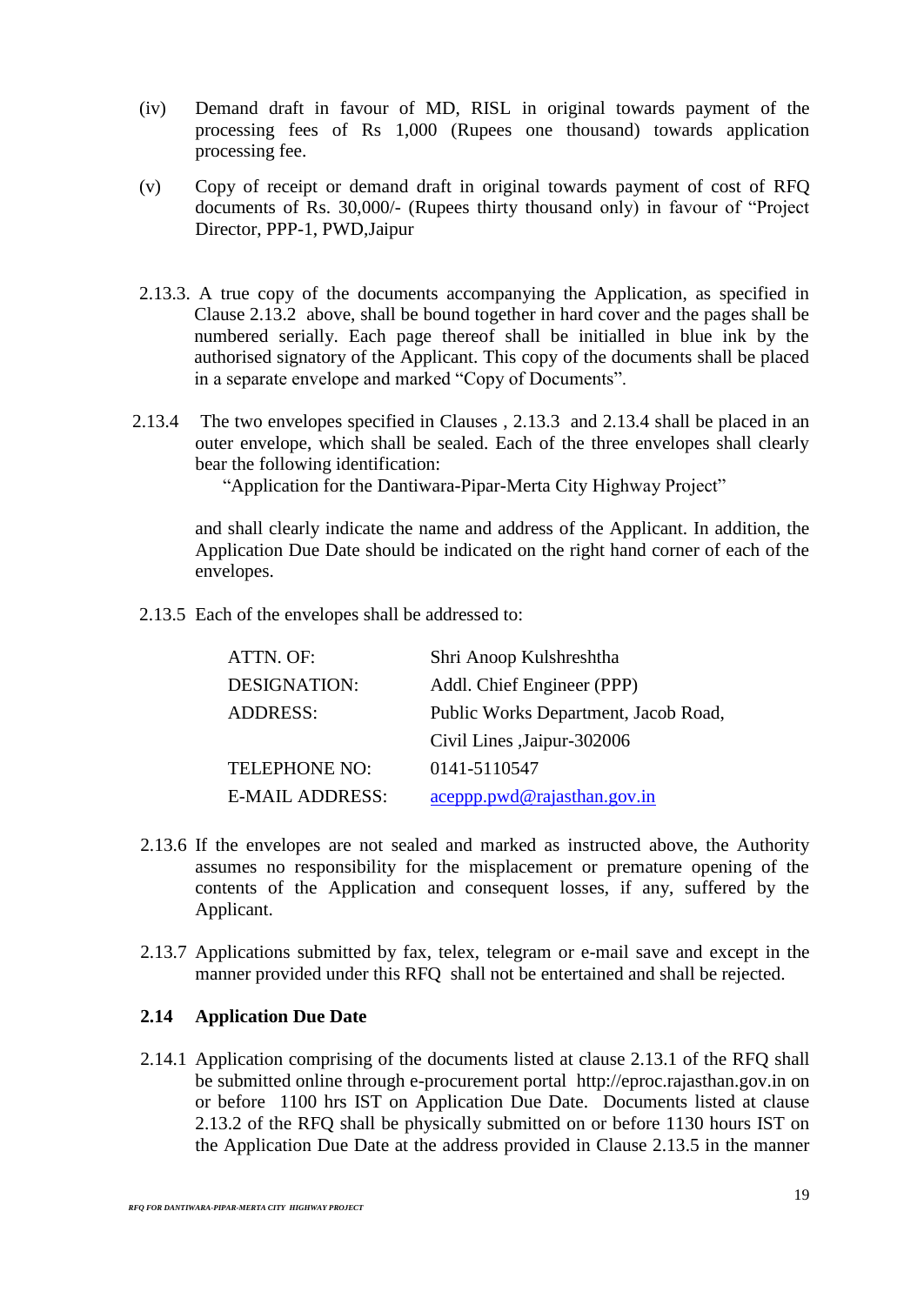and form as detailed in this RFP. A receipt thereof should be obtained from the person specified at Clause 2.13.5

2.14.2 The Authority may, in its sole discretion, extend the Application Due Date by issuing an Addendum in accordance with Clause 2.10. uniformly for all Applicants.

## **2.15 Late Applications**

E-procurement portal shall not allow submission of any Application after the Application Due Date and time specified in clause 2.14.1. Physical receipt of documents listed at clause 2.13.2 & 2.13.3 of the RFQ after the Application Due Date and time specified in clause 2.14.1 shall not be considered and the Application shall be summarily rejected..

#### **2.16 Modifications / Withdrawal of Applications**

- 2.16.1 The Applicant may modify or withdraw its e-Application after submission prior to the Application Due Date. No Application shall be modified or withdrawn by the Application on or after the Application Due Date and time specified in clause 2.14.1.
- 2.16.2 For modification of e-Application, Applicant has to detach its old Application from e-procurement portal and upload / resubmit digitally signed modified Application. For withdrawal of Application, an Applicant has to click on withdrawal icon at e-procurement portal and can withdraw its e-Application. Before withdrawal of an Application, it may specifically be noted that after withdrawal of an Application for any reason, Applicant cannot re-submit e-Application again.
- 2.16.3 Any alteration/ modification in the Application or additional information supplied subsequent to the Application Due Date, unless the same has been expressly sought for by the Authority, shall be disregarded.

## **D. EVALUATION PROCESS**

#### **2.17 Opening and Evaluation of Applications**

- 2.17.1 The Authority shall open the Applications at 11.45 hours on the Application Due Date, at the place specified in Clause 2.13.5 and in the presence of the Applicants who choose to attend. Opening of Applications shall be done through online process. Application of only those Applicant shall be online opened whose documents listed at Clause 2.13.2 of the RFQ have been physically received
- 2.17.2 Applications for which a notice of withdrawal has been submitted in accordance with Clause 2.16 shall not be opened.
- 2.17.3 The Authority will subsequently examine and evaluate Applications in accordance with the provisions set out in Section 3.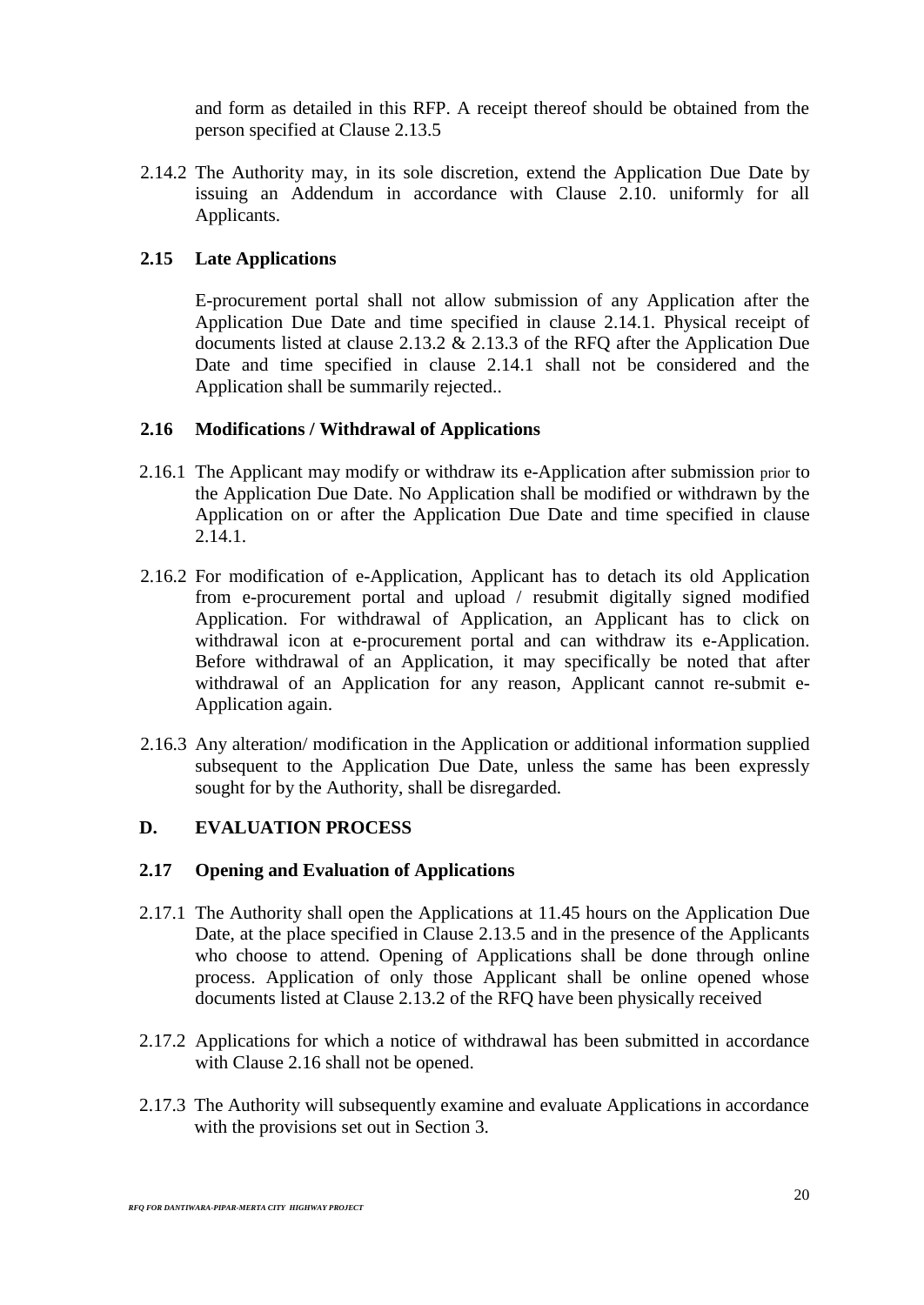- 2.17.4 Applicants are advised that pre-qualification of Applicants will be entirely at the discretion of the Authority. Applicants will be deemed to have understood and agreed that no explanation or justification on any aspect of the Bidding Process or selection will be given.
- 2.17.5 Any information contained in the Application shall not in any way be construed as binding on the Authority, its agents, successors or assigns, but shall be binding against the Applicant if the Project is subsequently awarded to it on the basis of such information.
- 2.17.6 The Authority reserves the right not to proceed with the Bidding Process at any time without notice or liability and to reject any or all Application(s) without assigning any reasons.
- 2.17.7 If any information furnished by the Applicant is found to be incomplete, or contained in formats other than those specified herein, the Authority may, in its sole discretion, exclude the relevant project from computation of the Experience Score of the Applicant.
- 2.17.8 In the event that an Applicant claims credit for an Eligible Project, and such claim is determined by the Authority as incorrect or erroneous, the Authority shall reject such claim and exclude the same from computation of the Experience Score, and may also, while computing the aggregate Experience Score of the Applicant, make a further deduction equivalent to the claim rejected hereunder. Where any information is found to be patently false or amounting to a material misrepresentation, the Authority reserves the right to reject the Application and/ or Bid in accordance with the provisions of Clauses 2.7.2 and 2.7.3.

## **2.18 Confidentiality**

Information relating to the examination, clarification, evaluation, and recommendation for the short-listed pre-qualified Applicants shall not be disclosed to any person who is not officially concerned with the process or is not a retained professional advisor advising the Authority in relation to, or matters arising out of, or concerning the Bidding Process. The Authority will treat all information, submitted as part of Application, in confidence and will require all those who have access to such material to treat the same in confidence. The Authority may not divulge any such information unless it is directed to do so by any statutory entity that has the power under law to require its disclosure or is to enforce or assert any right or privilege of the statutory entity and/ or the Authority or as may be required by law or in connection with any legal process.

## **2.19 Tests of responsiveness**

- 2.19.1 Prior to evaluation of Applications, the Authority shall determine whether each Application is responsive to the requirements of the RFQ. An Application shall be considered responsive if:
	- (a) it is received as per format and in manner as specified in clause 2.13 ;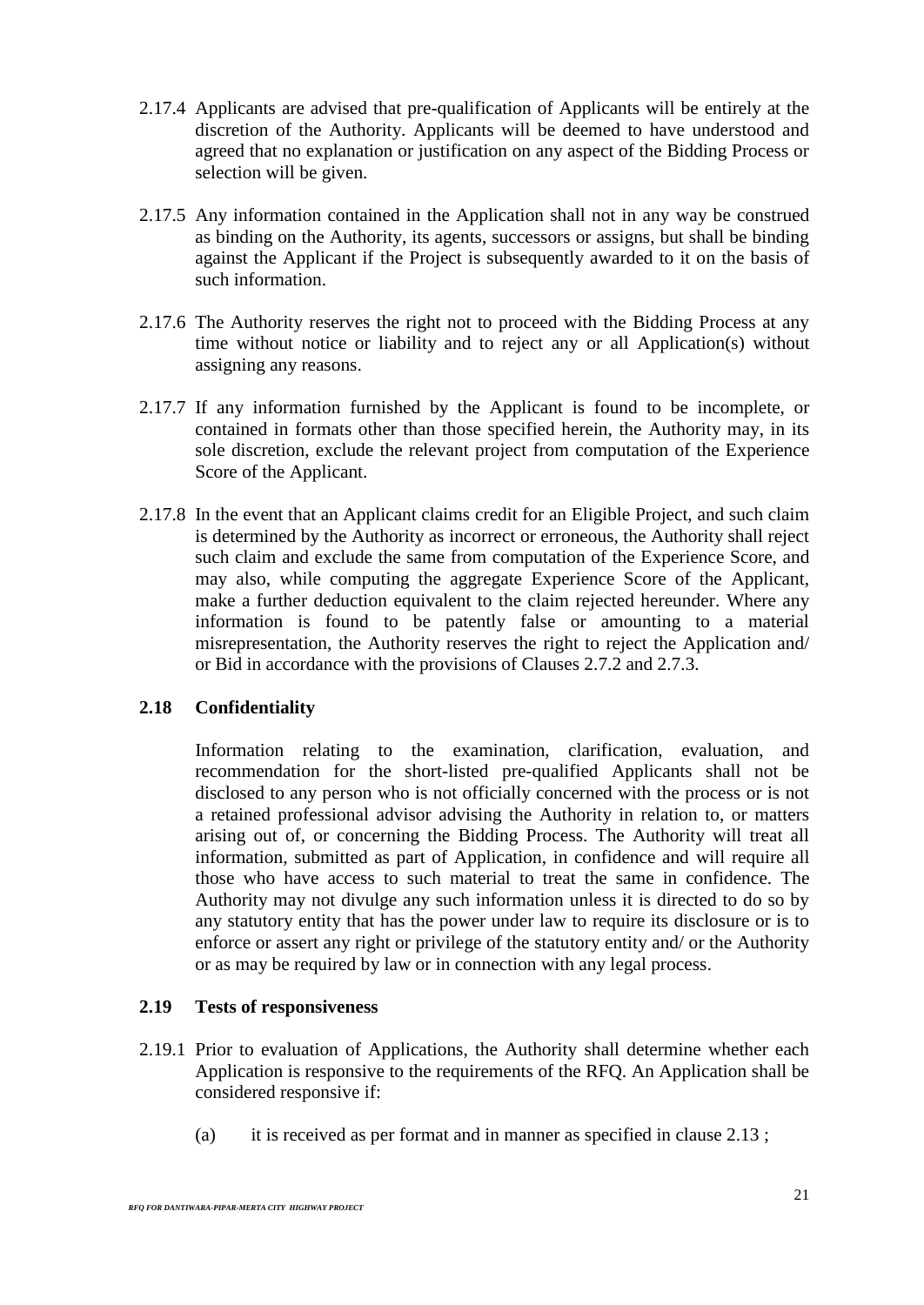- (b) it is received by the Application Due Date including any extension thereof pursuant to Clause 2.14.2;
- (c) it is signed, sealed, bound together in hard cover, and marked as stipulated in Clauses 2.12 and 2.13;
- (d) it is accompanied by the scanned copy of Power of Attorney as specified in Clause 2.2.5, and in the case of a Consortium, the Power of Attorney as specified in Clause 2.2.6 (c); and original hard copy of the same submitted on or before Application Due Date;
- (e) it contains all the information and documents (complete in all respects) as requested in this RFQ;
- (f) it contains information in formats same as those specified in this RFQ;
- (g) it is accompanied by the scanned copy of certificates from its statutory auditors\$ in the formats specified at Appendix-I of the RFQ for each Eligible Project and original hard copy of the same submitted on or before Application Due Date ;
- (h) it is accompanied by the scanned copy of DD or an attested copy of the receipt of the Authority towards the cost of the RFQ process as specified in Clause 1.2.1 alongwith DD in favour of MD, RISL for application process fee and original hard copy of the same submitted on or before Application Due Date ;
- (i) it is accompanied by the Jt. Bidding Agreement (for Consortium), specific to the Project, as stipulated in Clause  $2.2.6(g)$ ;
- (j) it does not contain any condition or qualification; and
- (k) it is not non-responsive in terms hereof.
- 2.19.2 The Authority reserves the right to reject any Application which is non-responsive and no request for alteration, modification, substitution or withdrawal shall be entertained by the Authority in respect of such Application. Provided, however, that the Authority may, in its discretion, allow the Applicant to rectify any infirmities or omissions if the same do not constitute a material modification of the Application.

<sup>&</sup>lt;sup>\$</sup> In case duly certified audited annual financial statements containing the requisite details are provided, a separate certification by statutory auditors would not be necessary in respect of Clause 2.20.1 (g). In jurisdictions that do not have statutory auditors, the firm of auditors which audits the annual accounts of the Applicant may provide the certificates required under this RFQ.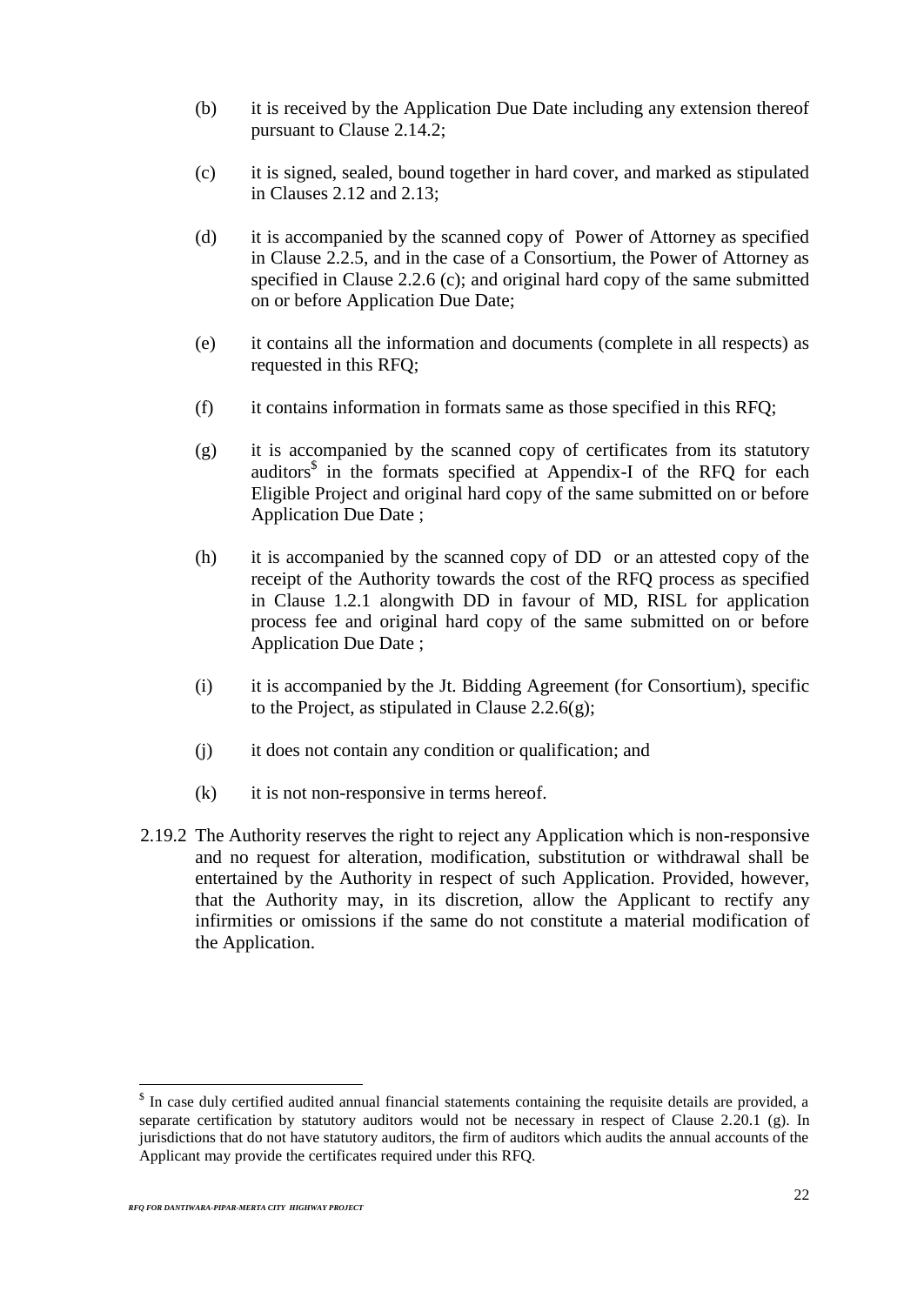## **2.20 Clarifications**

- 2.20.1 To facilitate evaluation of Applications, the Authority may, at its sole discretion, seek clarifications from any Applicant regarding its Application. Such clarification(s) shall be provided within the time specified by the Authority for this purpose. Any request for clarification(s) and all clarification(s) in response thereto shall be in writing.
- 2.20.2 If an Applicant does not provide clarifications sought under Clause 2.20.1 above within the prescribed time, its Application shall be liable to be rejected. In case the Application is not rejected, the Authority may proceed to evaluate the Application by construing the particulars requiring clarification to the best of its understanding, and the Applicant shall be barred from subsequently questioning such interpretation of the Authority.

## **E. QUALIFICATION AND BIDDING**

## **2.21 Short-listing and notification**

After the evaluation of Applications, the Authority would announce a list of short-listed pre-qualified Applicants (Bidders) who will be eligible for participation in the Bid Stage. At the same time, the Authority would notify the other Applicants that they have not been short-listed. The Authority will not entertain any query or clarification from Applicants who fail to qualify.

#### **2.22 Submission of Bids**

The Bidders will be requested to submit a Bid in the form and manner to be set out in the Bidding Documents.

Only pre-qualified Applicants shall be invited by the Authority to submit their Bids for the Project. The Authority is likely to provide a comparatively short time span for submission of the Bids for the Project. The Applicants are therefore advised to visit the site and familiarise themselves with the Project by the time of submission of the Application. No extension of time is likely to be considered for submission of Bids pursuant to invitation that may be issued by the Authority.

## **2.23 Proprietary data**

All documents and other information supplied by the Authority or submitted by an Applicant to the Authority shall remain or become the property of the Authority. Applicants are to treat all information as strictly confidential and shall not use it for any purpose other than for preparation and submission of their Application. The Authority will not return any Application or any information provided along therewith.

## **2.24 Correspondence with the Applicant**

Save and except as provided in this RFQ, the Authority shall not entertain any correspondence with any Applicant in relation to the acceptance or rejection of any Application.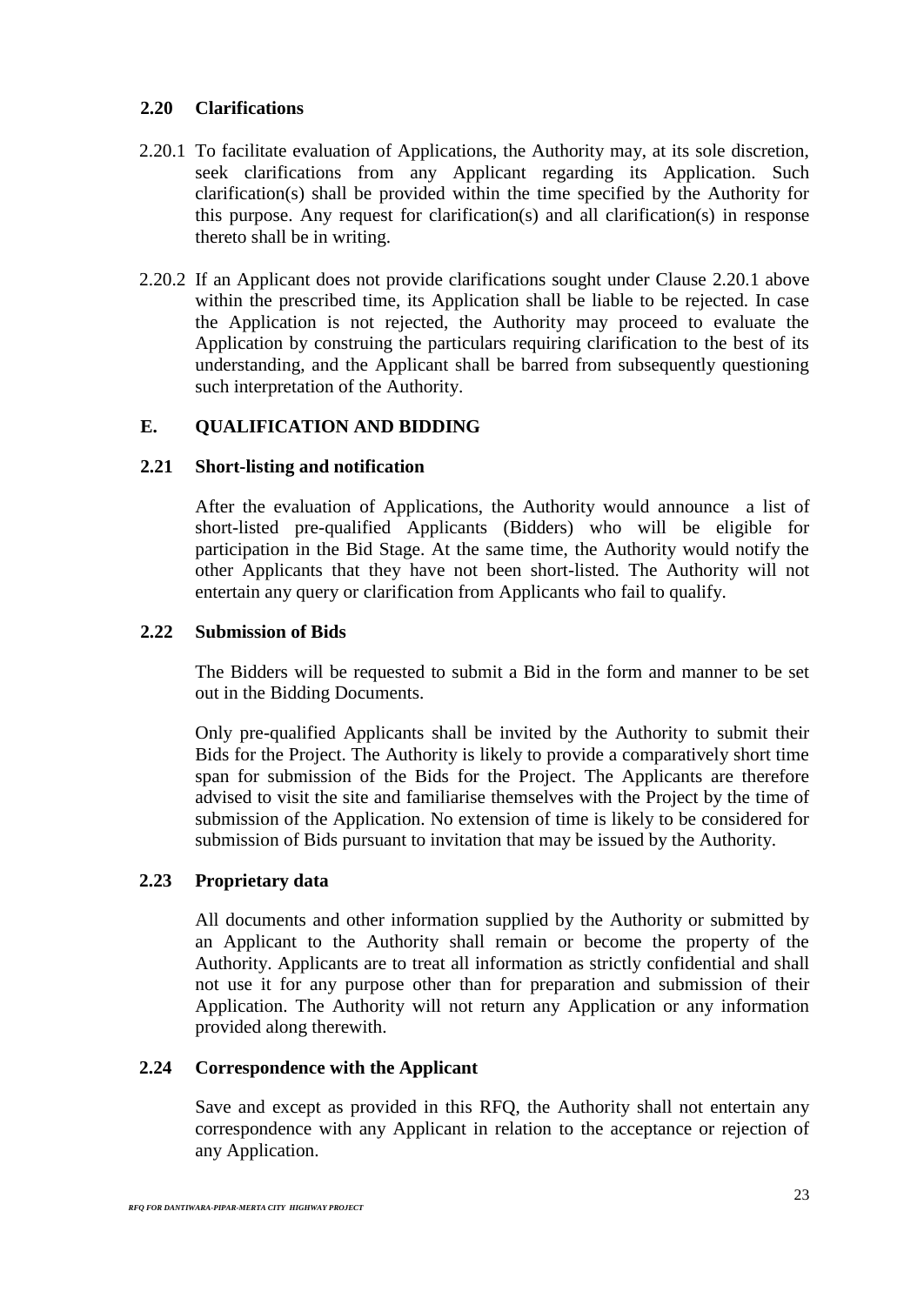#### **2.25 Procedure for online Application**

2.25.1 It is mandatory for all the Applicants to have class-III Digital Signature Certificate (DSC) from any of the licensed Certifying Agency (CA). Applicant should do Online Enrolment in the e- procurement portal of Government of Rajasthan using the option Click Here to Enroll available in the Home Page. Then the Digital Signature enrollment has to be done with the e-token, after logging into the portal. The e-token may be obtained from one of the authorized Certifying Authorities such as eMudhra CA/ GNFC /IDRBT/ MtnlTrustline/ SafeScrpt/ TCS.

DSC should be in the name of the authorized signatory as authorized in Appendix III of this RFP. It should be in corporate capacity (that is in Applicant capacity / in case of Consortium in the Lead Member capacity, as applicable). The Applicant shall submit document in support of the class III DSC.

The authorized signatory holding Power of Attorney or the person executing such Power of Attorney shall only be the Digital Signatory. In other cases, the Application shall be considered non –responsive.

- 2.25.2 The Applicant is required to submit its Applicant online following the instruction appearing on the screen. A Bidders/Applicant Manual Kit containing the detailed guidelines for e-procurement is also available on e-procurement portal, which may be referred.
- 2.25.3 The documents listed at clause 2.13.1 shall be prepared and scanned in different files (in PDF or JPEG format) and uploaded during the on-line submission of the Application.
- 2.25.4 Applications to be submitted in electronic format in pursuance of this Clause 2.25 shall conform with the procedure specified at the website "http://eproc.rajasthan.gov.in" of the Government of Rajasthan.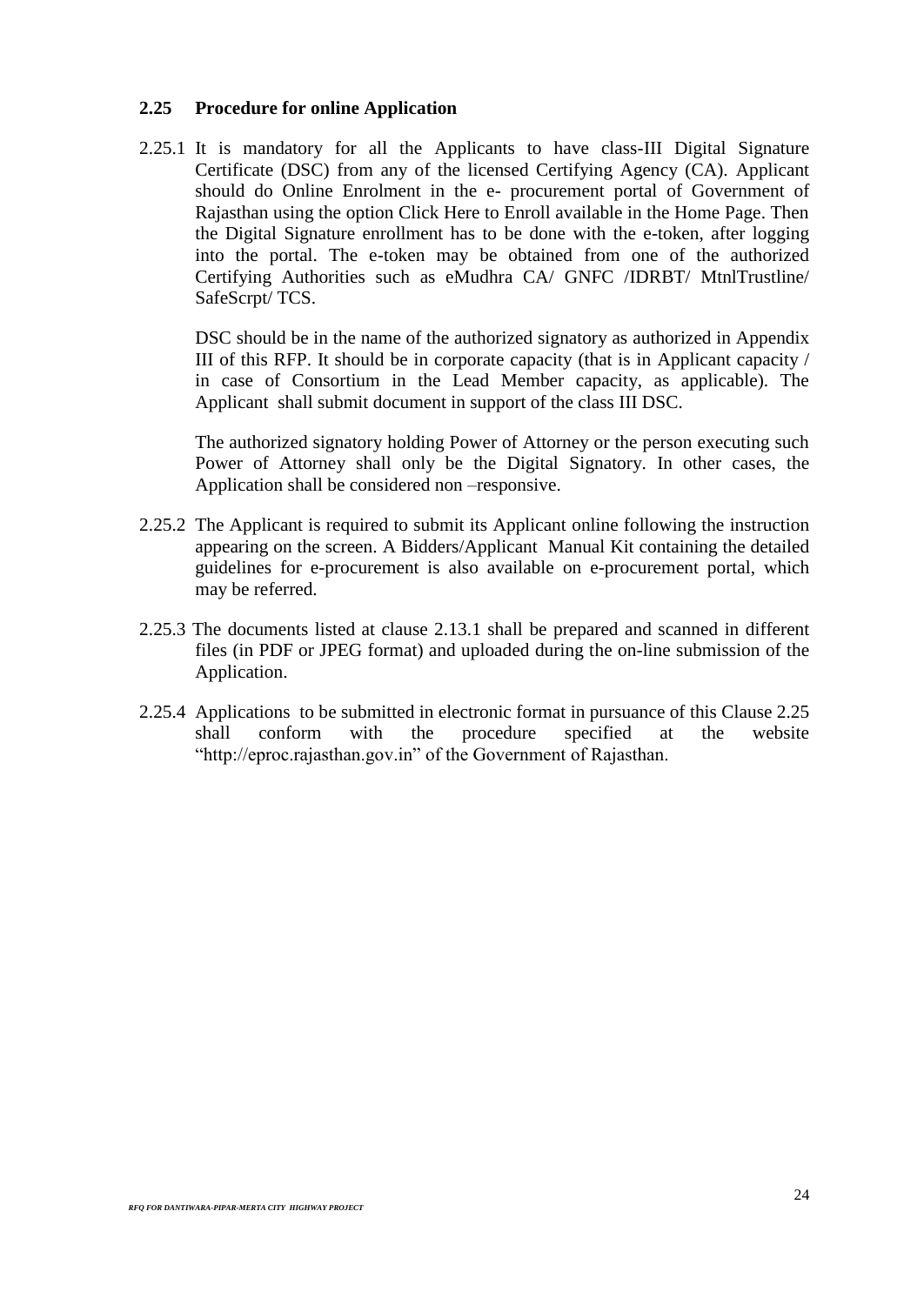## **3. CRITERIA FOR EVALUATION**

## **3.1 Evaluation parameters**

- 3.1.1 Only those Applicants who meet the eligibility criteria specified in Clauses 2.2.2 and 2.2.3 shall qualify for evaluation under this Section 3. Applications of firms/ consortia who do not meet these criteria shall be rejected.
- 3.1.2 The Applicant's competence and capability is proposed to be established by the following parameters:
	- (a) Technical Capacity; and
	- (b) Financial Capacity.

#### **3.2 Technical Capacity for purposes of evaluation**

- 3.2.1 Subject to the provisions of Clause 2.2, the following categories of experience would qualify as Technical Capacity and eligible experience (the "**Eligible Experience**") in relation to eligible projects as stipulated in Clauses 3.2.3 and 3.2.4 (the "**Eligible Projects**"):
	- Category 1: Project experience on Eligible Projects in highways sector that qualify under Clause 3.2.3
	- Category 2: Project experience on Eligible Projects in core sector that qualify under Clause 3.2.3
	- Category 3: Construction experience on Eligible Projects in highways sector that qualify under Clause 3.2.4
	- Category 4: Construction experience on Eligible Projects in core sector that qualify under Clause 3.2.4

For the purpose of this RFQ:

- (i) highways sector would be deemed to include highways, expressways, bridges, tunnels and airfields; and
- (ii) core sector would be deemed to include power, telecom, ports, airports, railways, metro rail, industrial parks/ estates, logistic parks, pipelines, irrigation, water supply, sewerage and real estate development.<sup>\$</sup>
- 3.2.2 Eligible Experience in respect of each category shall be measured only for Eligible Projects.
- 3.2.3 For a project to qualify as an Eligible Project under Categories 1 and 2:

 $<sup>§</sup>$  Real estate development shall not include residential flats unless they form part of a real estate complex or</sup> township which has been built by the Applicant.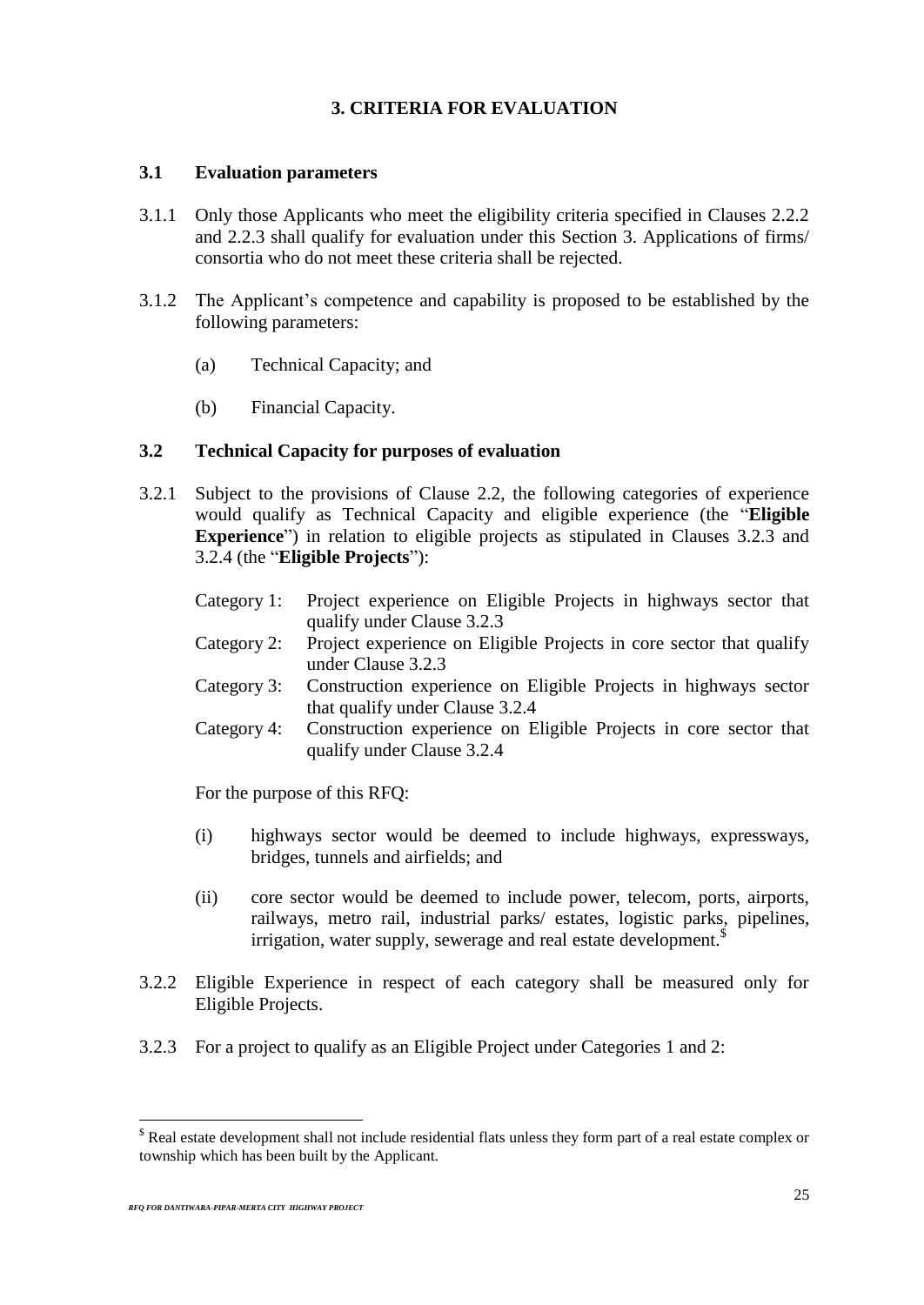- (a) It should have been undertaken as a PPP project on BOT, BOLT, BOO, BOOT or other similar basis for providing its output or services to a public sector entity or for providing non-discriminatory access to users in pursuance of its charter, concession or contract, as the case may be. For the avoidance of doubt, a project which constitutes a natural monopoly such as an airport or port should normally be included in this category even if it is not based on a long-term agreement with a public entity;
- (b) the entity claiming experience should have held, in the company owning the Eligible Project, a minimum of 26% (twenty six per cent) equity during the entire year for which Eligible Experience is being claimed;
- (c) the capital cost of the project should be more than Rs. 44.00 crore (Rs. Forty four crore); and
- (d) the entity claiming experience shall, during the last 5 (five) financial years preceding the Application Due Date, have (i) paid for development of the project (excluding the cost of land), and/ or (ii) collected and appropriated the revenues from users availing of non-discriminatory access to or use of fixed project assets, such as revenues from highways, airports, ports and railway infrastructure, but shall not include revenues from sale or provision of goods or services such as electricity, gas, petroleum products, telecommunications or fare/freight revenues and other incomes of the company owning the Project.
- 3.2.4 For a project to qualify as an Eligible Project under Categories 3 and 4, the Applicant should have paid for execution of its construction works or received payments from its client(s) for construction works executed, fully or partially, during the 5 (five) financial years immediately preceding the Application Due Date, and only the payments (gross) actually made or received, as the case may be, during such 5 (five) financial years shall qualify for purposes of computing the Experience Score. However, payments/receipts of less than Rs. 44.00 crore (Rs. Forty four crore) shall not be reckoned as payments/receipts for Eligible Projects. For the avoidance of doubt, construction works shall not include supply of goods or equipment except when such goods or equipment form part of a turn-key construction contract/ EPC contract for the project. Further, the cost of land shall not be included hereunder.
- 3.2.5 The Applicant shall quote experience in respect of a particular Eligible Project under any one category only, even though the Applicant (either individually or along with a member of the Consortium) may have played multiple roles in the cited project. Double counting for a particular Eligible Project shall not be permitted in any form.
- 3.2.6 Subject to the provisions of Clause 3.2.7, an Applicant's experience shall be measured and stated in terms of a score (the "**Experience Score**"). The Experience Score for an Eligible Project in a given category would be the eligible payments and/or receipts specified in Clause 2.2.2 (A), divided by one crore and then multiplied by the applicable factor in Table 3.2.6 below. In case the Applicant has experience across different categories, the score for each category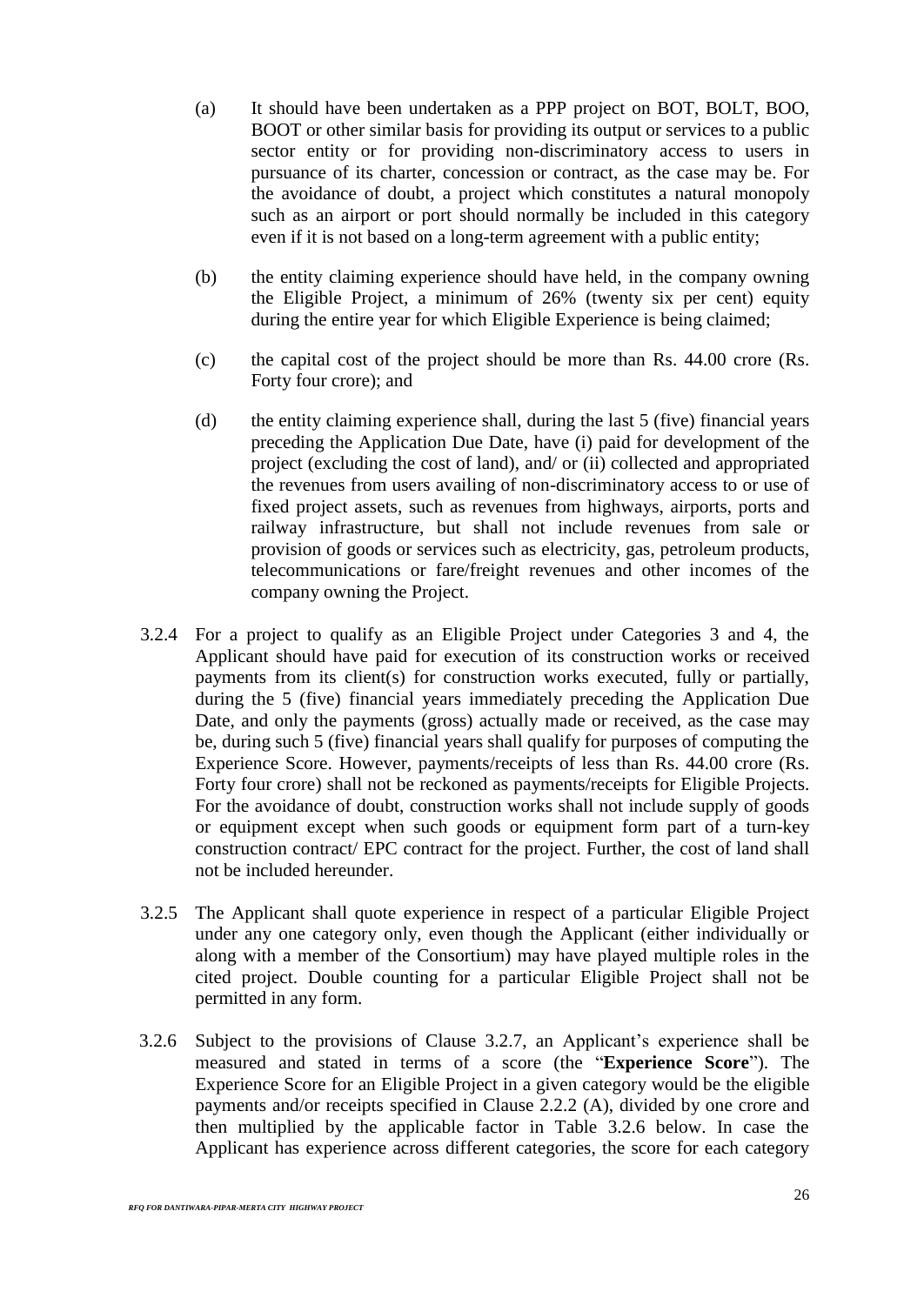would be computed as above and then aggregated to arrive at its Experience Score.

| Categories | Factor |
|------------|--------|
| Category 1 | 1.45   |
| Category 2 | 0.85   |
| Category 3 | 0.85   |
| Category 4 | 0.45   |

**Table 3.2.6: Factors for Experience across categories**

- 3.2.7 The Experience Score determined in accordance with Clause 3.2.6 in respect of an Eligible Project situated in a developed country which is a member of OECD shall be further multiplied by a factor of 0.5 (zero point five) and the product thereof shall be the Experience Score for such Eligible Project.
- 3.2.8 Experience for any activity relating to an Eligible Project shall not be claimed by two or more Members of the Consortium. In other words, no double counting by a Consortium in respect of the same experience shall be permitted in any manner whatsoever.

# **3.3 Details of Experience**

- 3.3.1 The Applicant should furnish the details of Eligible Experience for the last 5 (five) financial years immediately preceding the Application Due Date.
- 3.3.2 The Applicants must provide the necessary information relating to Technical Capacity as per format at Annex-II of Appendix-I.
- 3.3.3 The Applicant should furnish the required Project-specific information and evidence in support of its claim of Technical Capacity, as per format at Annex-IV of Appendix-I.

# **3.4 Financial information for purposes of evaluation**

- 3.4.1 The Application must be accompanied by the Audited Annual Reports of the Applicant (of each Member in case of a Consortium) for the last 5 (five) financial years, preceding the year in which the Application is made.
- 3.4.2 In case the annual accounts for the latest financial year are not audited and therefore the Applicant cannot make it available, the Applicant shall give an undertaking to this effect and the statutory auditor shall certify the same. In such a case, the Applicant shall provide the Audited Annual Reports for 5 (five) years preceding the year for which the Audited Annual Report is not being provided.
- 3.4.3 The Applicant must establish the minimum Net Worth specified in Clause 2.2.2 (B), and provide details as per format at Annex-III of Appendix-I.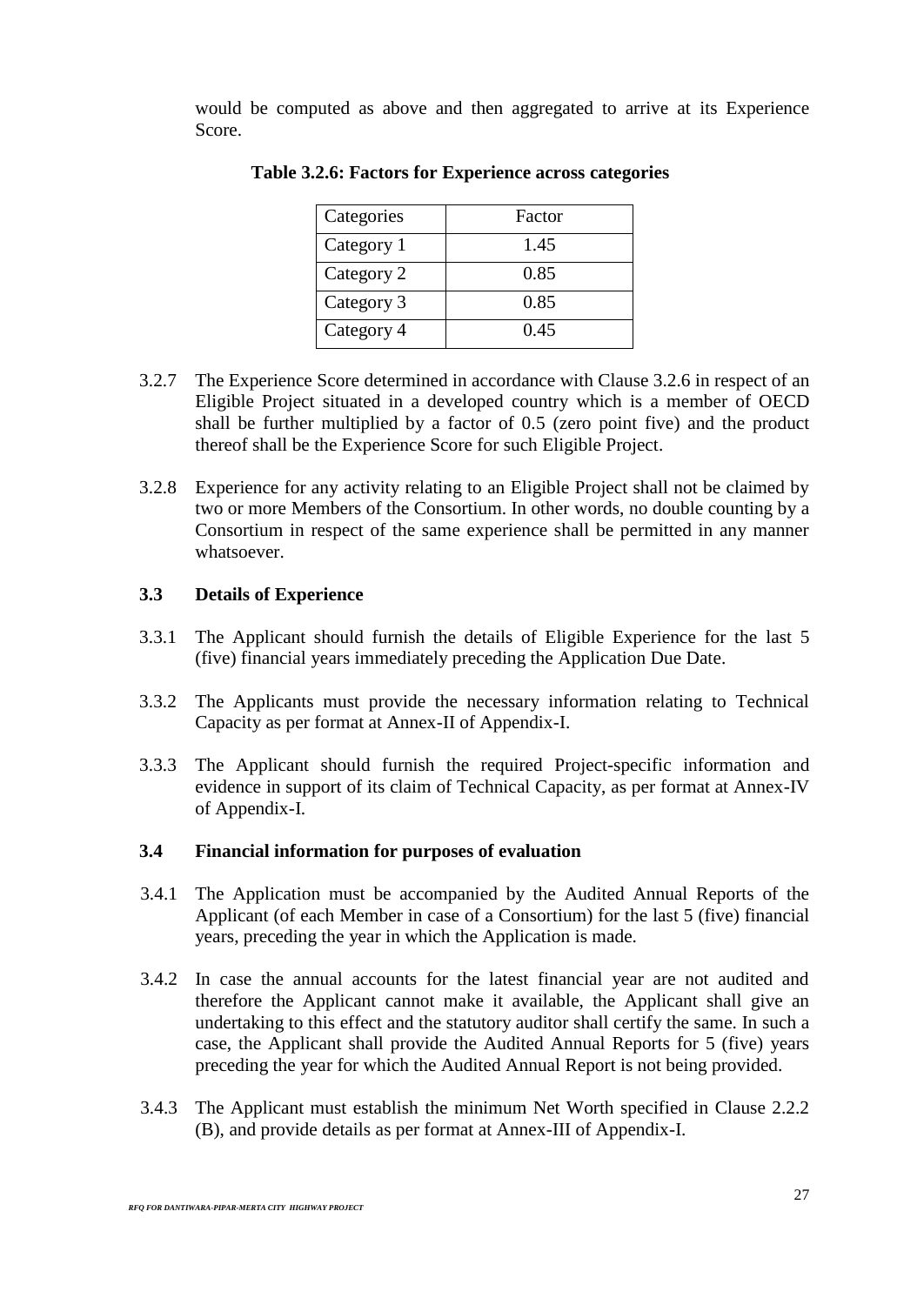# **3.5 Short-listing of Applicants**

- 3.5.1 The credentials of eligible Applicants shall be measured in terms of their Experience Score. The sum total of the Experience Scores for all Eligible Projects shall be the 'Aggregate Experience Score' of a particular Applicant. In case of a Consortium, the Aggregate Experience Score of each of its Members, who have an equity share of at least 26% in such Consortium, shall be summed up for arriving at the combined Aggregate Experience Score of the Consortium.
- 3.5.2 The Applicants shall then be ranked on the basis of their respective Aggregate Experience Scores and short-listed for submission of Bids. The Authority expects to short-list upto 7 (seven) pre-qualified Applicants for participation in the Bid Stage.
- 3.5.3 The Authority may, in its discretion, maintain a reserve list of pre-qualified Applicants who may be invited to substitute the short-listed Applicants in the event of their withdrawal from the Bidding Process or upon their failure to conform to the conditions specified herein; provided that a substituted Applicant shall be given at least 30 (thirty) days to submit its Bid.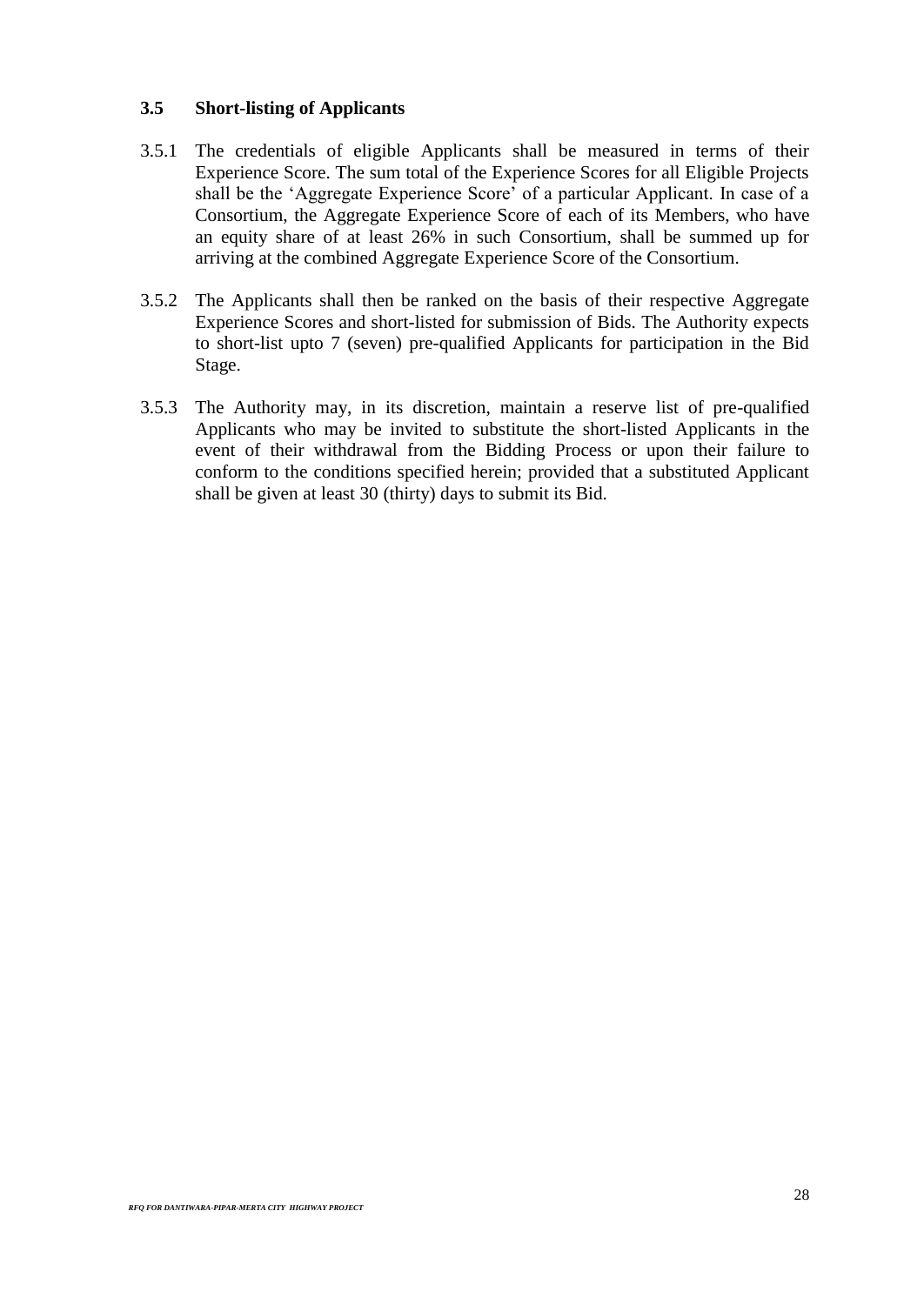# **4. FRAUD AND CORRUPT PRACTICES**

- 4.1 The Applicants and their respective officers, employees, agents and advisers shall observe the highest standard of ethics during the Bidding Process. Notwithstanding anything to the contrary contained herein, the Authority may reject an Application without being liable in any manner whatsoever to the Applicant if it determines that the Applicant has, directly or indirectly or through an agent, engaged in corrupt practice, fraudulent practice, coercive practice, undesirable practice or restrictive practice in the Bidding Process.
- 4.2 Without prejudice to the rights of the Authority under Clause 4.1 hereinabove, if an Applicant is found by the Authority to have directly or indirectly or through an agent, engaged or indulged in any corrupt practice, fraudulent practice, coercive practice, undesirable practice or restrictive practice during the Bidding Process, such Applicant shall not be eligible to participate in any tender or RFQ issued by the Authority during a period of 2 (two) years from the date such Applicant is found by the Authority to have directly or indirectly or through an agent, engaged or indulged in any corrupt practice, fraudulent practice, coercive practice, undesirable practice or restrictive practice, as the case may be.
- 4.3 For the purposes of this Clause 4, the following terms shall have the meaning hereinafter respectively assigned to them:
	- (a) "**corrupt practice**" means (i) the offering, giving, receiving, or soliciting, directly or indirectly, of anything of value to influence the actions of any person connected with the Bidding Process (for avoidance of doubt, offering of employment to, or employing, or engaging in any manner whatsoever, directly or indirectly, any official of the Authority who is or has been associated in any manner, directly or indirectly, with the Bidding Process or the LOA or has dealt with matters concerning the Concession Agreement or arising therefrom, before or after the execution thereof, at any time prior to the expiry of one year from the date such official resigns or retires from or otherwise ceases to be in the service of the Authority, shall be deemed to constitute influencing the actions of a person connected with the Bidding Process); or (ii) save and except as permitted under sub clause (d) of Clause 2.2.1, engaging in any manner whatsoever, whether during the Bidding Process or after the issue of the LOA or after the execution of the Concession Agreement, as the case may be, any person in respect of any matter relating to the Project or the LOA or the Concession Agreement, who at any time has been or is a legal, financial or technical adviser of the Authority in relation to any matter concerning the Project;
	- (b) "**fraudulent practice**" means a misrepresentation or omission of facts or suppression of facts or disclosure of incomplete facts, in order to influence the Bidding Process;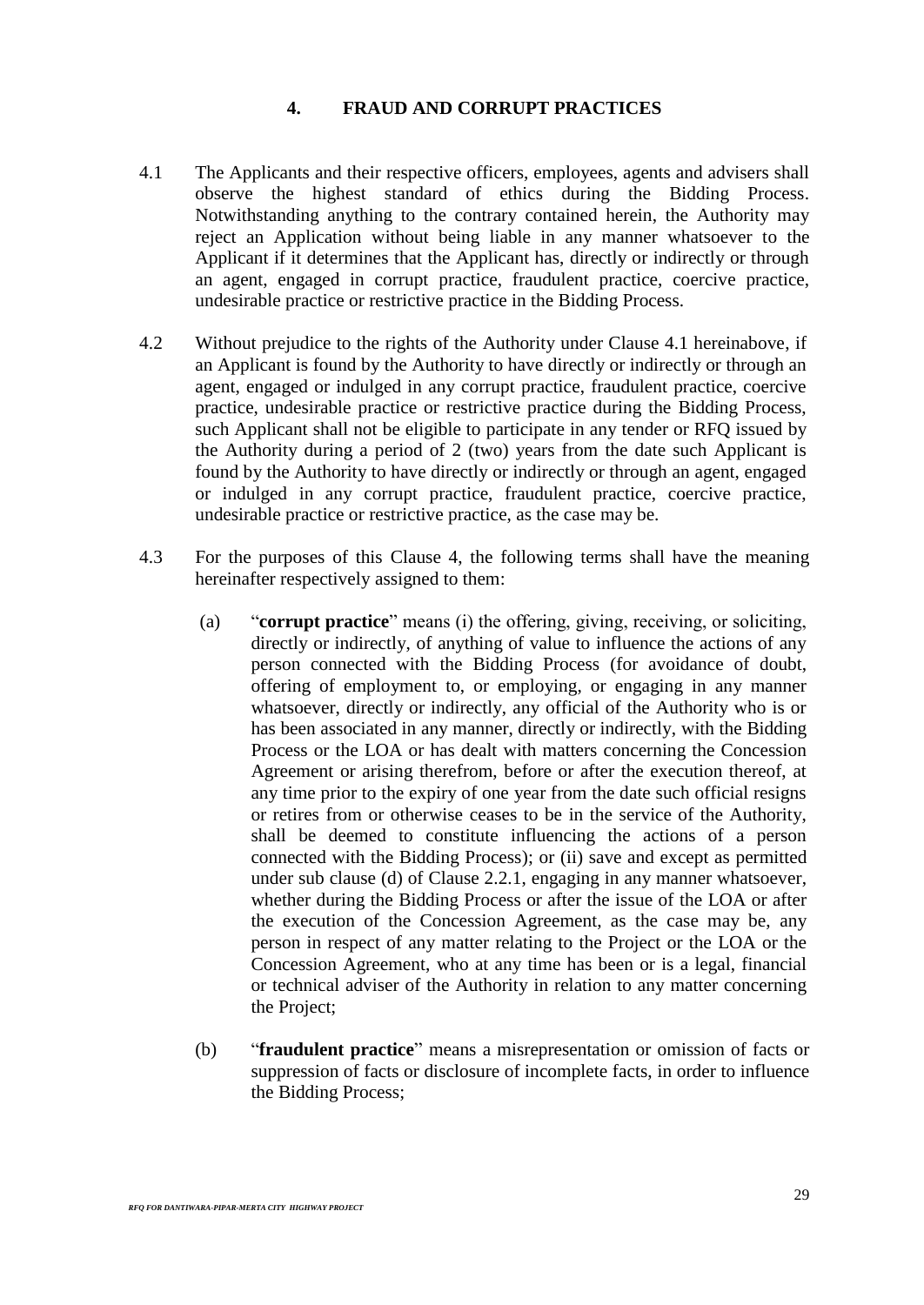- (c) "**coercive practice**" means impairing or harming or threatening to impair or harm, directly or indirectly, any person or property to influence any person's participation or action in the Bidding Process;
- (d) "**undesirable practice**" means (i) establishing contact with any person connected with or employed or engaged by the Authority with the objective of canvassing, lobbying or in any manner influencing or attempting to influence the Bidding Process; or (ii) having a Conflict of Interest; and
- (e) "**restrictive practice**" means forming a cartel or arriving at any understanding or arrangement among Applicants with the objective of restricting or manipulating a full and fair competition in the Bidding Process.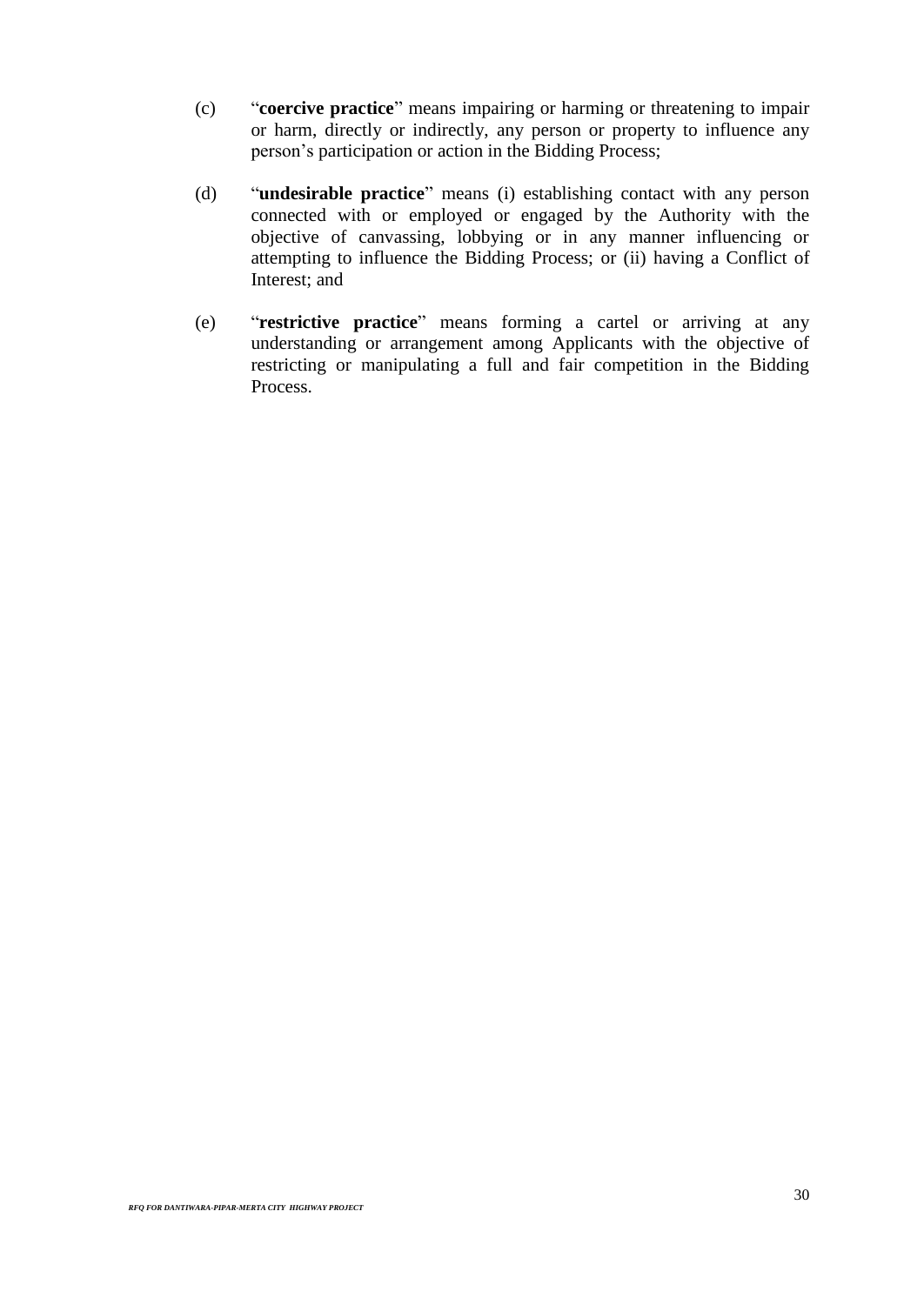# **5. PRE-APPLICATION CONFERENCE**

- 5.1 A Pre-Application Conference of the interested parties shall be convened at the designated date, time and place. Only those persons who have purchased the RFQ document shall be allowed to participate in the Pre-Application Conference. Applicants who have downloaded the RFQ document from the Authority's website [\(www.pwd.rajasthan.gov.in\)](http://www.pwd.rajasthan.gov.in/) or [www.sppp.rajasthan.gov.in](http://www.sppp.rajasthan.gov.in/) & http:// eproc.rajasthan.gov.in should submit a Demand Draft for the amount specified in Clause 1.2.1 towards the cost of the RFQ process, through their representative attending the conference. A maximum of three representatives of each Applicant shall be allowed to participate on production of authority letter from the Applicant.
- 5.2 During the course of Pre-Application Conference, the Applicants will be free to seek clarifications and make suggestions for consideration of the Authority. The Authority shall endeavour to provide clarifications and such further information as it may, in its sole discretion, consider appropriate for facilitating a fair, transparent and competitive Bidding Process.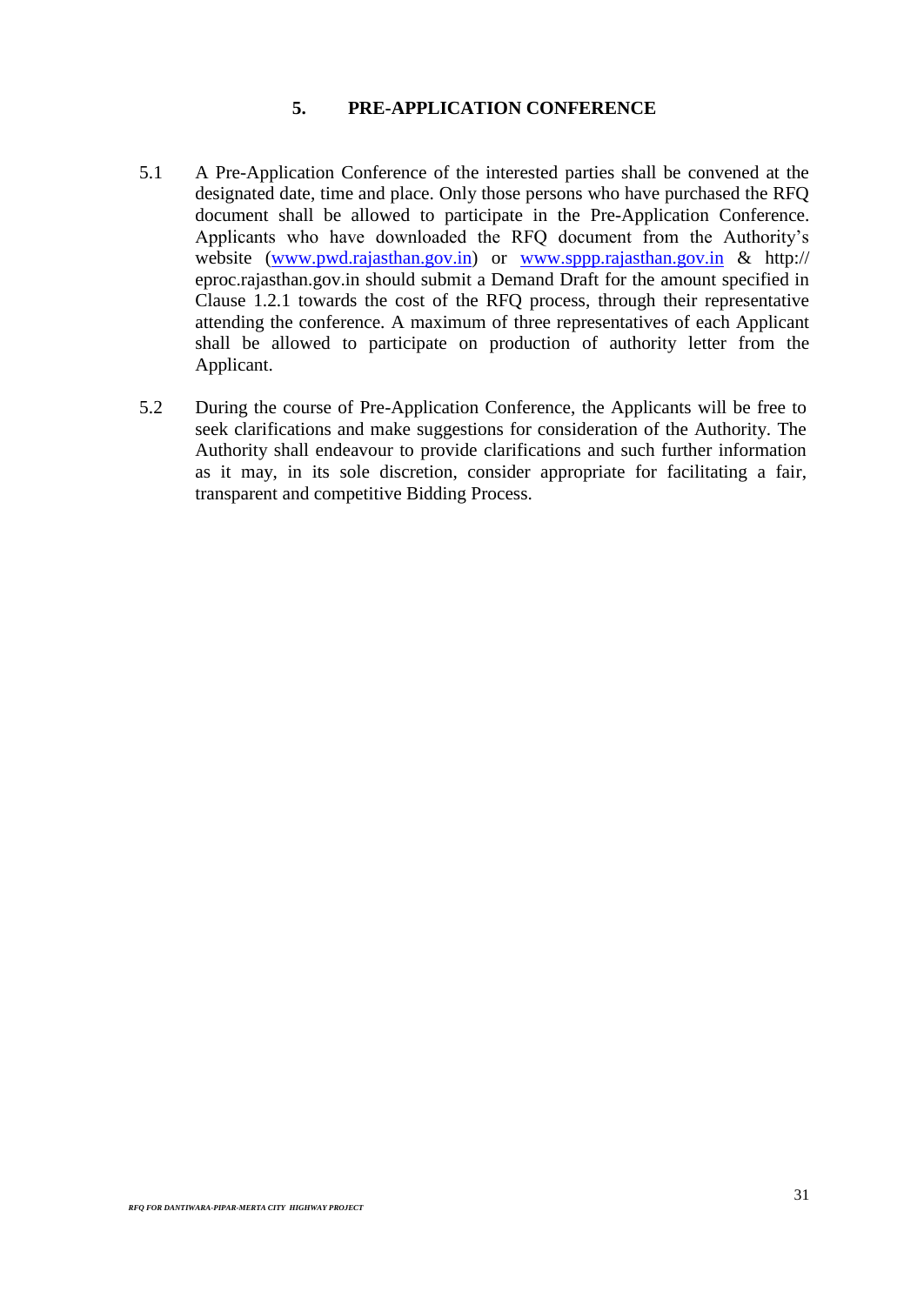#### **6. MISCELLANEOUS**

- 6.1 The Bidding Process shall be governed by, and construed in accordance with, the laws of India and the courts in the State in which the Authority has its headquarters shall have exclusive jurisdiction over all disputes arising under, pursuant to and/ or in connection with the Bidding Process.
- 6.2 The Authority, in its sole discretion and without incurring any obligation or liability, reserves the right, at any time, to;
	- (a) suspend and/ or cancel the Bidding Process and/ or amend and/ or supplement the Bidding Process or modify the dates or other terms and conditions relating thereto;
	- (b) consult with any Applicant in order to receive clarification or further information;
	- (c) pre-qualify or not to pre-qualify any Applicant and/ or to consult with any Applicant in order to receive clarification or further information;
	- (d) retain any information and/ or evidence submitted to the Authority by, on behalf of, and/ or in relation to any Applicant; and/ or
	- (e) independently verify, disqualify, reject and/ or accept any and all submissions or other information and/ or evidence submitted by or on behalf of any Applicant.
- 6.3 It shall be deemed that by submitting the Application, the Applicant agrees and releases the Authority, its employees, agents and advisers, irrevocably, unconditionally, fully and finally from any and all liability for claims, losses, damages, costs, expenses or liabilities in any way related to or arising from the exercise of any rights and/ or performance of any obligations hereunder and the Bidding Documents, pursuant hereto, and/ or in connection with the Bidding Process, to the fullest extent permitted by applicable law, and waives any and all rights and/ or claims it may have in this respect, whether actual or contingent, whether present or in future.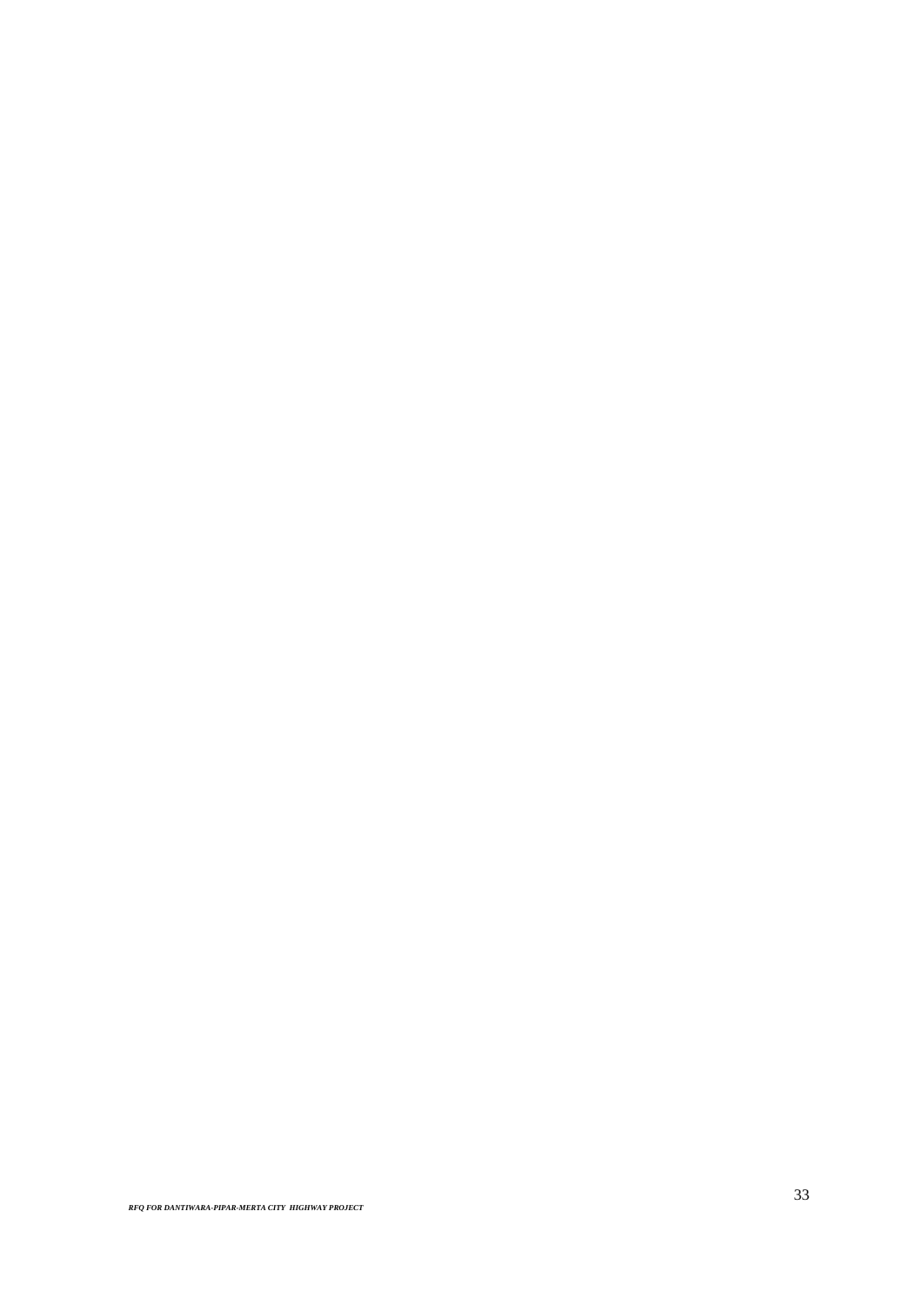**Appendices**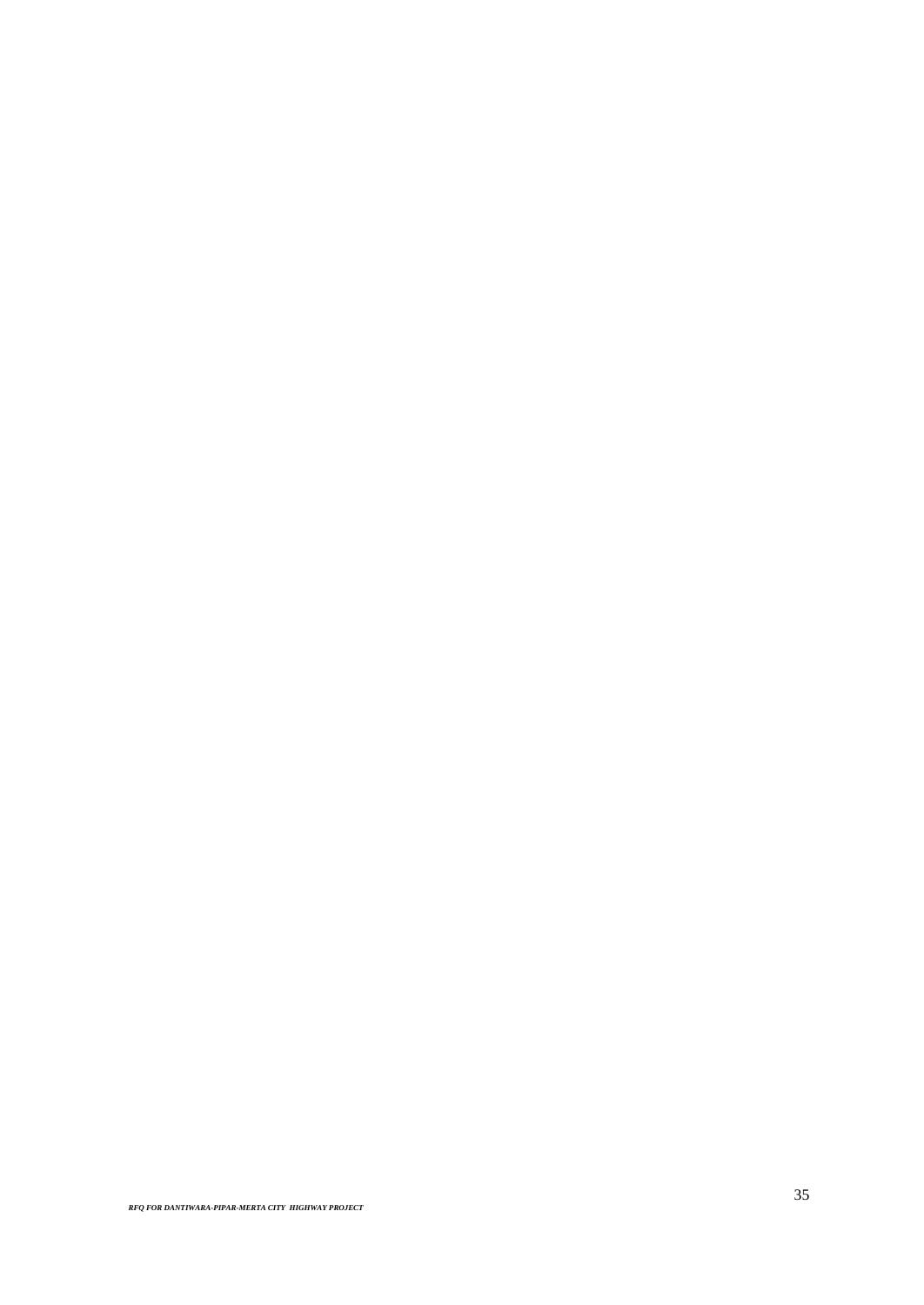# APPENDIX-I

# **Letter Comprising the Application for Pre-Qualification**

*(Refer Clause 2.13.1)*

Dated:

To,

………………….. ………………….. …………………..

> Sub: Application for pre-qualification for the Dantiwara-Pipar-Merta City Highway Project

Dear Sir,

With reference to your RFQ document dated ............, I/we, having examined the RFQ document and understood its contents, hereby submit my/our Application for Qualification for the aforesaid project. The Application is unconditional and unqualified.

2. I/ We acknowledge that the Authority will be relying on the information provided in the Application and the documents accompanying such Application for prequalification of the Applicants for the aforesaid project, and we certify that all information provided in the Application and in Annexes I to V is true and correct; nothing has been omitted which renders such information misleading; and all documents accompanying such Application are true copies of their respective originals.

3. This statement is made for the express purpose of qualifying as a Bidder for the development, construction, operation and maintenance of the aforesaid Project.

4. I/ We shall make available to the Authority any additional information it may find necessary or require to supplement or authenticate the Qualification statement.

5. I/ We acknowledge the right of the Authority to reject our Application without assigning any reason or otherwise and hereby waive, to the fullest extent permitted by applicable law, our right to challenge the same on any account whatsoever.

6. I/ We certify that in the last three years, we/ any of the Consortium Members or our/ their Associates have neither failed to perform on any contract, as evidenced by imposition of a penalty by an arbitral or judicial authority or a judicial pronouncement or arbitration award, nor been expelled from any project or contract by any public authority nor have had any contract terminated by any public authority for breach on our part.

7. I/ We declare that:

(a) I/ We have examined and have no reservations to the RFQ document, including any Addendum issued by the Authority;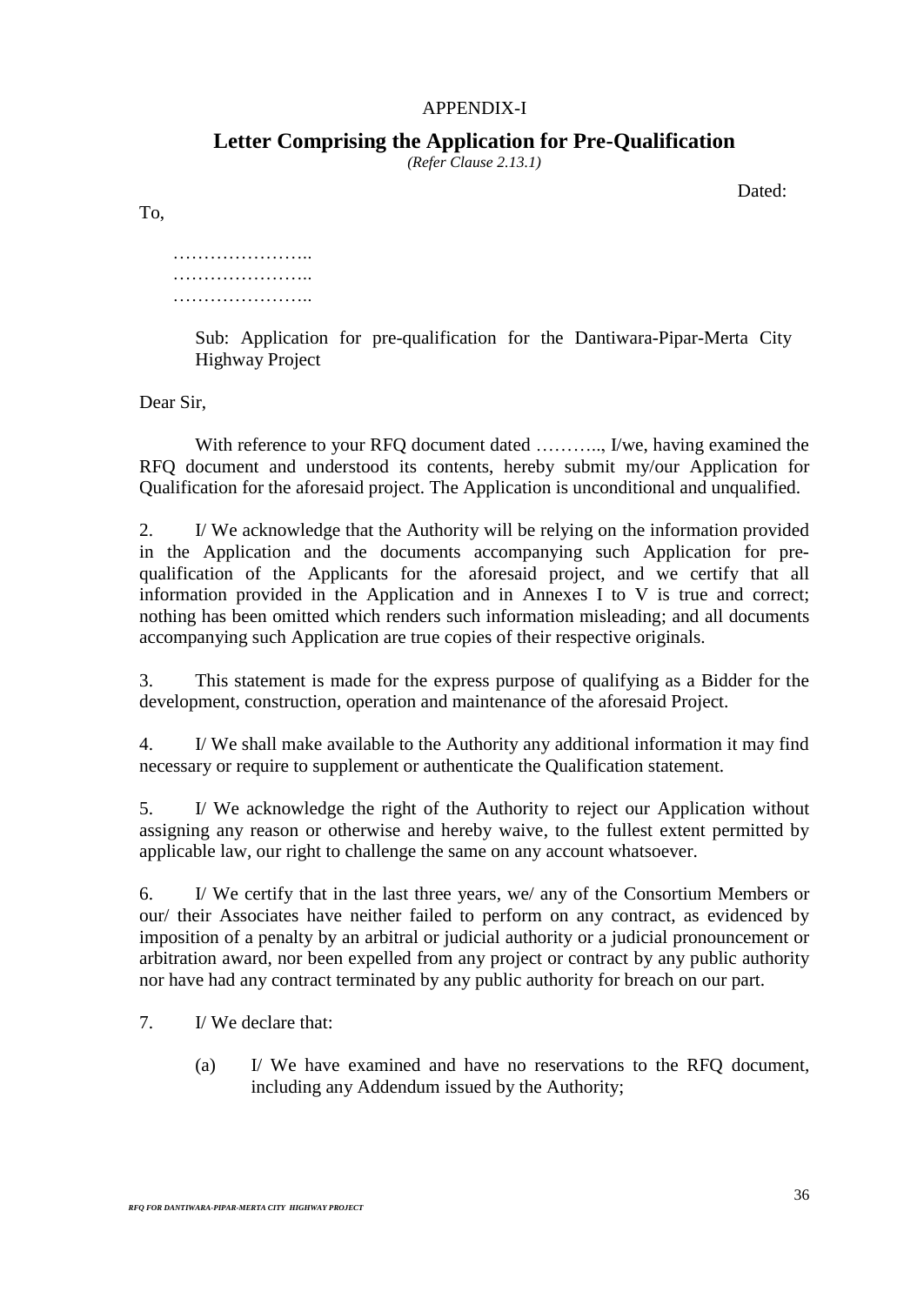- (b) I/ We do not have any conflict of interest in accordance with Clauses 2.2.1(c) and 2.2.1(d) of the RFQ document;
- (c) I/We have not directly or indirectly or through an agent engaged or indulged in any corrupt practice, fraudulent practice, coercive practice, undesirable practice or restrictive practice, as defined in Clause 4.3 of the RFQ document, in respect of any tender or request for proposal issued by or any agreement entered into with the Authority or any other public sector enterprise or any government, Central or State; and
- (d) I/ We hereby certify that we have taken steps to ensure that in conformity with the provisions of Section 4 of the RFQ document, no person acting for us or on our behalf has engaged or will engage in any corrupt practice, fraudulent practice, coercive practice, undesirable practice or restrictive practice.

8. I/ We understand that you may cancel the Bidding Process at any time and that you are neither bound to accept any Application that you may receive nor to invite the Applicants to Bid for the Project, without incurring any liability to the Applicants, in accordance with Clause 2.17.6 of the RFQ document.

9. I/ We believe that we/ our Consortium/ proposed Consortium satisfy(s) the Net Worth criteria and meet(s) all the requirements as specified in the RFQ document and am/ are qualified to submit a Bid.

10. I/ We declare that we/ any Member of the Consortium, or our/ its Associates are not a Member of a/ any other Consortium applying for pre-qualification.

11. I/ We certify that in regard to matters other than security and integrity of the country, we/ any Member of the Consortium or any of our/ their Associates have not been convicted by a court or indicted or adverse orders passed by a regulatory authority which could cast a doubt on our ability to undertake the Project or which relates to a grave offence that outrages the moral sense of the community.

12. I/ We further certify that in regard to matters relating to security and integrity of the country, we/ any Member of the Consortium or any of our/ their Associates have not been charge-sheeted by any agency of the Government or convicted by a court.

13. I/ We further certify that no investigation by a regulatory authority is pending either against us/ any Member of the Consortium or against our/ their Associates or against our CEO or any of our directors/ managers/ employees. $E$ 

 $\overline{a}$ 

 $\epsilon$  In case the Applicant is unable to provide the certification specified in paragraph 13, it may precede the paragraph by the words viz. "Except as specified in Schedule ……..... hereto". The exceptions to the certification or any disclosures relating thereto may be clearly stated in a Schedule to be attached to the Application. The Authority will consider the contents of such Schedule and determine whether or not the exceptions/disclosures are material to the suitability of the Applicant for pre-qualification hereunder.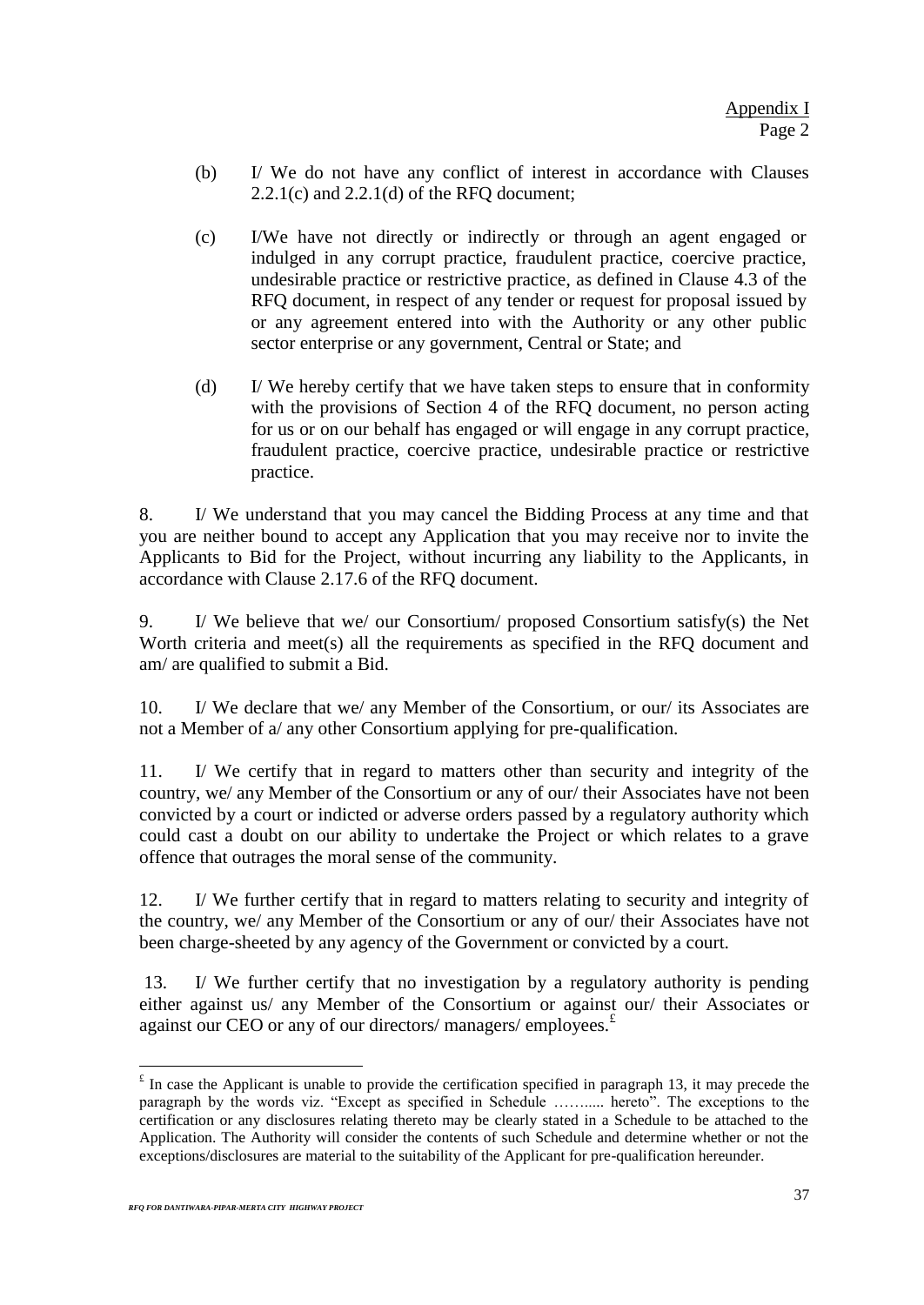14. I/ We further certify that we are qualified to submit a Bid in accordance with the guidelines for qualification of bidders seeking to acquire stakes in Public Sector Enterprises through the process of disinvestment issued by the GOI vide Department of Disinvestment OM No.  $6/4/2001$ -DD-II dated 13<sup>th</sup> July, 2001 which guidelines apply *mutatis mutandis* to the Bidding Process. A copy of the aforesaid guidelines form part of the RFQ at Appendix-V thereof.

15. I/We further certify that we/ any Member of the Consortium or any of our/ their Associates are not barred by the Central Government/ State Government or any entity controlled by it, from participating in any project (BOT or otherwise), and no bar subsists as on the date of Application.

16. I/ We undertake that in case due to any change in facts or circumstances during the Bidding Process, we are attracted by the provisions of disqualification in terms of the provisions of this RFQ, we shall intimate the Authority of the same immediately.

17. The Statement of Legal Capacity as per format provided at Annex-V in Appendix-I of the RFQ document, and duly signed, is enclosed. The power of attorney for signing of Application and the power of attorney for Lead Member of consortium, as per format provided at Appendix II and III respectively of the RFQ, are also enclosed.

18. I/ We understand that the selected Bidder shall either be an existing Company incorporated under the Indian Companies Act, 1956/2013, or shall incorporate as such prior to execution of the Concession Agreement.

19. I/ We hereby confirm that we shall comply with the O&M requirements specified in Clause 2.2.3.

20. I/ We hereby irrevocably waive any right or remedy which we may have at any stage at law or howsoever otherwise arising to challenge or question any decision taken by the Authority in connection with the selection of Applicants, selection of the Bidder, or in connection with the selection/ Bidding Process itself, in respect of the above mentioned Project and the terms and implementation thereof.

21. I/ We agree and undertake to abide by all the terms and conditions of the RFQ document.

22. I/ We certify that in terms of the RFQ, my/our Net Worth is Rs. ……………….. (Rupees …………………………………….) and the Aggregate Experience Score is …………………… (in figures) …………..………………………………… (in words).

23. We agree and undertake to be jointly and severally liable for all the obligations of the Concessionaire under the Concession Agreement till occurrence of Financial Close in accordance with the Concession Agreement.<sup>\$</sup>

In witness thereof, I/ we submit this Application under and in accordance with the terms of the RFQ document.

 $\overline{a}$  $$$  This Paragraph 23 shall be omitted if the Applicant is not a Consortium.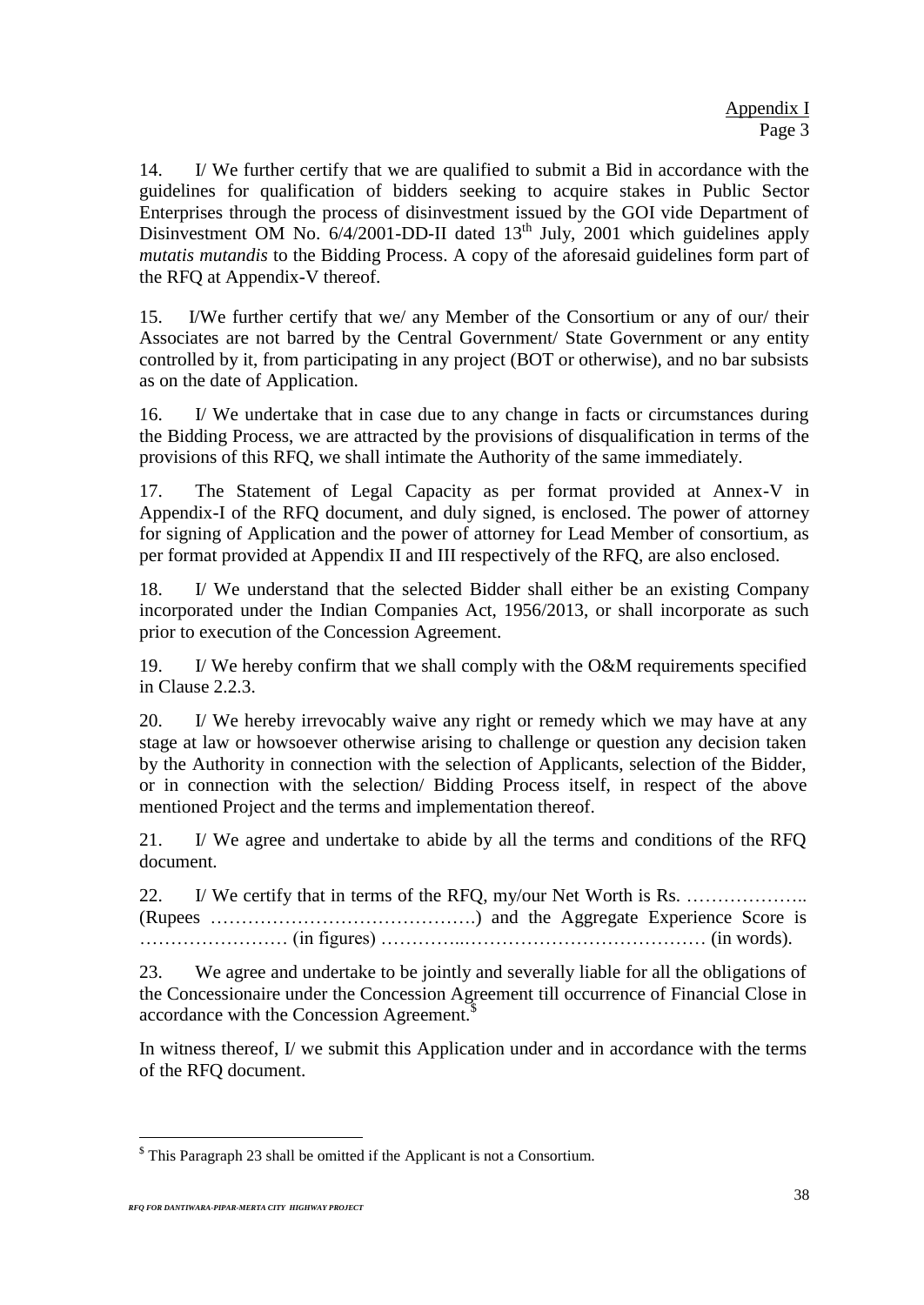Appendix I Page 4

Yours faithfully,

| Date:  | (Signature, name and designation of the Authorised Signatory) |
|--------|---------------------------------------------------------------|
| Place: | Name and seal of the Applicant/Lead Member                    |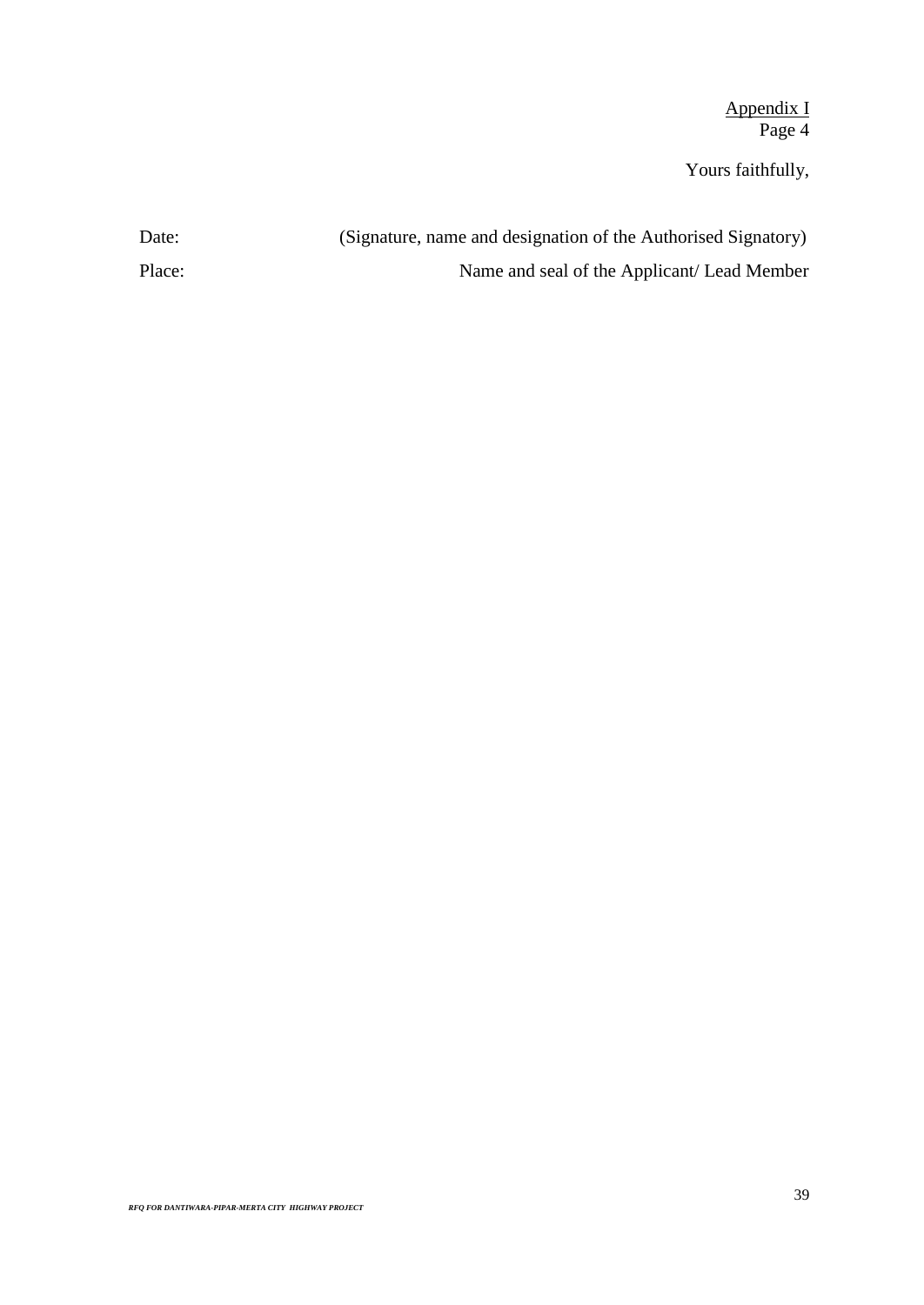# Appendix I Annex-I

#### ANNEX-I

# **Particulars of the Applicant**

- 1. (a) Name:
	- (b) Country of incorporation:
	- (c) Address of the corporate headquarters and its branch office(s), if any, in India:
	- (d) Date of incorporation and/ or commencement of business:
- 2. Brief description of the Company including details of its main lines of business and proposed role and responsibilities in this Project:
- 3. Particulars of individual(s) who will serve as the point of contact/ communication for the Applicant:
	- (a) Name:
	- (b) Designation:
	- (c) Company:
	- (d) Address:
	- (e) Telephone Number:
	- (f) E-Mail Address:
- 4. Particulars of the Authorised Signatory of the Applicant:
	- (a) Name:
	- (b) Designation:
	- (c) Address:
	- (d) Phone Number:
- 5. In case of a Consortium:
	- (a) The information above (1-4) should be provided for all the Members of the Consortium.
	- (b) A copy of the Jt. Bidding Agreement, as envisaged in Clause  $2.2.6(g)$ should be attached to the Application.
	- (c) Information regarding the role of each Member should be provided as per table below: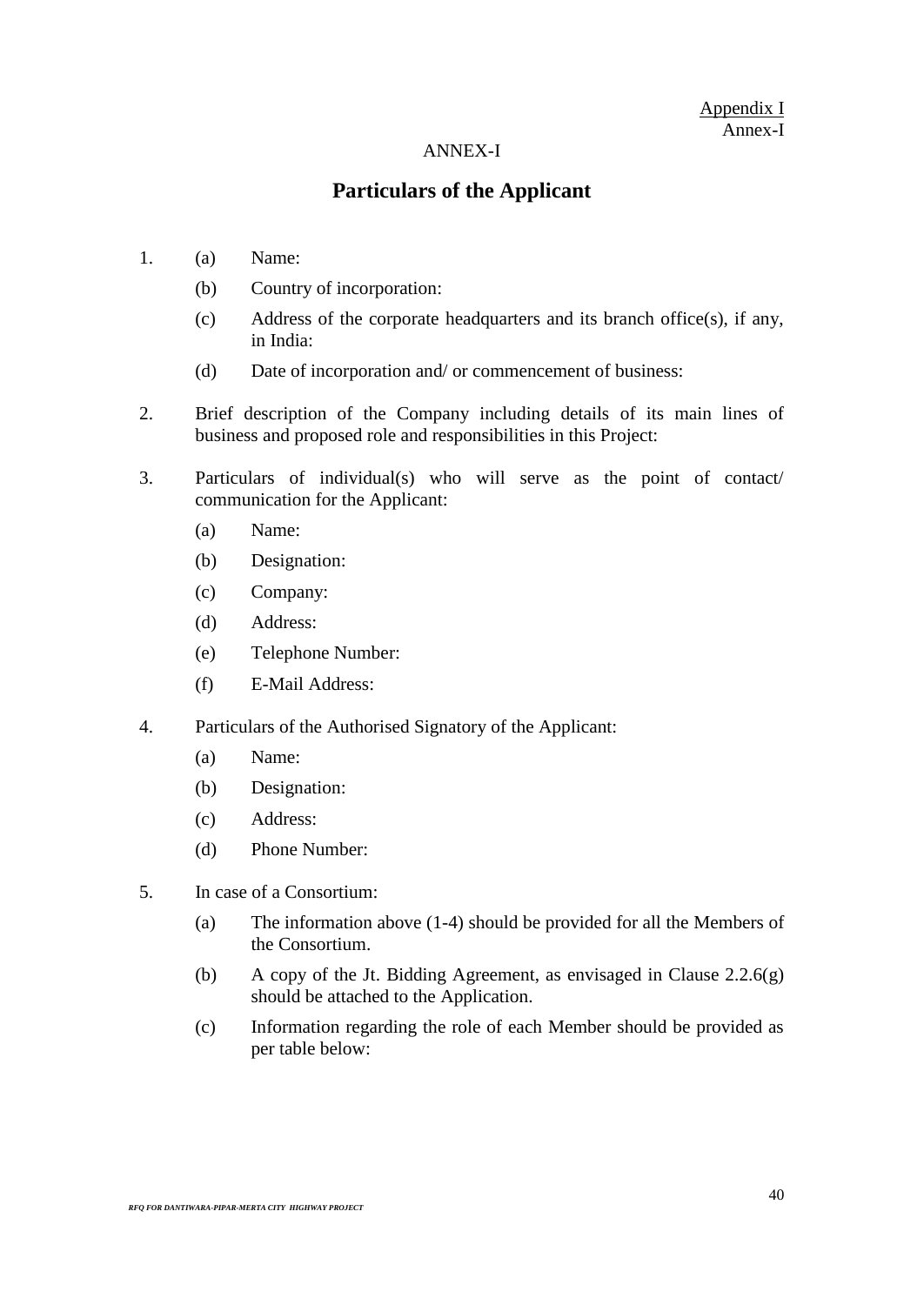| Sl. | <b>Name of Member</b> | Role <sup>\$</sup> | Percentage of equity in the<br>Consortium <sup>\$\$</sup> |
|-----|-----------------------|--------------------|-----------------------------------------------------------|
| No. |                       |                    |                                                           |
|     |                       |                    |                                                           |
|     |                       |                    |                                                           |
|     |                       |                    |                                                           |
|     |                       |                    |                                                           |

<sup>§</sup> The role of each Member, as may be determined by the Applicant, should be indicated in accordance with Clause 2.2.6 (d) and instruction 4 at Annex-IV.

\$\$The percentage of equity should be in accordance with Clause 2.2.6 (a), (c) and (g).

6. The following information shall also be provided for the Applicant, including each Member of the Consortium:

| No. | <b>Criteria</b>                                                                                                                                                                                                                                                      | Yes | N <sub>0</sub> |
|-----|----------------------------------------------------------------------------------------------------------------------------------------------------------------------------------------------------------------------------------------------------------------------|-----|----------------|
| 1.  | Has the Applicant/ constituent of the Consortium<br>been barred by the Central/ State Government, or any<br>entity controlled by it, from participating in any<br>project (BOT or otherwise)?                                                                        |     |                |
| 2.  | If the answer to 1 is yes, does the bar subsist as on<br>the date of Application?                                                                                                                                                                                    |     |                |
| 3.  | Has the Applicant/ constituent of the Consortium<br>paid liquidated damages of more than 5% of the<br>contract value in a contract due to delay or has been<br>penalised due to any other reason in relation to<br>execution of a contract, in the last three years? |     |                |

**Name of Applicant/ member of Consortium:**

7. A statement by the Applicant and each of the Members of its Consortium (where applicable) or any of their Associates disclosing material nonperformance or contractual non-compliance in past projects, contractual disputes and litigation/ arbitration in the recent past is given below (Attach extra sheets, if necessary):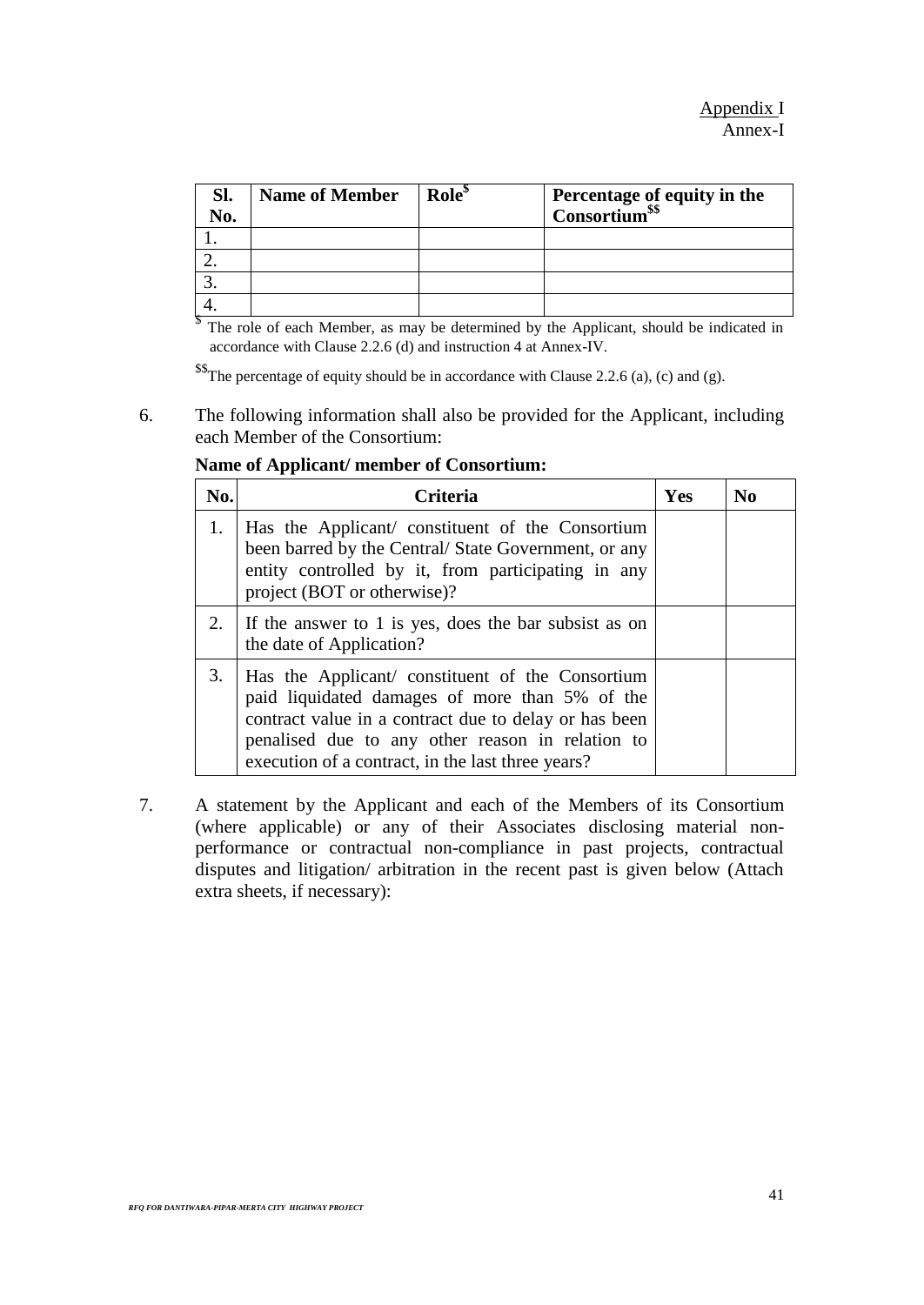Appendix I Annex-II

# ANNEX-II

# **Technical Capacity of the Applicant@**

(*Refer to Clauses 2.2.2(A), 3.2 and 3.3 of the RFQ*)

| <b>Applicant</b> | <b>Member</b>                       | Project            | Cate-       | $\overline{\text{Experimente}^t}$      | <b>Experience</b>            |                          |     |  |  |  |  |
|------------------|-------------------------------------|--------------------|-------------|----------------------------------------|------------------------------|--------------------------|-----|--|--|--|--|
| $type$ #         | Code <sup>Y</sup>                   | Code <sup>yy</sup> | $gory^{\$}$ | (Equivalent Rs. crore) <sup>\$\$</sup> | $\mathbf{Score}^{\text{ff}}$ |                          |     |  |  |  |  |
|                  |                                     |                    |             | Payments                               | Payments                     | Revenues                 |     |  |  |  |  |
|                  |                                     |                    |             | made/                                  | made for                     | appropriated             |     |  |  |  |  |
|                  |                                     |                    |             | received for developme                 |                              | from                     |     |  |  |  |  |
|                  |                                     |                    |             | construction                           | nt of                        | Eligible                 |     |  |  |  |  |
|                  |                                     |                    |             | of Eligible                            | Eligible                     | Projects in              |     |  |  |  |  |
|                  |                                     |                    |             | Projects in                            |                              | Projects in Categories 1 |     |  |  |  |  |
|                  |                                     |                    |             | Categories 3 Categories                |                              | and 2                    |     |  |  |  |  |
|                  |                                     |                    |             | and 4                                  | 1 and 2                      |                          |     |  |  |  |  |
| (1)              | (2)                                 | (3)                | (4)         | (5)                                    | (6)                          | (7)                      | (8) |  |  |  |  |
| Single           |                                     | $\rm{a}$           |             |                                        |                              |                          |     |  |  |  |  |
| entity           |                                     | $\mathbf b$        |             |                                        |                              |                          |     |  |  |  |  |
| Applicant        |                                     | $\mathbf{c}$       |             |                                        |                              |                          |     |  |  |  |  |
|                  |                                     | $\mathbf d$        |             |                                        |                              |                          |     |  |  |  |  |
| Consortium       |                                     | 1a                 |             |                                        |                              |                          |     |  |  |  |  |
| Member 1         |                                     | 1 <sub>b</sub>     |             |                                        |                              |                          |     |  |  |  |  |
|                  |                                     | 1c                 |             |                                        |                              |                          |     |  |  |  |  |
|                  |                                     | 1 <sub>d</sub>     |             |                                        |                              |                          |     |  |  |  |  |
| Consortium       |                                     | 2a                 |             |                                        |                              |                          |     |  |  |  |  |
| Member 2         |                                     | 2 <sub>b</sub>     |             |                                        |                              |                          |     |  |  |  |  |
|                  |                                     | 2c                 |             |                                        |                              |                          |     |  |  |  |  |
|                  |                                     | 2d                 |             |                                        |                              |                          |     |  |  |  |  |
| Consortium       |                                     | 3a                 |             |                                        |                              |                          |     |  |  |  |  |
| Member 3         |                                     | 3 <sub>b</sub>     |             |                                        |                              |                          |     |  |  |  |  |
|                  |                                     | 3c                 |             |                                        |                              |                          |     |  |  |  |  |
|                  |                                     | 3d                 |             |                                        |                              |                          |     |  |  |  |  |
| Consortium       |                                     | 4a                 |             |                                        |                              |                          |     |  |  |  |  |
| Member 4         |                                     | 4b                 |             |                                        |                              |                          |     |  |  |  |  |
|                  |                                     | 4c                 |             |                                        |                              |                          |     |  |  |  |  |
|                  |                                     | 4d                 |             |                                        |                              |                          |     |  |  |  |  |
|                  | <b>Aggregate Experience Score =</b> |                    |             |                                        |                              |                          |     |  |  |  |  |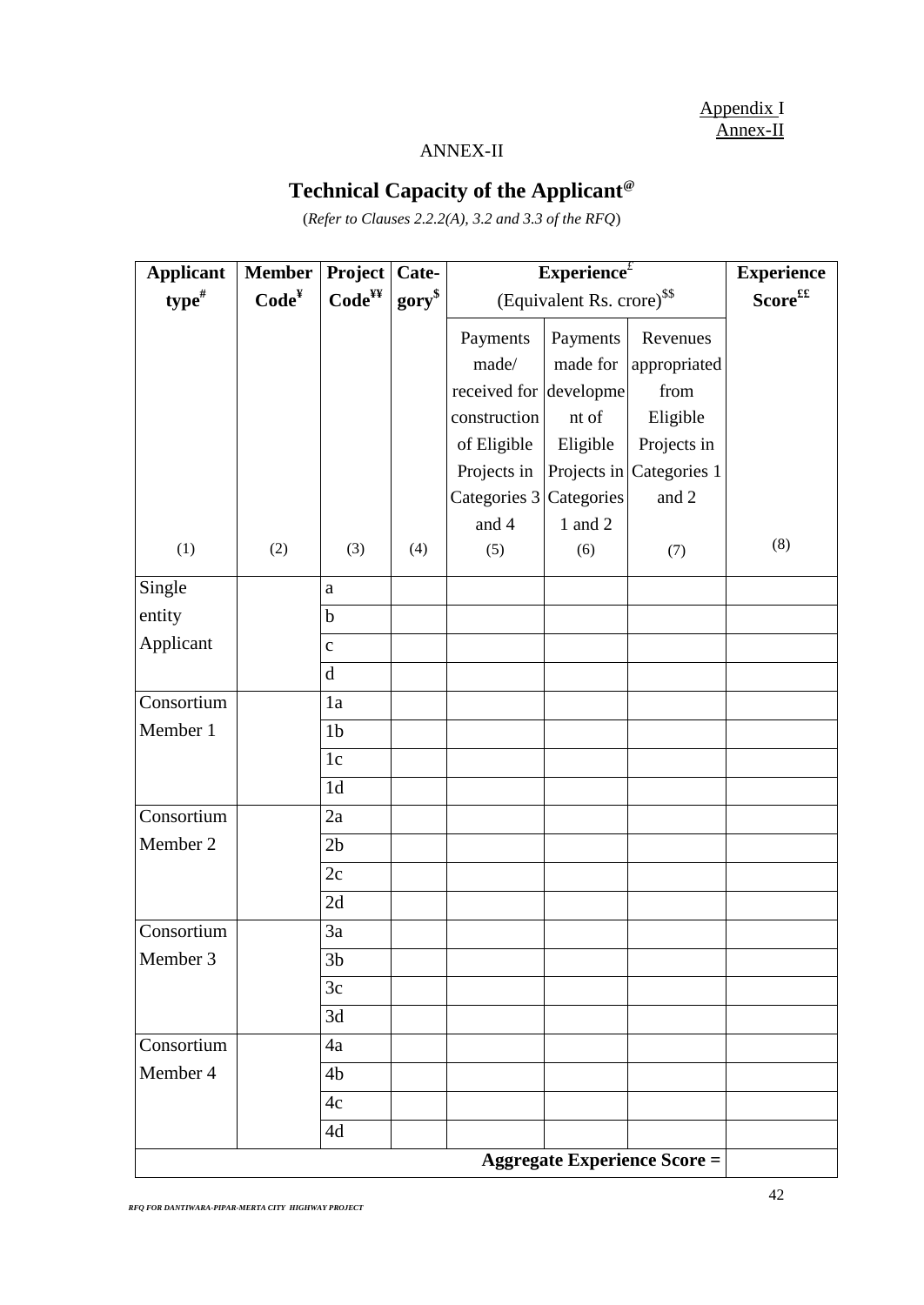*@ Provide details of only those projects that have been undertaken by the Applicant under its own name and/ or by an Associate specified in Clause 2.2.9 and/ or by a project company eligible under Clause 3.2.3(b). In case of Categories 1 and 2, include only those projects which have an estimated capital cost exceeding the amount specified in Clause 3.2.3(c) and for Categories 3 and 4, include only those projects where the payments made/received exceed the amount specified in Clause 3.2.4. In case the Application Due Date falls within 3 (three) months of the close of the latest financial year, refer to Clause 2.2.12.*

*# An Applicant consisting of a single entity should fill in details as per the row titled Single entity Applicant and ignore the rows titled Consortium Member. In case of a Consortium, the row titled Single entity Applicant may be ignored. In case credit is claimed for an Associate, necessary evidence to establish the relationship of the Applicant with such Associate, in terms of Clause 2.2.9, shall be provided.*

*¥Member Code shall indicate NA for Not Applicable in case of a single entity Applicant. For other Members, the following abbreviations are suggested viz. LM means Lead Member, TM means Technical Member, FM means Financial Member, OMM means Operation & Maintenance Member, OM means Other Member.* 

¥¥*Refer Annex-IV of this Appendix-I. Add more rows if necessary.* 

*\$ Refer Clause 3.2.1.*

*£ In the case of Eligible Projects in Categories 1 and 2, the figures in columns 6 and 7 may be added for computing the Experience Score of the respective projects. In the case of Categories 3 and 4, construction shall not include supply of goods or equipment except when such goods or equipment form part of a turn-key construction contract/ EPC contract for the project. In no case shall the cost of land be included while computing the Experience Score of an Eligible Project.*

*\$\$ For conversion of US Dollars to Rupees, the rate of conversion shall be Rupees 60 (sixty) to a US Dollar. In case of any other currency, the same shall first be converted to US Dollars as on the date 60 (sixty) days prior to the Application Due Date, and the amount so derived in US Dollars shall be converted into Rupees at the aforesaid rate. The conversion rate of such currencies shall be the daily representative exchange rates published by the International Monetary Fund for the relevant date.*

*££Divide the amount in the Experience column by one crore and then multiply the result thereof by the applicable factor set out in Table 3.2.6 to arrive at the Experience Score for each Eligible Project. In the case of an Eligible Project situated in an OECD country, the Experience Score so arrived at shall be further multiplied by 0.5, in accordance with the provisions of Clause 3.2.7, and the product thereof shall be the Experience Score for such Eligible Projects.*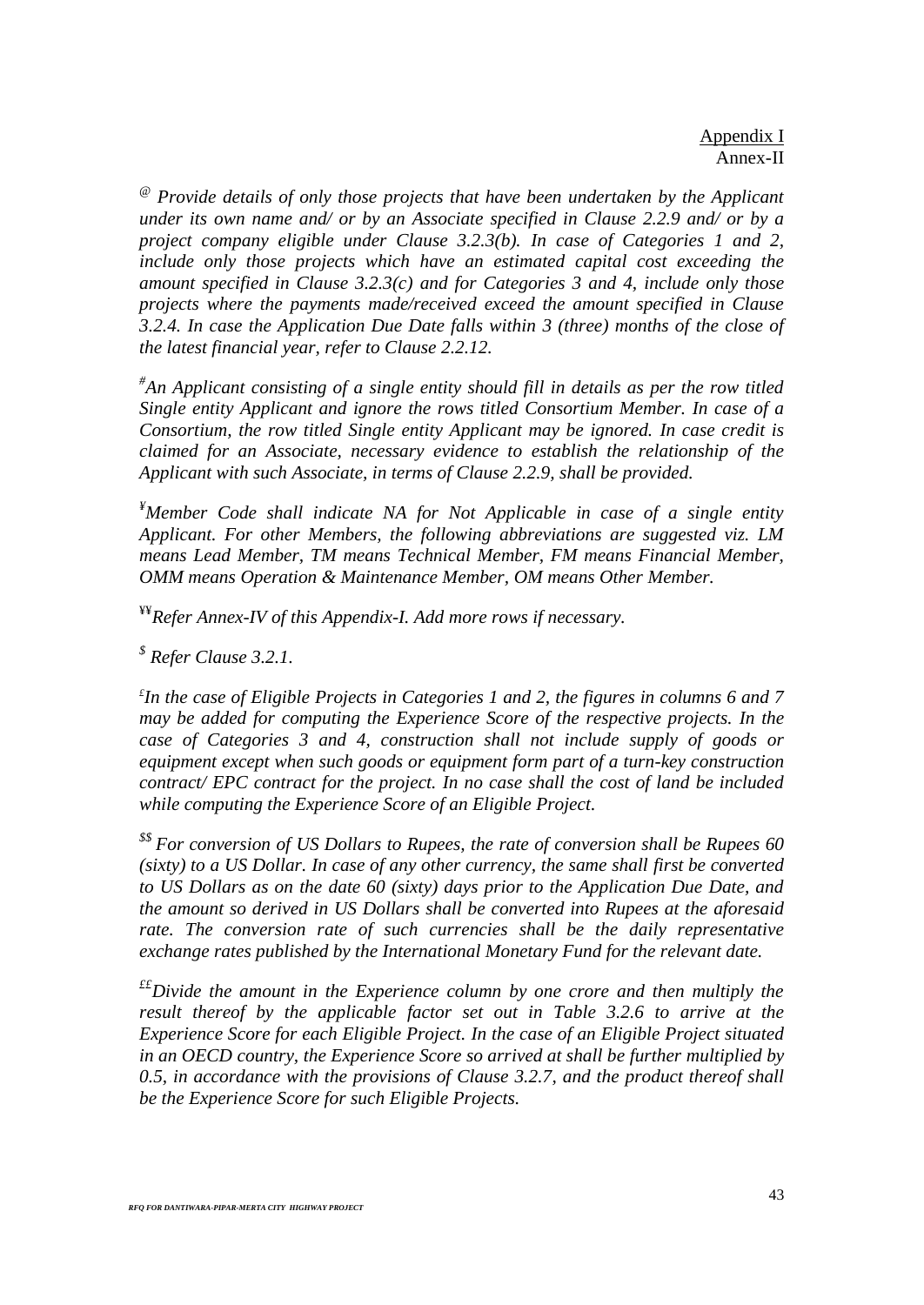Appendix I Annex-III

### ANNEX-III

# **Financial Capacity of the Applicant**

(*Refer to Clauses 2.2.2(B), 2.2.4 (ii) and 3.4 of the RFQ*)

| <b>Applicant</b>       | <b>Member</b>     |      | <b>Net</b>          |      |                         |      |              |
|------------------------|-------------------|------|---------------------|------|-------------------------|------|--------------|
| type \$\$              | Code <sup>f</sup> |      | Worth <sup>ff</sup> |      |                         |      |              |
|                        |                   | Year | Year                | Year | Year                    | Year | Year         |
|                        |                   | 1    | $\boldsymbol{2}$    | 3    | $\overline{\mathbf{4}}$ | 5    | $\mathbf{1}$ |
| (1)                    | (2)               | (3)  | (4)                 | (5)  | (6)                     | (7)  | (8)          |
| Single entity          |                   |      |                     |      |                         |      |              |
| Applicant              |                   |      |                     |      |                         |      |              |
| Consortium             |                   |      |                     |      |                         |      |              |
| Member 1               |                   |      |                     |      |                         |      |              |
| Consortium<br>Member 2 |                   |      |                     |      |                         |      |              |
|                        |                   |      |                     |      |                         |      |              |
| Consortium<br>Member 3 |                   |      |                     |      |                         |      |              |
|                        |                   |      |                     |      |                         |      |              |
| Consortium<br>Member 4 |                   |      |                     |      |                         |      |              |
| <b>TOTAL</b>           |                   |      |                     |      |                         |      |              |

**(In Rs. crore\$ )**

# **Name & address of Applicant's Bankers:**

\$ For conversion of other currencies into rupees, see notes below Annex-II of Appendix-I.

**\$\$**An Applicant consisting of a single entity should fill in details as per the row titled Single entity Applicant and ignore the rows titled Consortium Members. In case of a Consortium, row titled Single entity Applicant may be ignored.

**£** For Member Code, see instruction 4 at Annex-IV of this Appendix-I.

**££**The Applicant should provide details of its own Financial Capacity or of an Associate specified in Clause 2.2.9.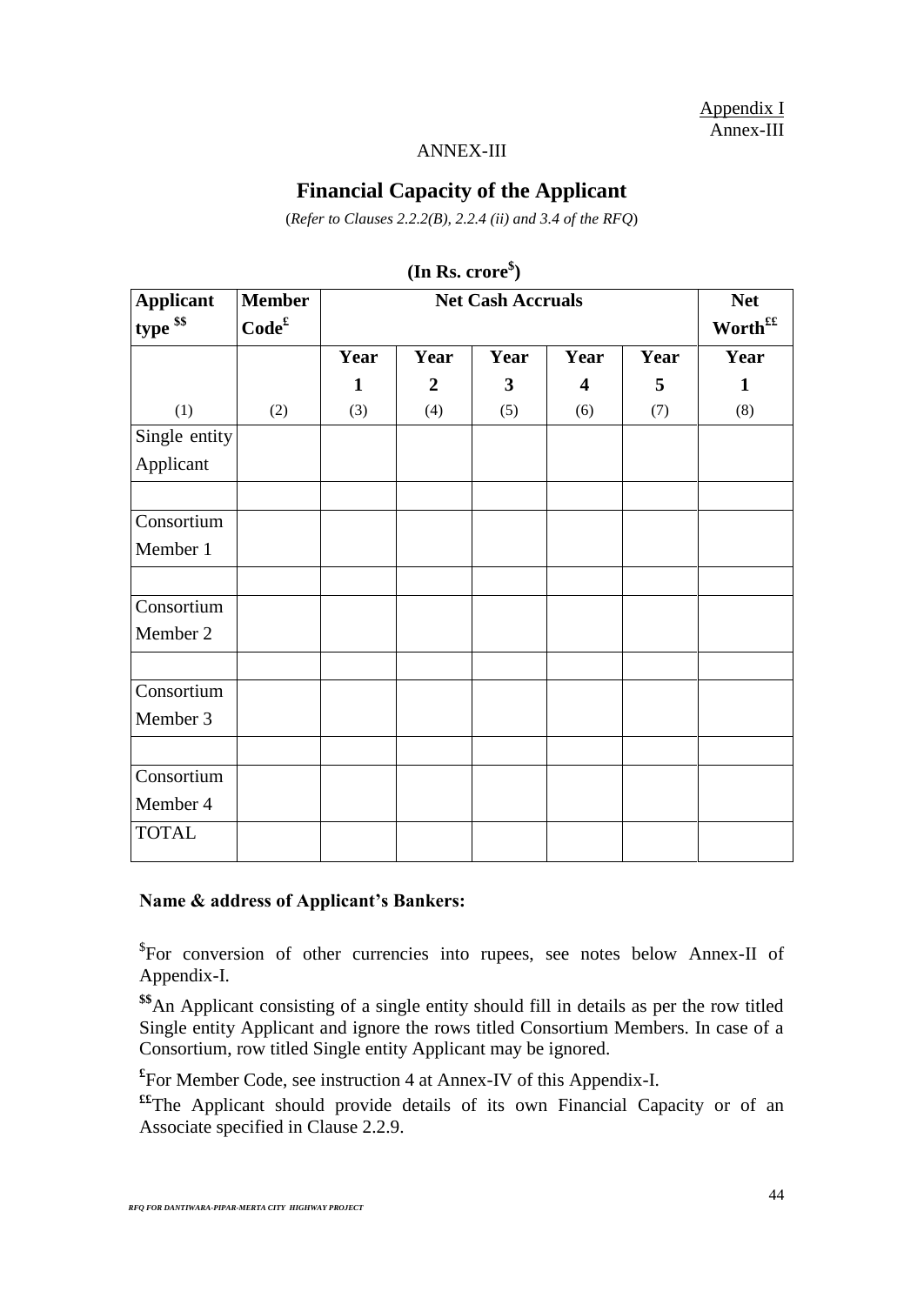# **Instructions:**

- 1. The Applicant/ its constituent Consortium Members shall attach copies of the balance sheets, financial statements and Annual Reports for 5 (five) years preceding the Application Due Date. The financial statements shall:
	- (a) reflect the financial situation of the Applicant or Consortium Members and its/ their Associates where the Applicant is relying on its Associate's financials;
	- (b) be audited by a statutory auditor;
	- (c) be complete, including all notes to the financial statements; and
	- (d) correspond to accounting periods already completed and audited (no statements for partial periods shall be requested or accepted).
- 2. Net Cash Accruals shall mean Profit After Tax + Depreciation.
- 3. Net Worth shall mean (Subscribed and Paid-up Equity + Reserves) less (Revaluation reserves + miscellaneous expenditure not written off + reserves not available for distribution to equity shareholders).
- 4. Year 1 will be the latest completed financial year, preceding the bidding. Year 2 shall be the year immediately preceding Year 1 and so on. In case the Application Due Date falls within 3 (three) months of the close of the latest financial year, refer to Clause 2.2.12.
- 5. In the case of a Consortium, a copy of the Jt. Bidding Agreement shall be submitted in accordance with Clause 2.2.6 (g) of the RFQ document.
- 6. The Applicant shall provide an Auditor's Certificate specifying the Net Worth of the Applicant and also specifying the methodology adopted for calculating such Net Worth in accordance with Clause 2.2.4 (ii) of the RFQ document.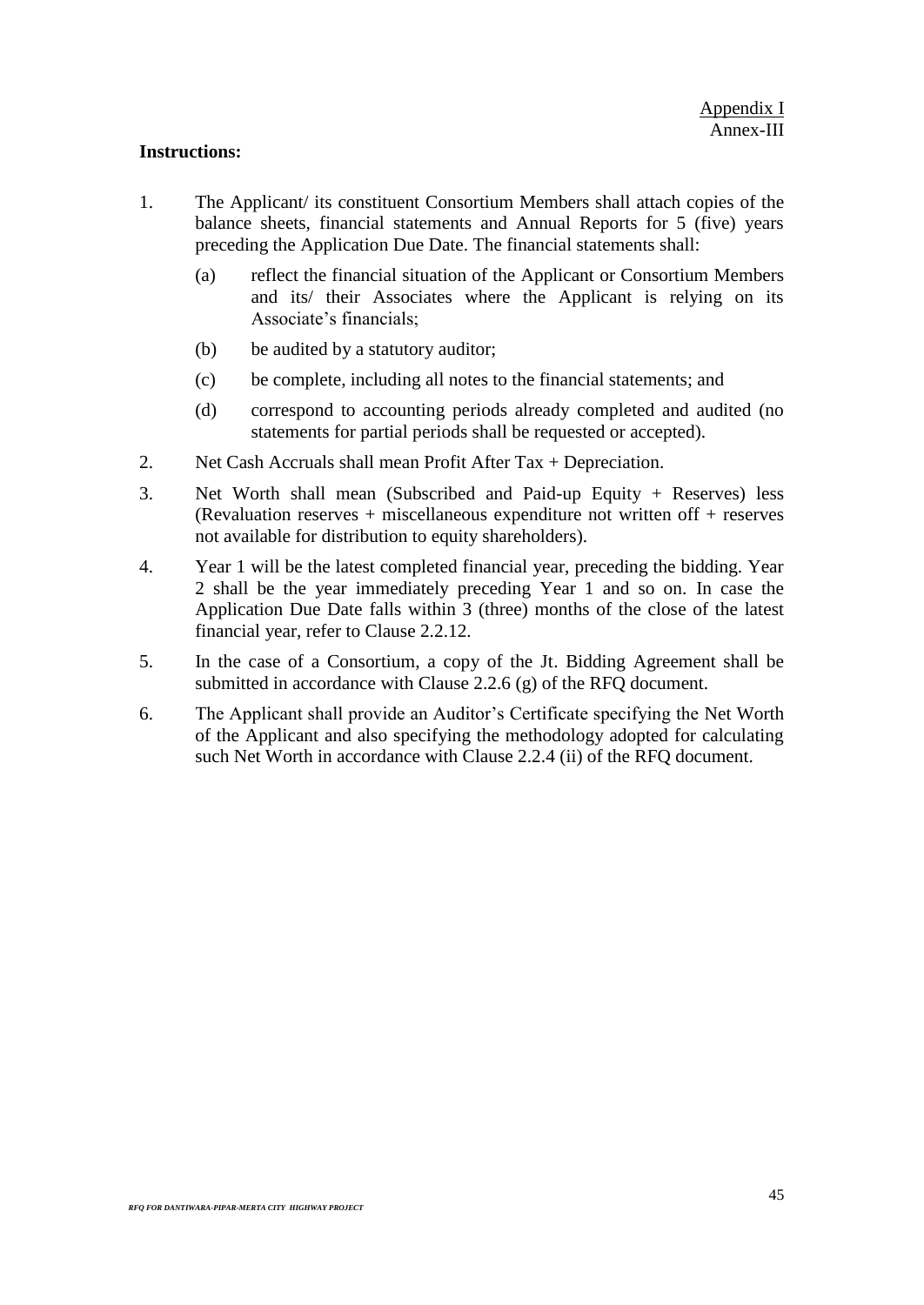Appendix I Annex-IV

#### ANNEX-IV

# **Details of Eligible Projects**

(*Refer to Clauses 2.2.2(A), 3.2 and 3.3 of the RFQ*)

| <b>Project Code:</b>           |                    | <b>Member Code:</b>               |
|--------------------------------|--------------------|-----------------------------------|
| <b>Item</b>                    | <b>Refer</b>       | <b>Particulars of the Project</b> |
|                                | <b>Instruction</b> |                                   |
| (1)                            | (2)                | (3)                               |
| Title & nature of the project  |                    |                                   |
| Category                       | $\overline{5}$     |                                   |
| Year-wise (a) payments         | 6                  |                                   |
| received/ made for             |                    |                                   |
| construction, (b) payments     |                    |                                   |
| made for development of        |                    |                                   |
| PPP projects and/ or $(c)$     |                    |                                   |
| revenues appropriated          |                    |                                   |
| Entity for which the project   | $\overline{7}$     |                                   |
| was constructed/developed      |                    |                                   |
| Location                       |                    |                                   |
| Project cost                   | 8                  |                                   |
| Date of commencement of        |                    |                                   |
| project/contract               |                    |                                   |
| Date of completion/            | 9                  |                                   |
| commissioning                  |                    |                                   |
| Equity shareholding            | 10                 |                                   |
| (with period during which      |                    |                                   |
| equity was held)               |                    |                                   |
| Whether credit is being taken  | 15                 |                                   |
| for the Eligible Experience of |                    |                                   |
| an Associate (Yes/No)          |                    |                                   |

# **Instructions:**

1. Applicants are expected to provide information in respect of each Eligible Project in this Annex. The projects cited must comply with the eligibility criteria specified in Clause 3.2.3 and 3.2.4 of the RFQ, as the case may be. Information provided in this section is intended to serve as a back up for information provided in the Application. Applicants should also refer to the Instructions below.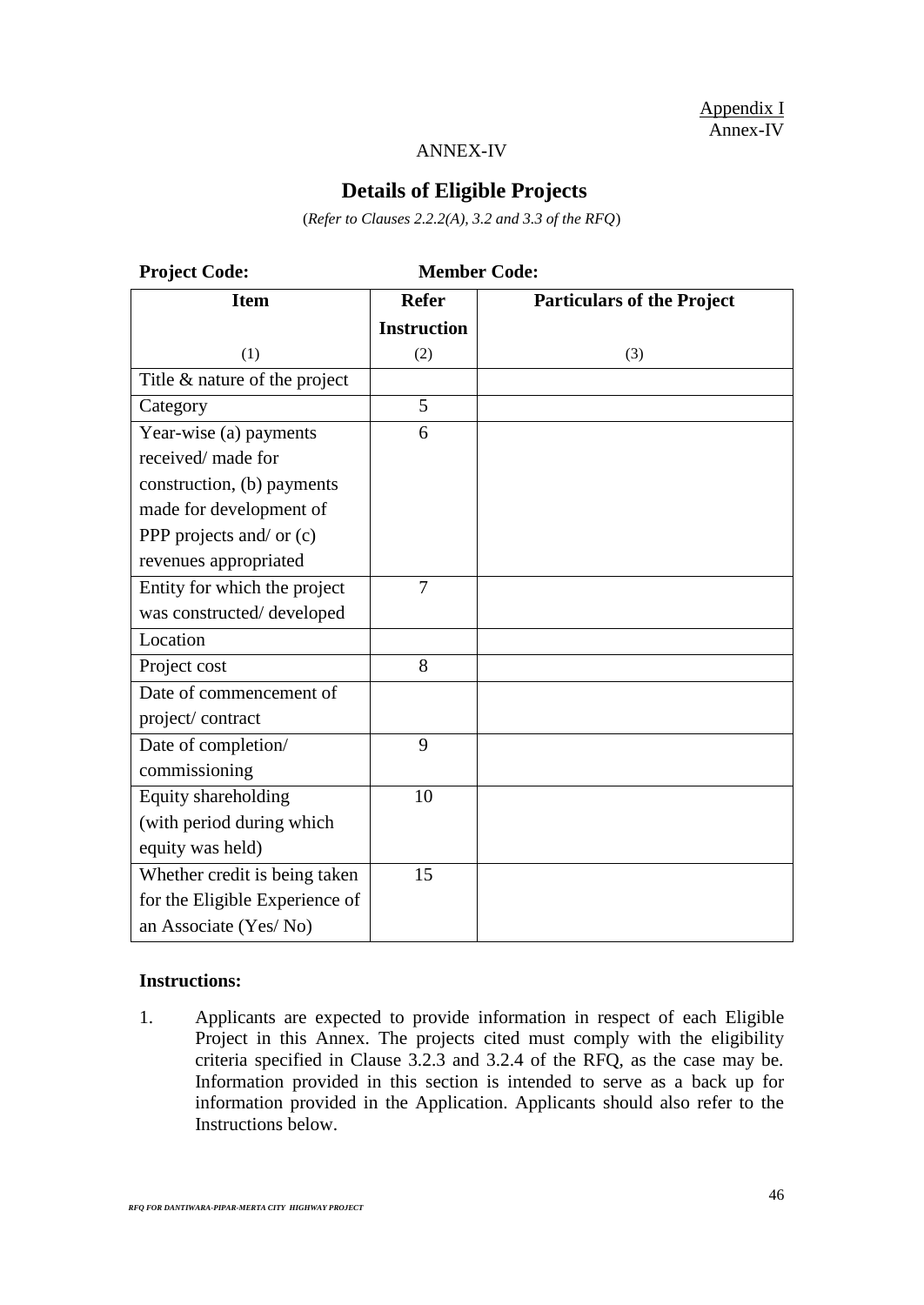- 2. For a single entity Applicant, the Project Codes would be a, b, c, d etc. In case the Applicant is a Consortium then for Member 1, the Project Codes would be 1a, 1b, 1c, 1d etc., for Member 2 the Project Codes shall be 2a, 2b, 2c, 2d etc., and so on.
- 3. A separate sheet should be filled for each Eligible Project.
- 4. Member Code shall indicate NA for Not Applicable in case of a single entity Applicant. For other Members, the following abbreviations are suggested viz. LM means Lead Member, TM means Technical Member, FM means Financial Member, OMM means Operation & Maintenance Member; and OM means Other Member. In case the Eligible Project relates to an Associate of the Applicant or its Member, write "Associate" along with Member Code.
- 5. Refer to Clause 3.2.1 of the RFQ for category number.
- 6. The total payments received/ made and/or revenues appropriated for each Eligible Project are to be stated in Annex-II of this Appendix-I. The figures to be provided here should indicate the break-up for the past 5 (five) financial years. Year 1 refers to the financial year immediately preceding the Application Due Date; Year 2 refers to the year before Year 1, Year 3 refers to the year before Year 2, and so on (Refer Clause 2.2.12). For Categories 1 and 2, expenditure on development of the project and/or revenues appropriated, as the case may be, should be provided, but only in respect of projects having an estimated capital cost exceeding the amount specified in Clause 3.2.3(c). In case of Categories 3 and 4, payments made/ received only in respect of construction should be provided, but only if the amount paid/received exceeds the minimum specified in Clause 3.2.4. Payment for construction works should only include capital expenditure, and should not include expenditure on repairs and maintenance.
- 7. In case of projects in Categories 1 and 2, particulars such as name, address and contact details of owner/ Authority/ Agency (i.e. concession grantor, counter party to PPA, etc.) may be provided. In case of projects in Categories 3 and 4, similar particulars of the client need to be provided.
- 8. Provide the estimated capital cost of the Eligible Project. Refer to Clauses 3.2.3 and 3.2.4
- 9. For Categories 1 and 2, the date of commissioning of the project, upon completion, should be indicated. In case of Categories 3 and 4, date of completion of construction should be indicated. In the case of projects under construction, the likely date of completion or commissioning, as the case may be, shall be indicated.
- 10. For Categories 1 and 2, the equity shareholding of the Applicant, in the company owning the Eligible Project, held continuously during the period for which Eligible Experience is claimed, needs to be given (Refer Clause 3.2.3).
- 11. Experience for any activity relating to an Eligible Project shall not be claimed by two or more Members of the Consortium. In other words, no double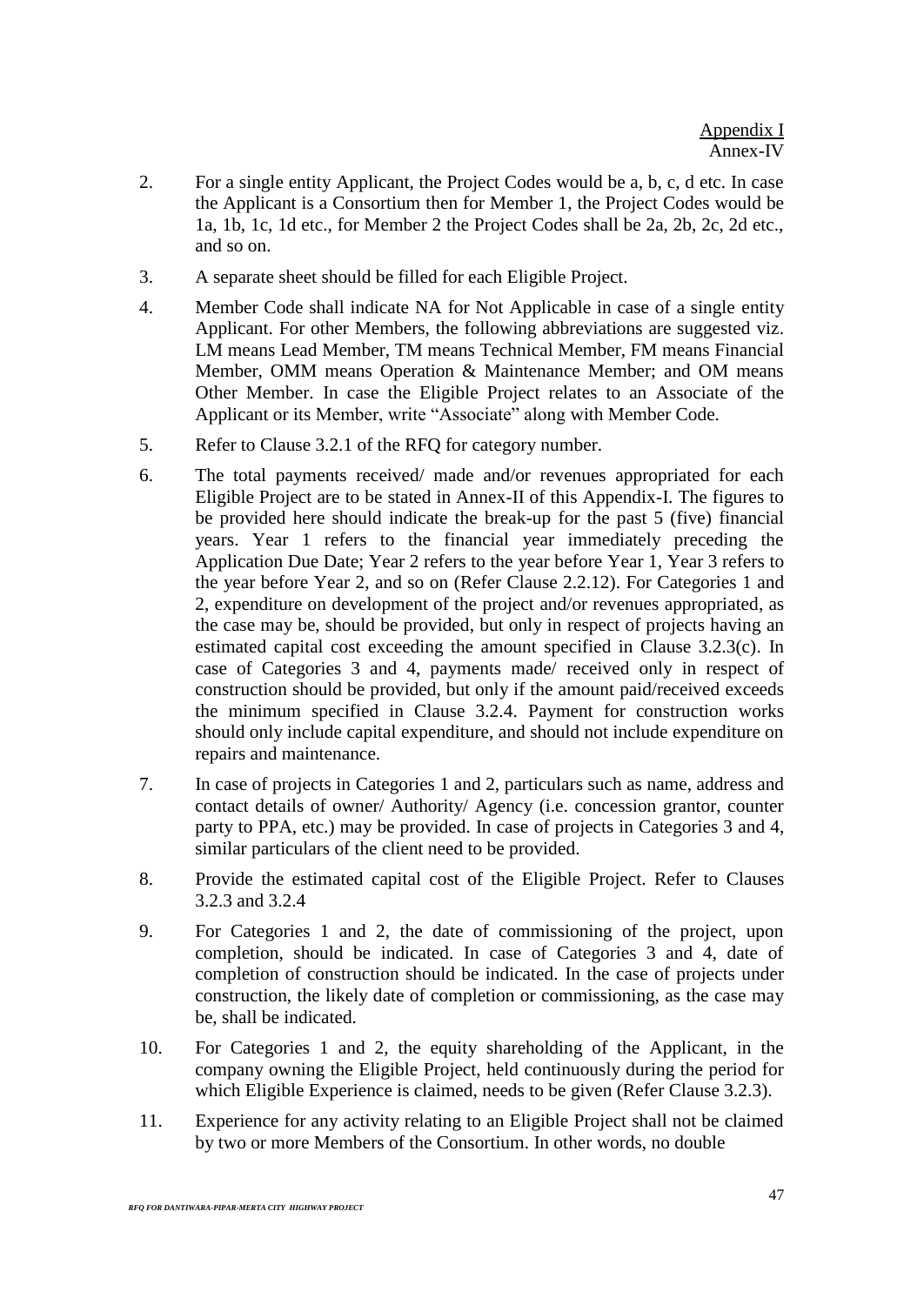counting by a consortium in respect of the same experience shall be permitted in any manner whatsoever.

- 12. Certificate from the Applicant's statutory auditor<sup>\$</sup> or its respective clients must be furnished as per formats below for each Eligible Project. In jurisdictions that do not have statutory auditors, the auditors who audit the annual accounts of the Applicant/ Member/Associate may provide the requisite certification.
- 13. If the Applicant is claiming experience under Categories 1 &  $2^{\xi}$ , it should provide a certificate from the statutory auditor of the Applicant, or its Associate, in the format below:

# **Certificate from the Statutory Auditor regarding PPP projects**

Based on its books of accounts and other published information authenticated by it, this is to certify that …………………….. *(name of the Applicant/Member/Associate)*  is/ was an equity shareholder in ……………….. *(title of the project company)* and holds/ held Rs. ……… cr. (Rupees ………………………….. crore) of equity (which constitutes ........%  $\epsilon$  of the total paid up and subscribed equity capital) of the project company from  $\dots$  *(date)* to  $\dots$  *(date)*<sup> $*$ </sup>. The project was/is likely to be commissioned on ……………. *(date of commissioning of the project)*.

We further certify that the total estimated capital cost of the project is Rs. ......... cr. (Rupees …………………crore), of which Rs. ……… cr. (Rupees …………… crore) of capital expenditure was incurred during the past five financial years as per yearwise details noted below:

……………………… ………………………

We also certify that the eligible annual revenues collected and appropriated by the aforesaid project company in terms of Clauses 3.2.1 and 3.2.3 (d) of the RFQ during the past five financial years were Rs. ……… cr. as per year-wise details noted below:

……………………… ……………………… Name of the audit firm: Seal of the audit firm: (Signature, name and designation) Date: of the authorised signatory)

 $\overline{a}$ 

<sup>&</sup>lt;sup>\$</sup> In case duly certified audited annual financial statements containing the requisite details are provided, a separate certification by statutory auditors would not be necessary.

 $E$ <sup>£</sup> Refer Clause 3.2.1 of the RFQ.

Provide Certificate as per this format only. Attach explanatory notes to the Certificate, if necessary. In jurisdictions that do not have statutory auditors, the firm of auditors which audits the annual accounts of the Applicant or its Associate may provide the certificates required under this RFQ.  $\epsilon$  Refer instruction no. 10 in this Annex-IV.

<sup>&</sup>lt;sup>¥</sup> In case the project is owned by the Applicant company, this language may be suitably modified to read: "It is certified that …………….. (name of Applicant) constructed and/ or owned the ………….. (name of project) from ……………….. (date) to ………………… (date)."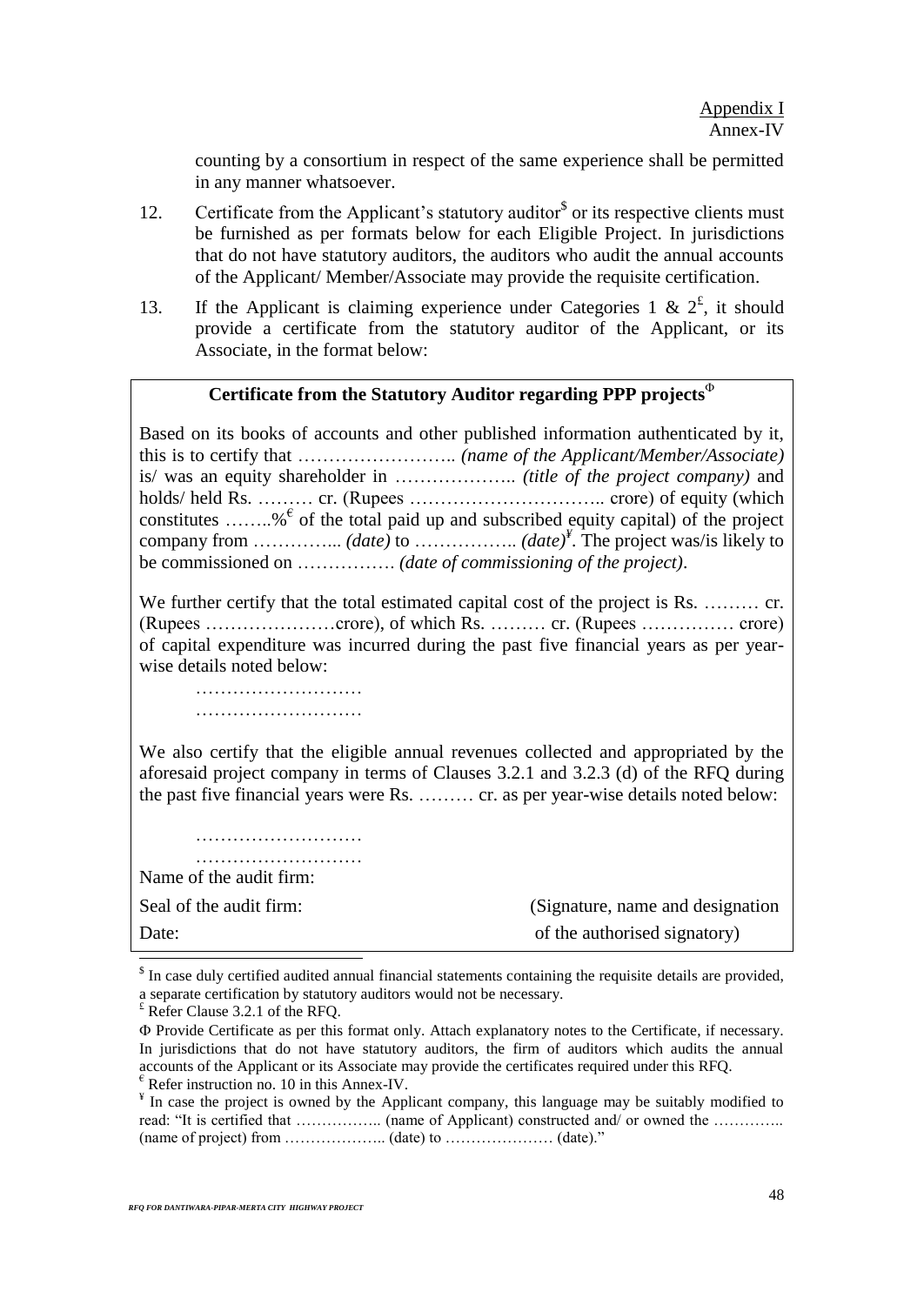14. If the Applicant is claiming experience under Category 3 &  $4^*$ , it should provide a certificate from its statutory auditors or the client in the format below:

# **Certificate from the Statutory Auditor/ Client regarding construction works**

Based on its books of accounts and other published information authenticated by it, {this is to certify that …………………….. *(name of the Applicant/Member/Associate)* was engaged by ……………….. *(title of the project company)* to execute ……………… *(name of project)* for …………………. *(nature of project)}* . The construction of the project commenced on ………….. *(date)* and the project was/ is likely to be commissioned on …………… *(date, if any)*. It is certified that ……………. *(name of the Applicant/ Member/ Associate)* received/paid Rs. ……….. cr. (Rupees …………………………… crore) by way of payment for the aforesaid construction works.

We further certify that the total estimated capital cost of the project is Rs. ...... cr. (Rupees …………………crore), of which the Applicant/Member/Associate received/paid Rs. ……… cr. (Rupees ……………………… crore), in terms of Clauses 3.2.1 and 3.2.4 of the RFQ, during the past five financial years as per yearwise details noted below:

………………………

*{It is further certified that the payments/ receipts indicated above are restricted to the share of the Applicant who undertook these works as a partner or a member of joint venture/ consortium.}*

Name of the audit firm:

 $\overline{a}$ 

Seal of the audit firm: (Signature, name and designation of the Date: authorised signatory).

Refer Clauses 3.2.1 and 3.2.4 of the RFQ.

Provide Certificate as per this format only. Attach explanatory notes to the Certificate, if necessary. In jurisdictions that do not have statutory auditors, the firm of auditors which audits the annual accounts of the Applicant or its Associate may provide the certificates required under this RFQ.

 $\Psi$  In case the Applicant owned the Eligible Project and engaged a contractor for undertaking the construction works, this language may be modified to read: "this is to certify that …………… (name of Applicant/ Member/ Associate) held 26% or more of the paid up and subscribed share capital in the……………. (name of Project company) when it undertook construction of the ………………. (name of Project) through ………………… (name of the contractor).

This certification should only be provided in case of jobs/ contracts, which are executed as part of a partnership/ joint venture/ consortium. The payments indicated in the certificate should be restricted to the share of Applicant in such partnership/ joint venture/ consortium. This portion may be omitted if the contract did not involve a partnership/ joint venture/ consortium. In case where work is not executed by partnership/ joint venture/ consortium, this paragraph may be deleted.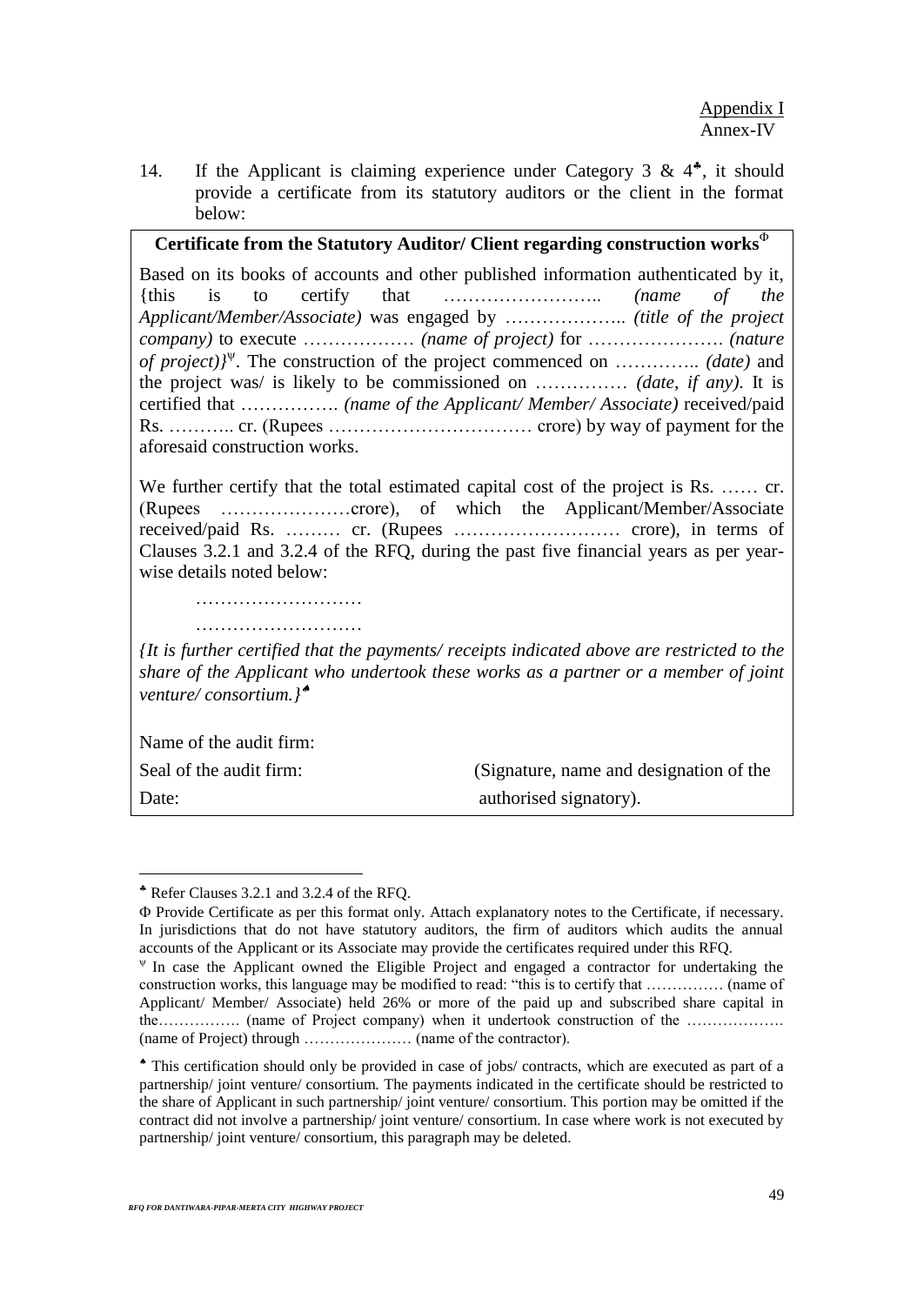15. In the event that credit is being taken for the Eligible Experience of an Associate, as defined in Clause 2.2.9, the Applicant should also provide a certificate in the format below:

# **Certificate from the Statutory Auditor/ Company Secretary regarding Associate\$**

Based on the authenticated record of the Company, this is to certify that more than 50% (fifty per cent) of the subscribed and paid up voting equity of ……………… (*name of the Applicant/ Consortium Member/ Associate*) is held, directly or indirectly£ , by ……………….. (*name of Associate/ Applicant/ Consortium Member*). By virtue of the aforesaid share-holding, the latter exercises control over the former, who is an Associate in terms of Clause 2.2.9 of the RFQ.

A brief description of the said equity held, directly or indirectly, is given below:

{*Describe the share-holding of the Applicant/ Consortium Member and the Associate. In the event the Associate is under common control with the Applicant/ Consortium Member, the relationship may be suitably described and similarly certified herein.*}

Name of the audit firm:

| Seal of the audit firm: | (Signature, name and designation of |  |  |
|-------------------------|-------------------------------------|--|--|
| Date:                   | the authorised signatory).          |  |  |

<sup>§</sup> In the event that the Applicant/ Consortium Member exercises control over an Associate by operation of law, this certificate may be suitably modified and copies of the relevant law may be enclosed and referred to.

 $\epsilon$  In the case of indirect share-holding, the intervening companies in the chain of ownership should also be Associates i.e., the share-holding in each such company should be more than 50% in order to establish that the chain of "control" is not broken.

16. It may be noted that in the absence of any detail in the above certificates, the information would be considered inadequate and could lead to exclusion of the relevant project in computation of Experience Score<sup>®</sup>.

 $\overline{a}$ 

 $\Theta$  Refer Clause 3.2.6 of the RFQ.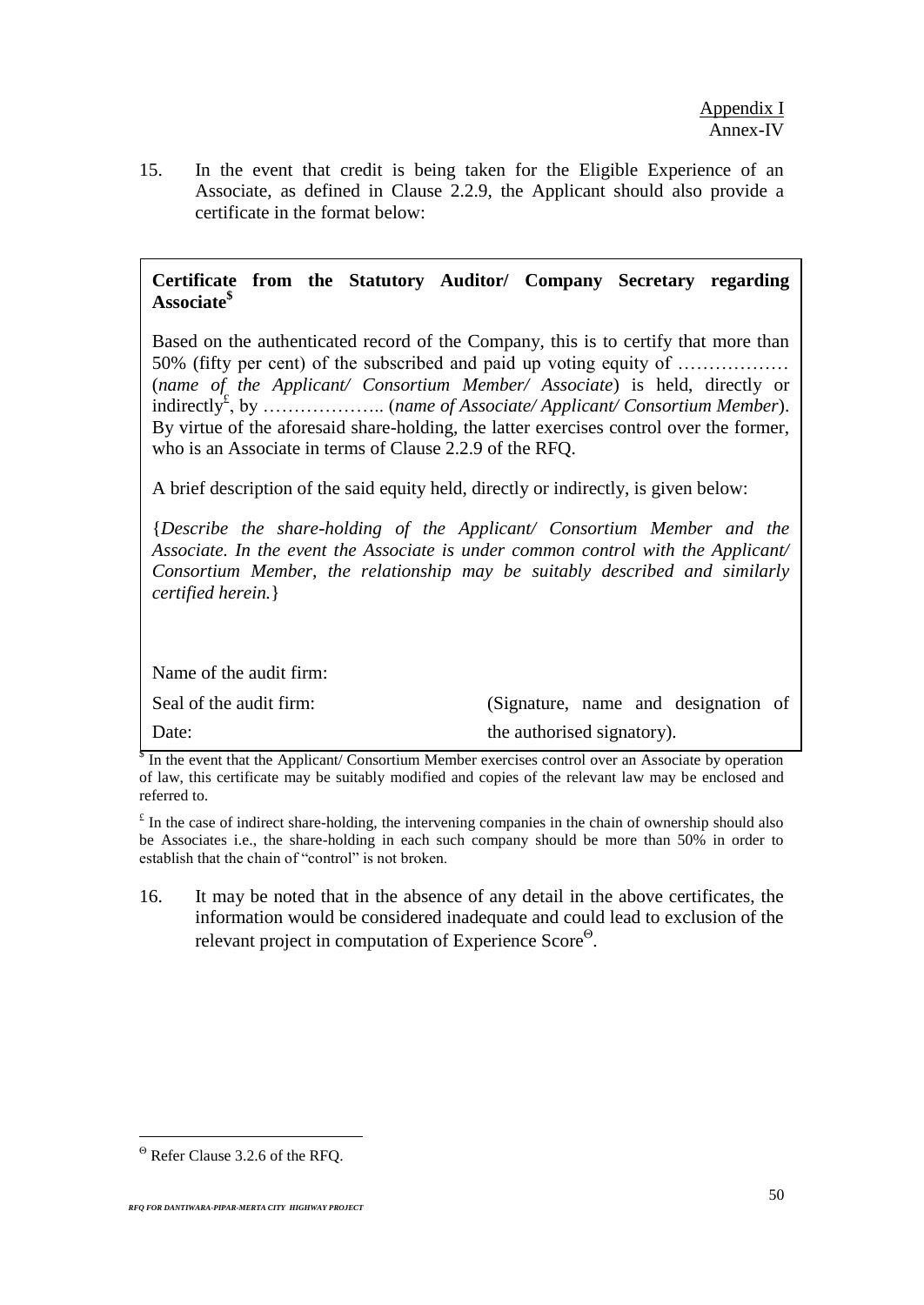#### ANNEX-V

# **Statement of Legal Capacity**

*(To be forwarded on the letterhead of the Applicant/ Lead Member of Consortium)*

Ref. Date:

To,

Dear Sir,

We hereby confirm that we/ our members in the Consortium (constitution of which has been described in the Application) satisfy the terms and conditions laid out in the RFQ document.

We have agreed that …………………… (insert member's name) will act as the Lead Member of our consortium.<sup>\$</sup>

We have agreed that ………………….. (insert individual's name) will act as our representative/ will act as the representative of the consortium on its behalf<sup>\$</sup> and has been duly authorized to submit the RFQ. Further, the authorised signatory is vested with requisite powers to furnish such letter and authenticate the same.

Thanking you,

 $\overline{a}$ 

Yours faithfully,

(Signature, name and designation of the authorised signatory)

For and on behalf of <u>manual contract</u>

<sup>\$</sup> Please strike out whichever is not applicable*.*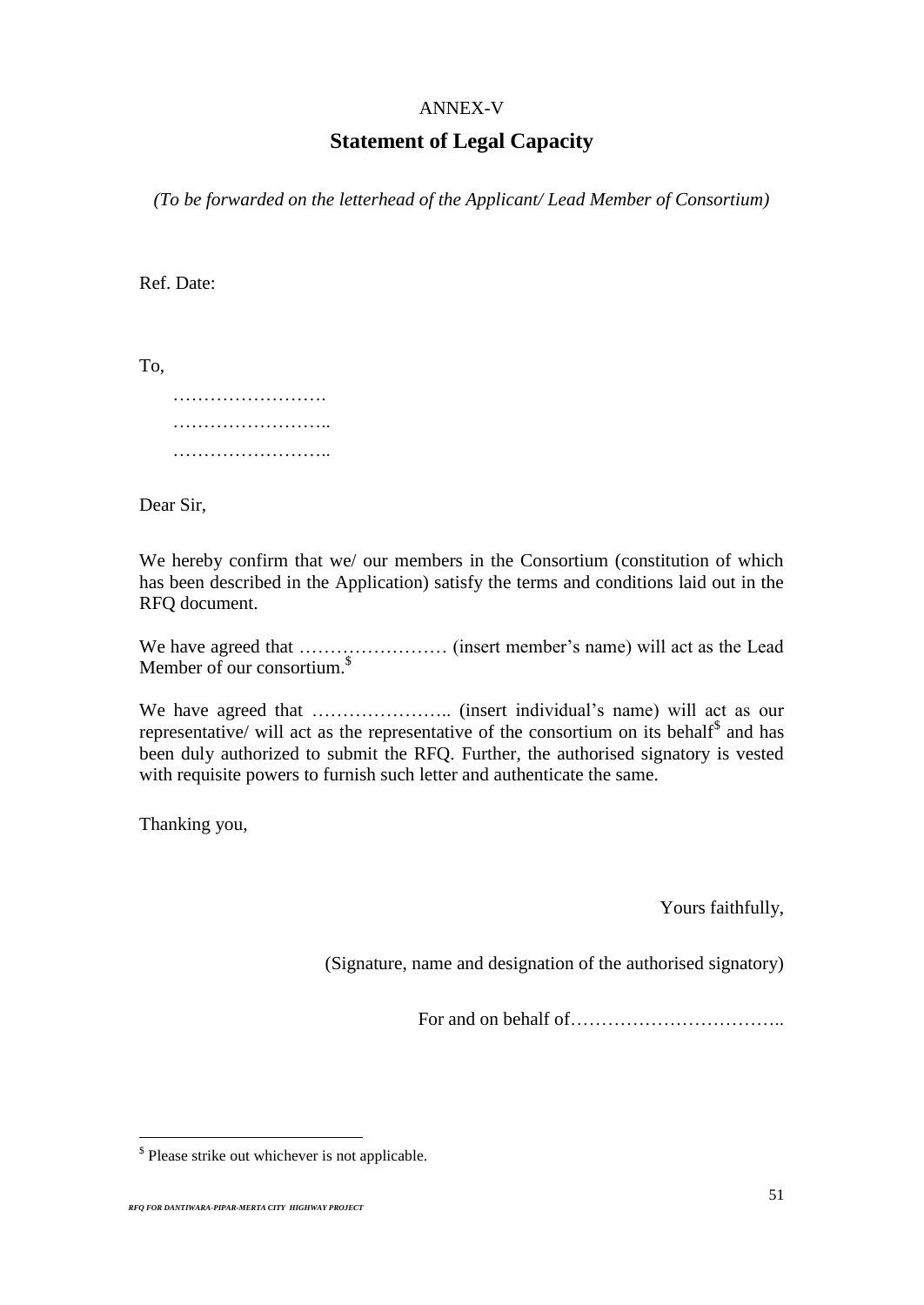# APPENDIX-II

# **Power of Attorney for signing of Application and Bid<sup>§</sup>**

*(Refer Clause 2.2.5)*

Know all men by these presents, We…………………………………………….. (name of the firm and address of the registered office) do hereby irrevocably constitute, nominate, appoint and authorise Mr/ Ms (name), …………………… son/daughter/wife of ……………………………… and presently residing at …………………., who is presently employed with us/ the Lead Member of our Consortium and holding the position of ……………………………. , as our true and lawful attorney (hereinafter referred to as the "Attorney") to do in our name and on our behalf, all such acts, deeds and things as are necessary or required in connection with or incidental to submission of our application for pre-qualification and submission of our bid for the Dantiwara-Pipar-Merta City Highway Project proposed or being developed by the Public Works Department, Government of Rajasthan (the "Authority") including but not limited to signing and submission of all applications, bids and other documents and writings, participate in Pre-Applications and other conferences and providing information/ responses to the Authority, representing us in all matters before the Authority, signing and execution of all contracts including the Concession Agreement and undertakings consequent to acceptance of our bid, and generally dealing with the Authority in all matters in connection with or relating to or arising out of our bid for the said Project and/ or upon award thereof to us and/or till the entering into of the Concession Agreement with the Authority.

AND we hereby agree to ratify and confirm and do hereby ratify and confirm all acts, deeds and things done or caused to be done by our said Attorney pursuant to and in exercise of the powers conferred by this Power of Attorney and that all acts, deeds and things done by our said Attorney in exercise of the powers hereby conferred shall and shall always be deemed to have been done by us.

# IN WITNESS WHEREOF WE, …………………………., THE ABOVE NAMED PRINCIPAL HAVE EXECUTED THIS POWER OF ATTORNEY ON THIS ……… DAY OF …………. 2……

For

………………………………………

(Signature, name, designation and address)

Witnesses:

1.

2.

 $\overline{a}$ 

(Notarised)

<sup>&</sup>lt;sup>\$</sup> To be submitted in original.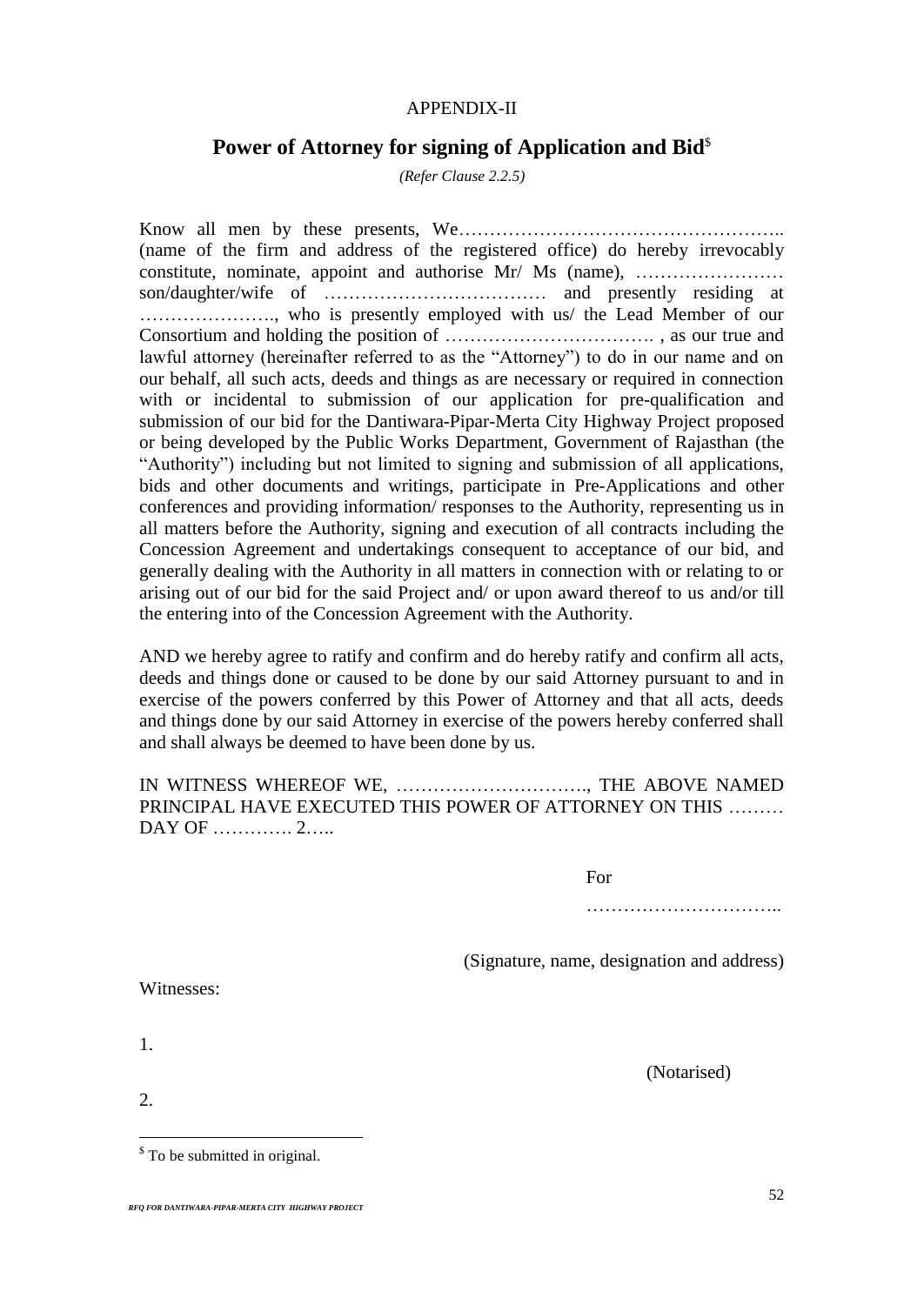Accepted

……………………………

(Signature)

(Name, Title and Address of the Attorney)

*Notes:* 

- *The mode of execution of the Power of Attorney should be in accordance with the procedure, if any, laid down by the applicable law and the charter documents of the executant(s) and when it is so required, the same should be under common seal affixed in accordance with the required procedure*.
- *Wherever required, the Applicant should submit for verification the extract of the charter documents and documents such as a board or shareholders' resolution/ power of attorney in favour of the person executing this Power of Attorney for the delegation of power hereunder on behalf of the Applicant.*
- *For a Power of Attorney executed and issued overseas, the document will also have to be legalised by the Indian Embassy and notarised in the jurisdiction where the Power of Attorney is being issued. However, the Power of Attorney provided by Applicants from countries that have signed the Hague Legislation Convention 1961 are not required to be legalised by the Indian Embassy if it carries a conforming Appostille certificate.*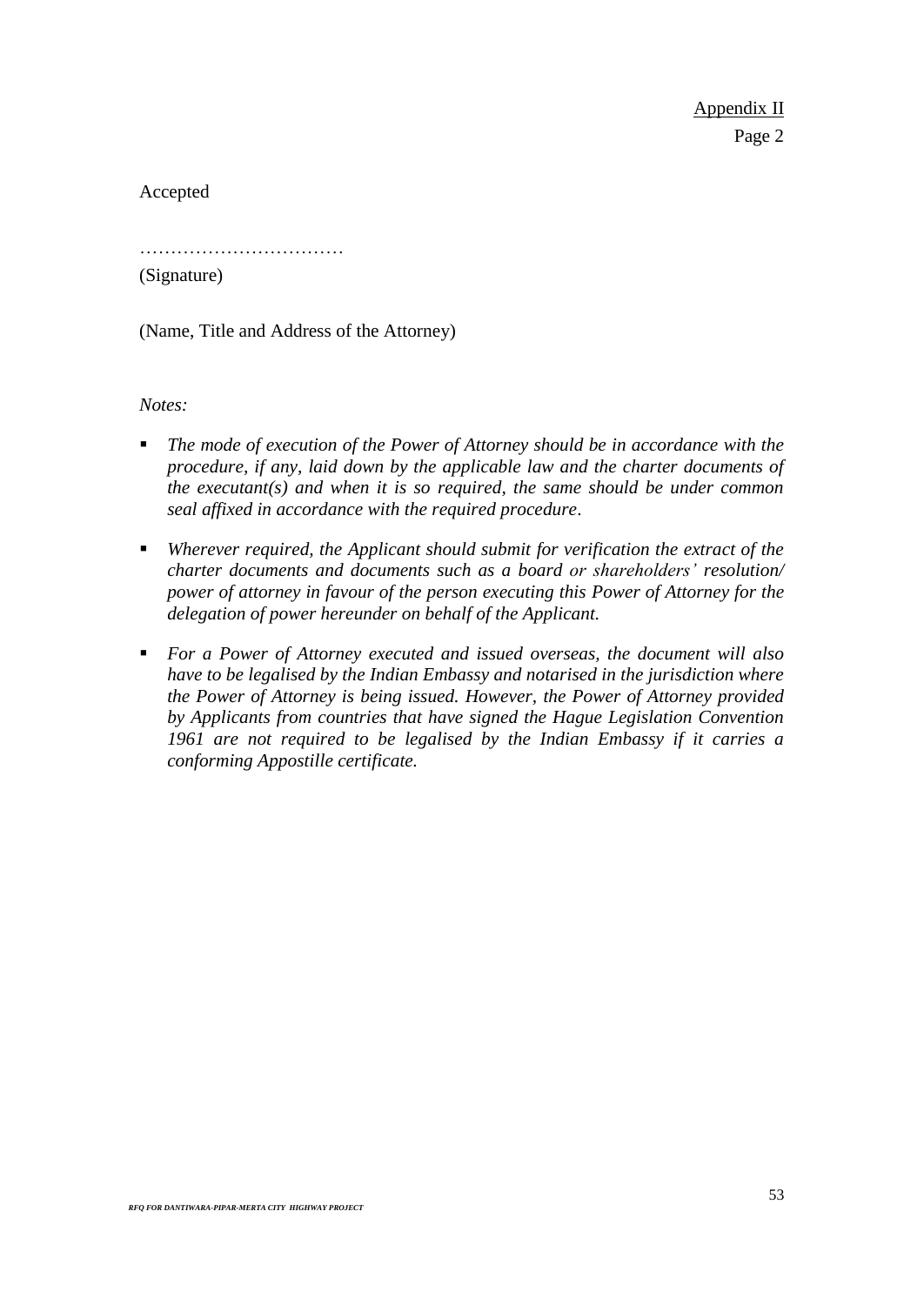### APPENDIX-III

# **Power of Attorney for Lead Member of Consortium**\$

*(Refer Clause 2.2.5)*

Whereas the Public Works Department, Government of Rajasthan ("the Authority") has invited applications from interested parties for the Dantiwara-Pipar-Merta City Highway Project (the "Project").

Whereas, …………………….., …………………….., …………………….. and …………………….. (collectively the "Consortium") being Members of the Consortium are interested in bidding for the Project in accordance with the terms and conditions of the Request for Qualification document (RFQ), Request for Proposal (RFP) and other connected documents in respect of the Project, and

Whereas, it is necessary for the Members of the Consortium to designate one of them as the Lead Member with all necessary power and authority to do for and on behalf of the Consortium, all acts, deeds and things as may be necessary in connection with the Consortium's bid for the Project and its execution.

# NOW THEREFORE KNOW ALL MEN BY THESE PRESENTS

We, …………………….. having our registered office at …………………….., M/s. …………………….. having our registered office at …………………….., M/s. …………………….. having our registered office at …………………….., and …………………….. having our registered office at …………………….., (hereinafter collectively referred to as the "Principals") do hereby irrevocably designate, nominate, constitute, appoint and authorise M/S ...................... having its registered office at …………………….., being one of the Members of the Consortium, as the Lead Member and true and lawful attorney of the Consortium (hereinafter referred to as the "Attorney"). We hereby irrevocably authorise the Attorney (with power to sub-delegate) to conduct all business for and on behalf of the Consortium and any one of us during the bidding process and, in the event the Consortium is awarded the concession/contract, during the execution of the Project and in this regard, to do on our behalf and on behalf of the Consortium, all or any of such acts, deeds or things as are necessary or required or incidental to the prequalification of the Consortium and submission of its bid for the Project, including but not limited to signing and submission of all applications, bids and other documents and writings, accept the Letter of Award, participate in bidders' and other conferences, respond to queries, submit information/ documents, sign and execute contracts and undertakings consequent to acceptance of the bid of the Consortium and generally to represent the Consortium in all its dealings with the Authority, and/ or any other Government Agency or any person, in all matters in connection with or relating to or arising out of the Consortium's bid for the Project and/ or upon award thereof till the Concession Agreement is entered into with the Authority.

 $\overline{a}$ 

<sup>&</sup>lt;sup>\$</sup> To be submitted in original.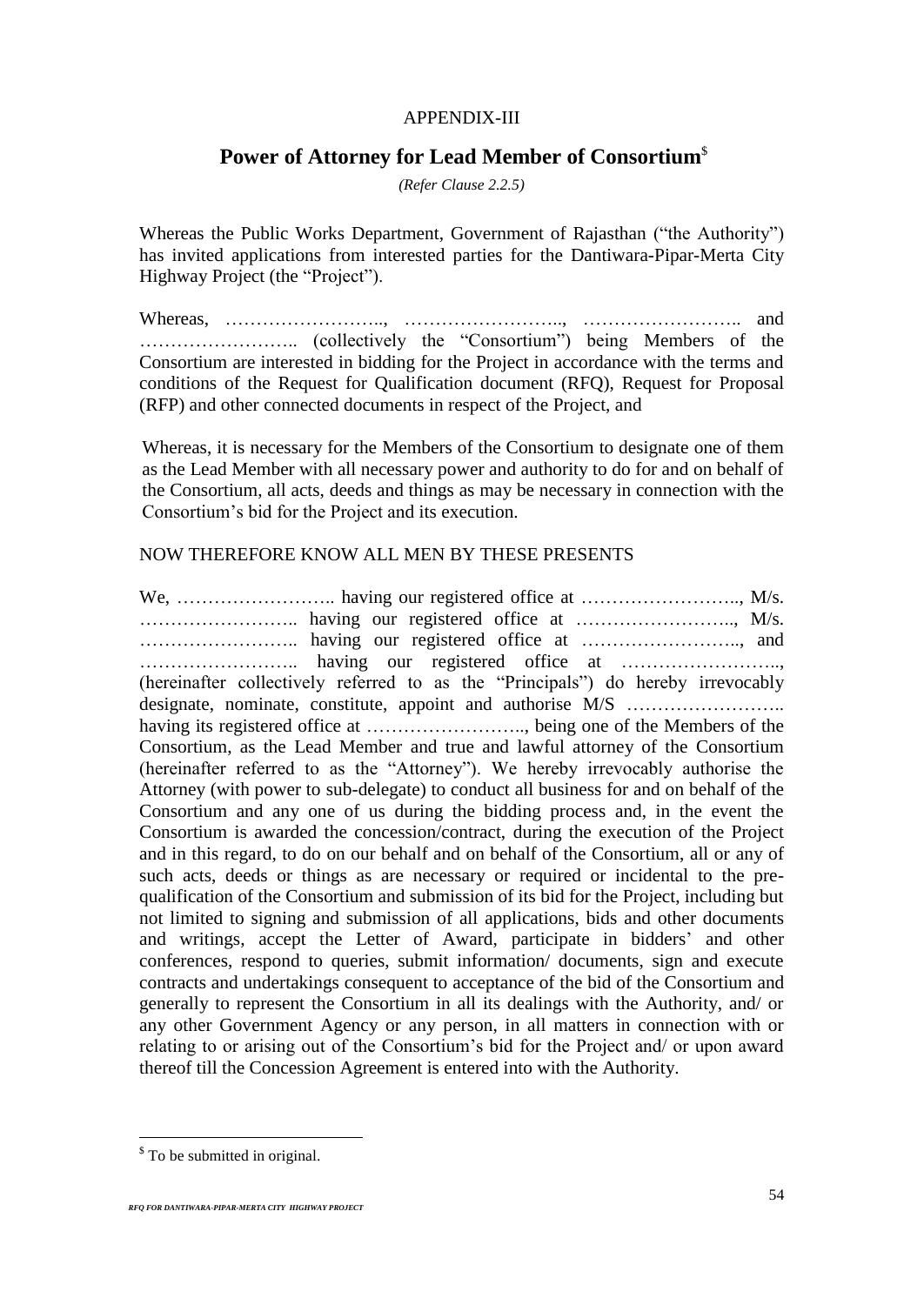Appendix III Page 2

AND hereby agree to ratify and confirm and do hereby ratify and confirm all acts, deeds and things done or caused to be done by our said Attorney pursuant to and in exercise of the powers conferred by this Power of Attorney and that all acts, deeds and things done by our said Attorney in exercise of the powers hereby conferred shall and shall always be deemed to have been done by us/ Consortium.

IN WITNESS WHEREOF WE THE PRINCIPALS ABOVE NAMED HAVE EXECUTED THIS POWER OF ATTORNEY ON THIS …………………. DAY OF ………. 2..…

For ……………………..

(Signature)

…………………….. (Name & Title)

For …………………….. (Signature)

> …………………………… (Name & Title)

For …………………….. (Signature)

……………………..

(Name & Title)

#### Witnesses:

1.

2.

………………………………………

(Executants)

(To be executed by all the Members of the Consortium)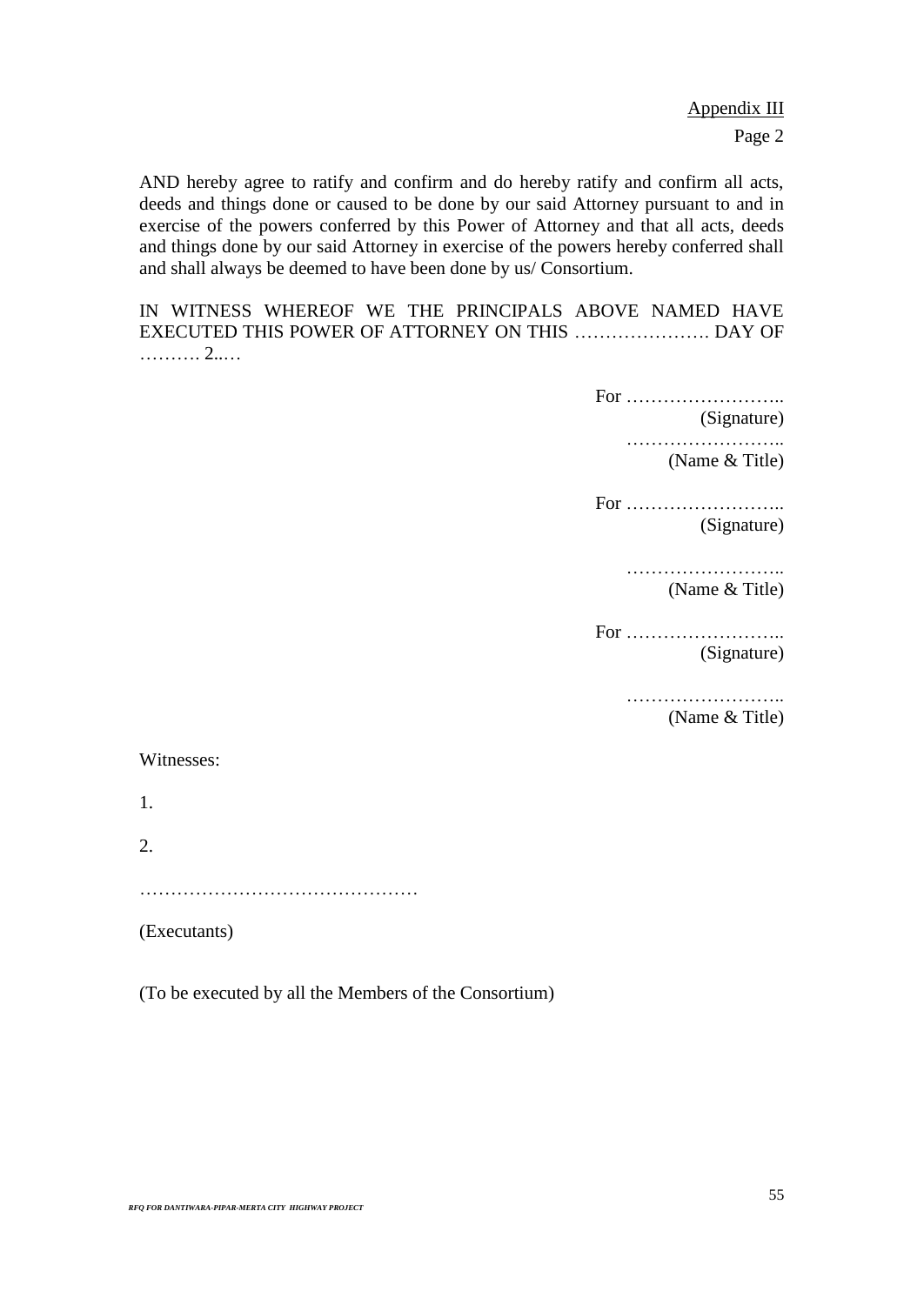*Notes:*

- The mode of execution of the Power of Attorney should be in accordance with the *procedure, if any, laid down by the applicable law and the charter documents of the executant(s) and when it is so required, the same should be under common seal affixed in accordance with the required procedure*.
- *Also, wherever required, the Applicant should submit for verification the extract of the charter documents and documents such as a board or shareholders' resolution/ power of attorney in favour of the person executing this Power of Attorney for the delegation of power hereunder on behalf of the Applicant.*
- *For a Power of Attorney executed and issued overseas, the document will also have to be legalised by the Indian Embassy and notarised in the jurisdiction where the Power of Attorney is being issued. However, the Power of Attorney provided by Applicants from countries that have signed the Hague Legislation Convention 1961 are not required to be legalised by the Indian Embassy if it carries a conforming Appostille certificate.*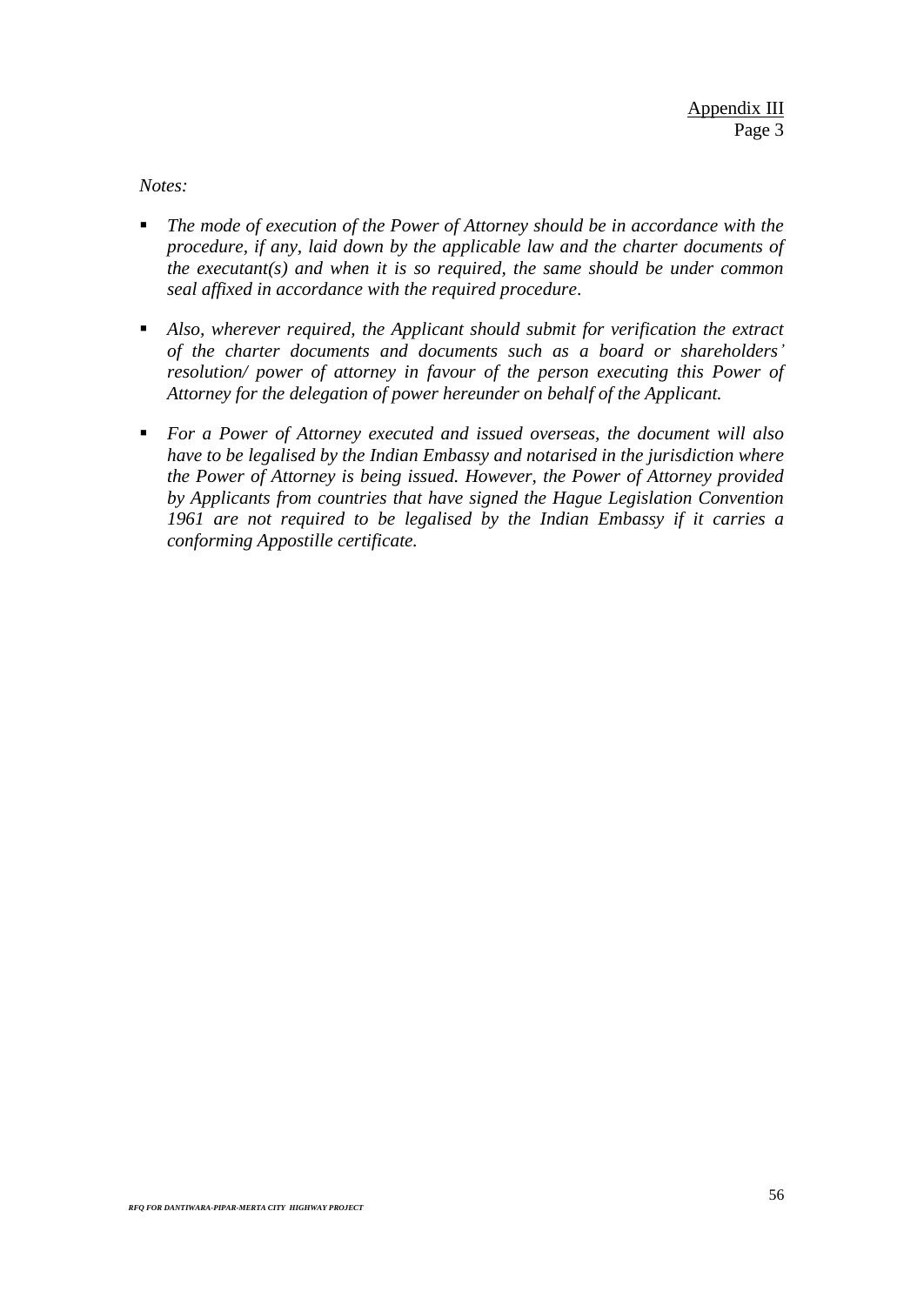# APPENDIX-IV

# **Joint Bidding Agreement**

*(Refer Clause 2.13.1)*

*(To be executed on Stamp paper of appropriate value)*

THIS JOINT BIDDING AGREEMENT is entered into on this the ………… day of ………… 20…

# **AMONGST**

1. ………… Limited, a company incorporated under the Companies Act, 1956/2013<sup>¥</sup> and having its registered office at ............ (hereinafter referred to as the "**First Part**" which expression shall, unless repugnant to the context include its successors and permitted assigns)

# **AND**

2. ………… Limited, a company incorporated under the Companies Act, 1956/2013 and having its registered office at ………… (hereinafter referred to as the "**Second Part**" which expression shall, unless repugnant to the context include its successors and permitted assigns)

#### **AND**

3. {………… Limited, a company incorporated under the Companies Act, 1956/2013 and having its registered office at ………… (hereinafter referred to as the "**Third Part**" which expression shall, unless repugnant to the context include its successors and permitted assigns)}

#### **AND**

4. {………… Limited, a company incorporated under the Companies Act, 1956/2013 and having its registered office at ………… (hereinafter referred to as the "**Fourth Part**" which expression shall, unless repugnant to the context include its successors and permitted assigns)}<sup>\$</sup>

The above mentioned parties of the FIRST, SECOND, {THIRD and FOURTH} PART are collectively referred to as the "**Parties**" and each is individually referred to as a "**Party**"

#### **WHEREAS**,

 $\overline{a}$ 

(A) The Governor of Rajasthan, acting through Secretary in charge, Public Works Department, Government of Rajasthan and having its principal offices at Jacob

Appendix IV

 $*$  A Bidder who is registered abroad may substitute the words, viz "a company registered under the Companies Act, 1956/2013" by the words, viz "a company duly organised and validly existing under the laws of the jurisdiction of its incorporation". A similar modification may be made in Recital 2, as necessary.

 $\textsuperscript{s}$  The number of Parties will be shown here, as applicable, subject however to a maximum of 6 (six).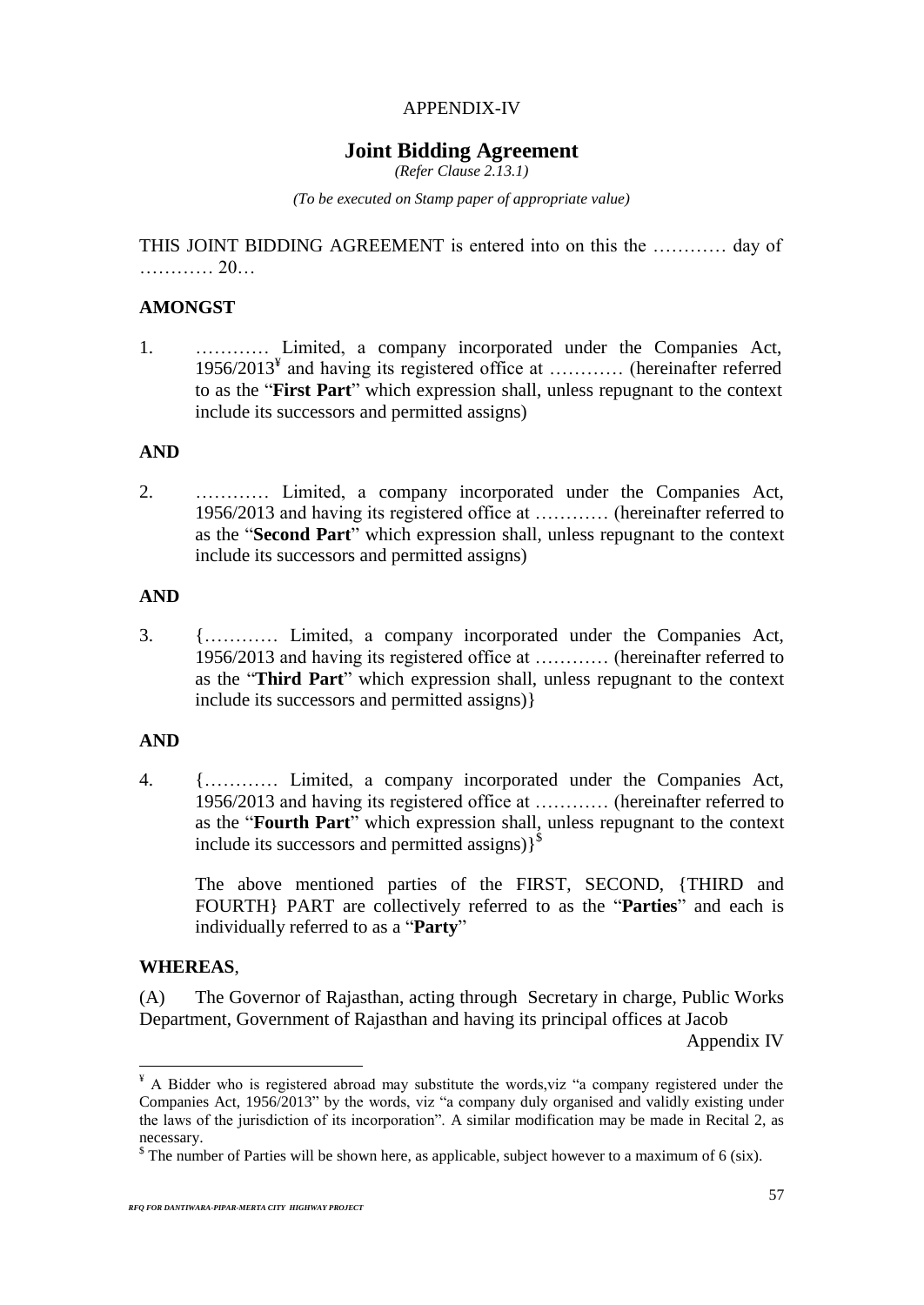Road, Civil lines Jaipur-302006 (hereinafter referred to as the "**Authority**" which expression shall, unless repugnant to the context or meaning thereof, include its administrators, successors and assigns) has invited applications (the **Applications**") by its Request for Qualification No. ………… dated ………… (the "**RFQ**") for prequalification and short-listing of bidders for development, operation and maintenance of the Dantiwara-Pipar-Merta City Highway Project (the "**Project**") through public private partnership.

- (B) The Parties are interested in jointly bidding for the Project as members of a Consortium and in accordance with the terms and conditions of the RFQ document and other bid documents in respect of the Project, and
- (C) It is a necessary condition under the RFQ document that the members of the Consortium shall enter into a Joint Bidding Agreement and furnish a copy thereof with the Application.

# **NOW IT IS HEREBY AGREED as follows**:

# **1. Definitions and Interpretations**

In this Agreement, the capitalised terms shall, unless the context otherwise requires, have the meaning ascribed thereto under the RFQ.

### **2. Consortium**

- 2.1 The Parties do hereby irrevocably constitute a consortium (the "**Consortium**") for the purposes of jointly participating in the Bidding Process for the Project.
- 2.2 The Parties hereby undertake to participate in the Bidding Process only through this Consortium and not individually and/ or through any other consortium constituted for this Project, either directly or indirectly or through any of their Associates.

# **3. Covenants**

The Parties hereby undertake that in the event the Consortium is declared the selected Bidder and awarded the Project, it shall incorporate a special purpose vehicle (the "**SPV**") under the Indian Companies Act, 2013 for entering into a Concession Agreement with the Authority and for performing all its obligations as the Concessionaire in terms of the Concession Agreement for the Project.

# **4. Role of the Parties**

The Parties hereby undertake to perform the roles and responsibilities as described below: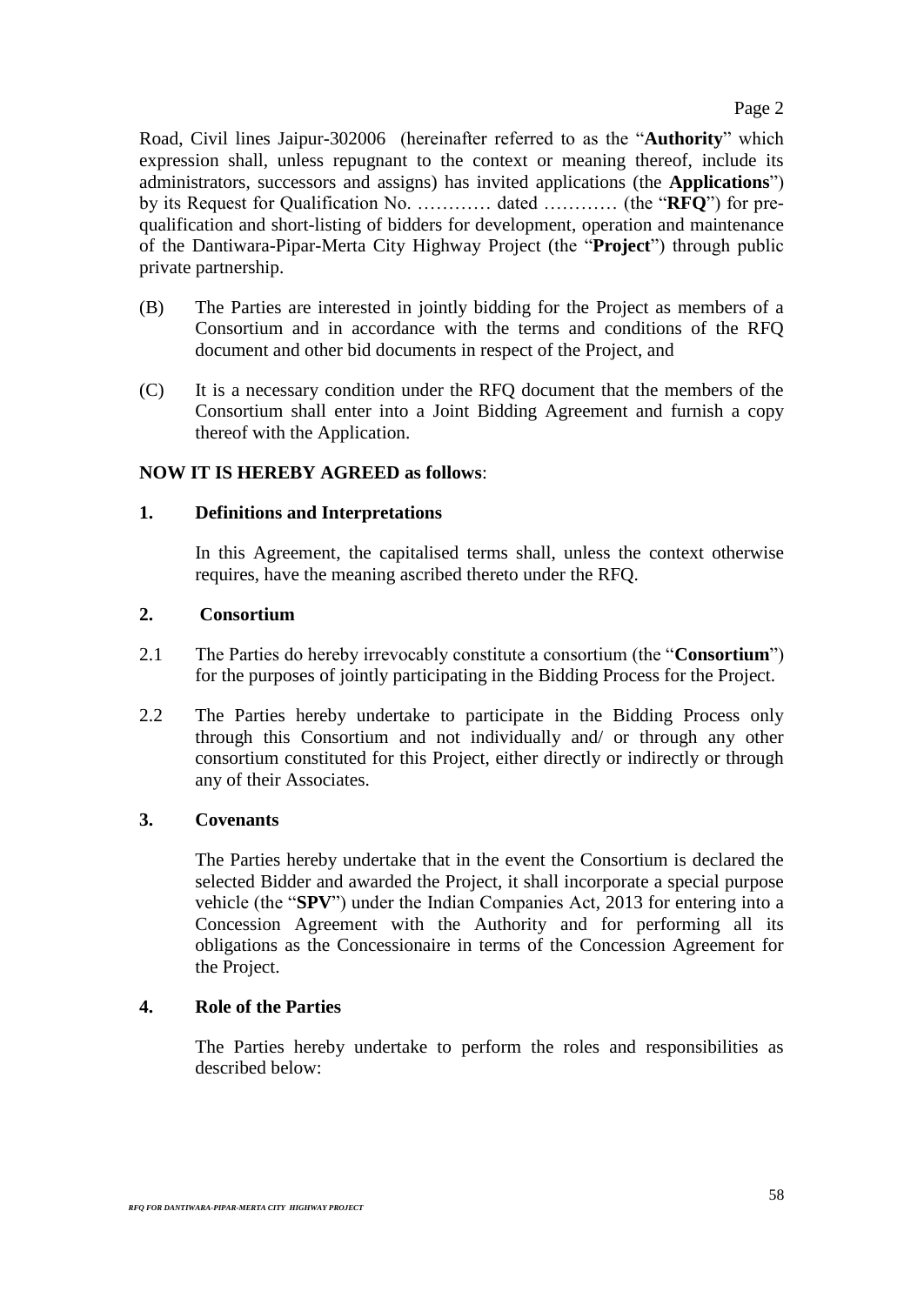(a) Party of the First Part shall be the Lead member of the Consortium and shall have the power of attorney from all Parties for conducting all business for and on behalf of the Consortium during the Bidding

Process and until the Appointed Date under the Concession Agreement when all the obligations of the SPV shall become effective;

- (b) Party of the Second Part shall be {the Technical Member of the Consortium;}
- {(c) Party of the Third Part shall be the Financial Member of the Consortium; and}
- {(d) Party of the Fourth Part shall be the Operation and Maintenance Member/ Other Member of the Consortium.}

# **5. Joint and Several Liability**

The Parties do hereby undertake to be jointly and severally responsible for all obligations and liabilities relating to the Project and in accordance with the terms of the RFQ, RFP and the Concession Agreement, till such time as the Financial Close for the Project is achieved under and in accordance with the Concession Agreement.

# **6**. **Shareholding in the SPV**

6.1 The Parties agree that the proportion of shareholding among the Parties in the SPV shall be as follows:

First Party:

Second Party:

{Third Party:}

{Fourth Party:}

- 6.2 The Parties undertake that a minimum of 26% (twenty six per cent) of the subscribed and paid up equity share capital of the SPV shall, at all times till the second anniversary of the date of commercial operation of the Project, be held by the Parties of the First, {Second and Third} Part whose experience and Net Worth have been reckoned for the purposes of qualification and shortlisting of Applicants for the Project in terms of the RFQ.
- 6.3 The Parties undertake that each of the Parties specified in Clause 6.2 above shall, at all times between the commercial operation date of the Project and the second anniversary thereof, hold subscribed and paid up equity share capital of SPV equivalent to at least 5% (five per cent) of the Total Project Cost.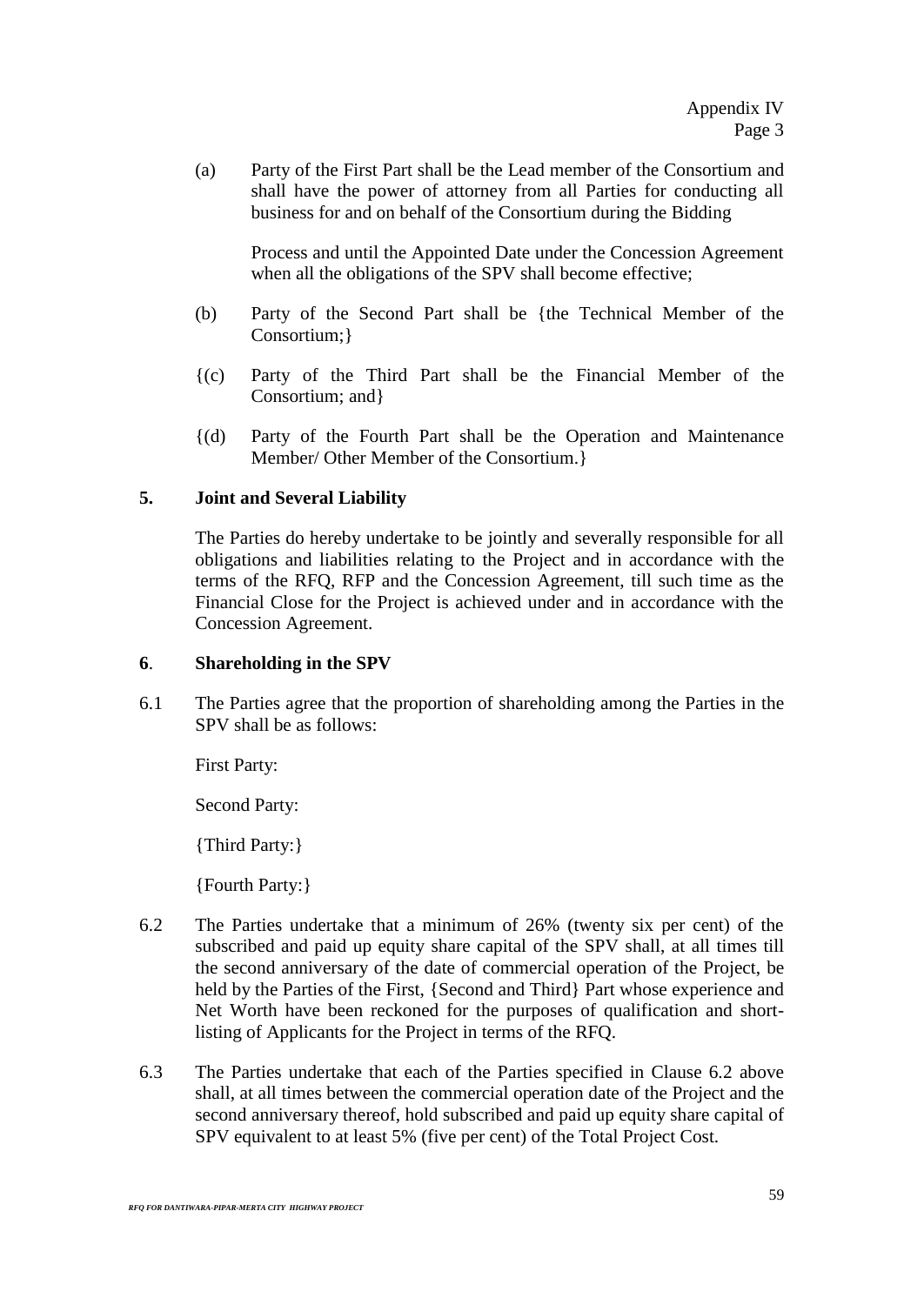- 6.4 The Parties undertake that they shall collectively hold at least 51% (fifty one per cent) of the subscribed and paid up equity share capital of the SPV at all times until the second anniversary of the commercial operation date of the Project.
- 6.5 The Parties undertake that they shall comply with all equity lock-in requirements set forth in the Concession Agreement.

### **7. Representation of the Parties**

Each Party represents to the other Parties as of the date of this Agreement that:

- (a) Such Party is duly organised, validly existing and in good standing under the laws of its incorporation and has all requisite power and authority to enter into this Agreement;
- (b) The execution, delivery and performance by such Party of this Agreement has been authorised by all necessary and appropriate corporate or governmental action and a copy of the extract of the charter documents and board resolution/ power of attorney in favour of the person executing this Agreement for the delegation of power and authority to execute this Agreement on behalf of the Consortium Member is annexed to this Agreement, and will not, to the best of its knowledge:
	- (i) require any consent or approval not already obtained;
	- (ii) violate any Applicable Law presently in effect and having applicability to it;
	- (iii) violate the memorandum and articles of association, by-laws or other applicable organisational documents thereof;
	- (iv) violate any clearance, permit, concession, grant, license or other governmental authorisation, approval, judgement, order or decree or any mortgage agreement, indenture or any other instrument to which such Party is a party or by which such Party or any of its properties or assets are bound or that is otherwise applicable to such Party; or
	- (v) create or impose any liens, mortgages, pledges, claims, security interests, charges or encumbrances or obligations to create a lien, charge, pledge, security interest, encumbrances or mortgage in or on the property of such Party, except for encumbrances that would not, individually or in the aggregate, have a material adverse effect on the financial condition or prospects or business of such Party so as to prevent such Party from fulfilling its obligations under this Agreement;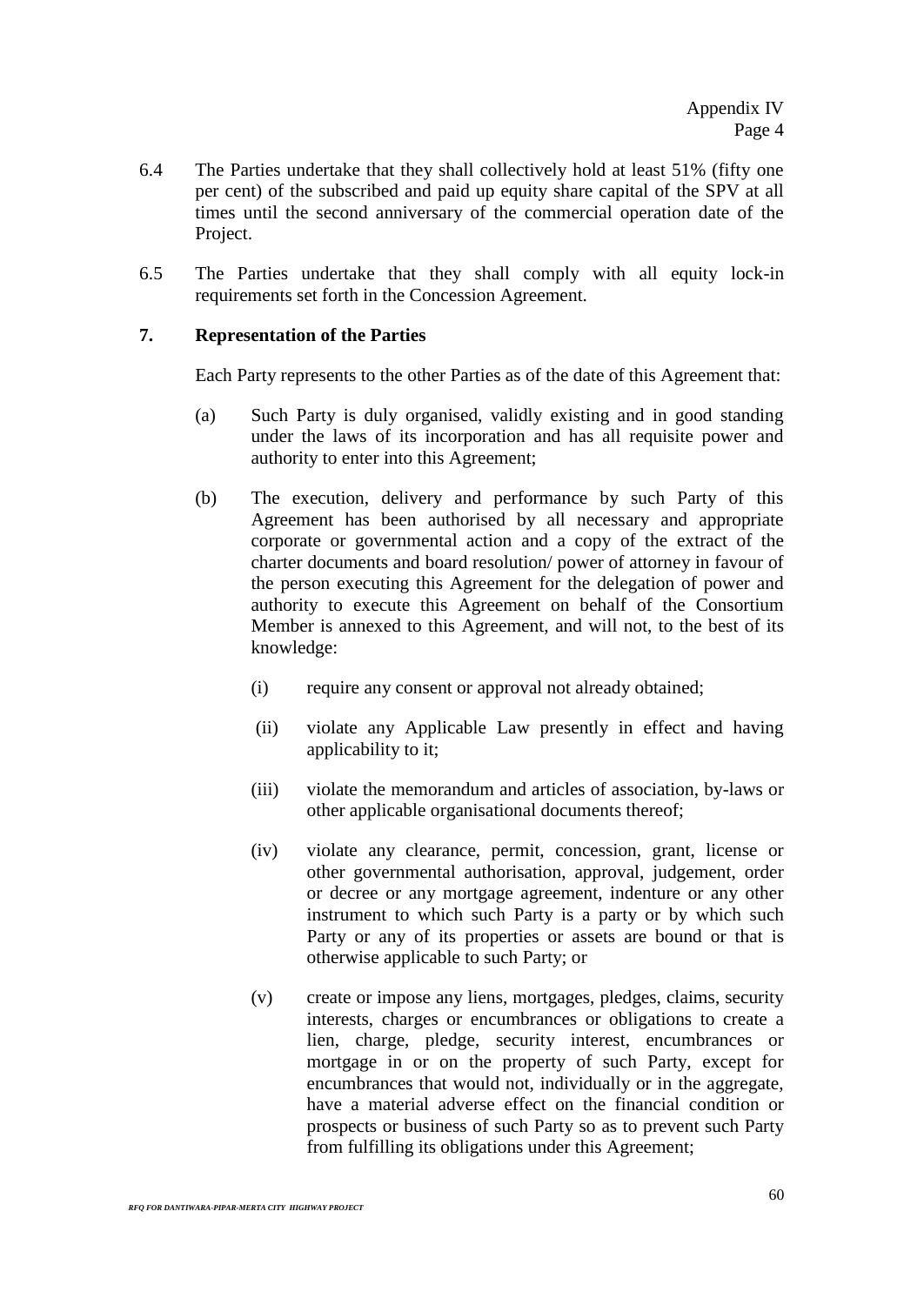- (c) this Agreement is the legal and binding obligation of such Party, enforceable in accordance with its terms against it; and
- (d) there is no litigation pending or, to the best of such Party's knowledge, threatened to which it or any of its Associates is a party that presently affects or which would have a material adverse effect on the financial condition or prospects or business of such Party in the fulfillment of its obligations under this Agreement.

# **8. Termination**

This Agreement shall be effective from the date hereof and shall continue in full force and effect until the Financial Close of the Project is achieved under and in accordance with the Concession Agreement, in case the Project is awarded to the Consortium. However, in case the Consortium is either not prequalified for the Project or does not get selected for award of the Project, the Agreement will stand terminated in case the Applicant is not pre-qualified or upon return of the Bid Security by the Authority to the Bidder, as the case may be.

# **9. Miscellaneous**

- 9.1 This Joint Bidding Agreement shall be governed by laws of India.
- 9.2 The Parties acknowledge and accept that this Agreement shall not be amended by the Parties without the prior written consent of the Authority.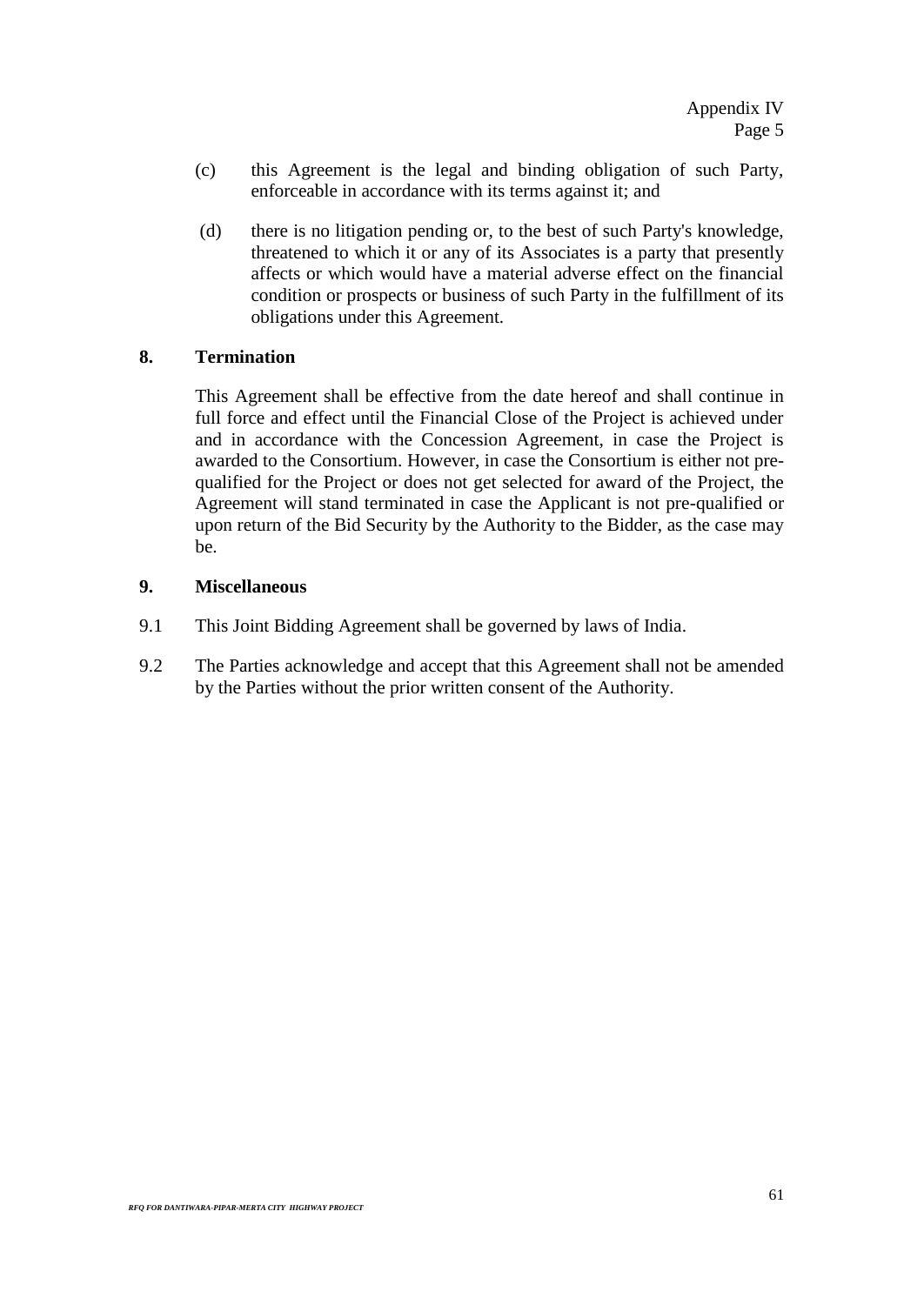IN WITNESS WHEREOF THE PARTIES ABOVE NAMED HAVE EXECUTED AND DELIVERED THIS AGREEMENT AS OF THE DATE FIRST ABOVE WRITTEN.

SIGNED, SEALED AND DELIVERED SIGNED, SEALED AND DELIVERED

For and on behalf of LEAD MEMBER by: SECOND PART

(Signature) (Signature) (Name) (Name) (Designation) (Designation) (Address) (Address)

THIRD PART FOURTH PART

#### SIGNED, SEALED AND DELIVERED SIGNED, SEALED AND DELIVERED

For and on behalf of For and on behalf of

(Signature) (Signature) (Name) (Name) (Designation) (Designation) (Address) (Address)

In the presence of:  $1.$  2.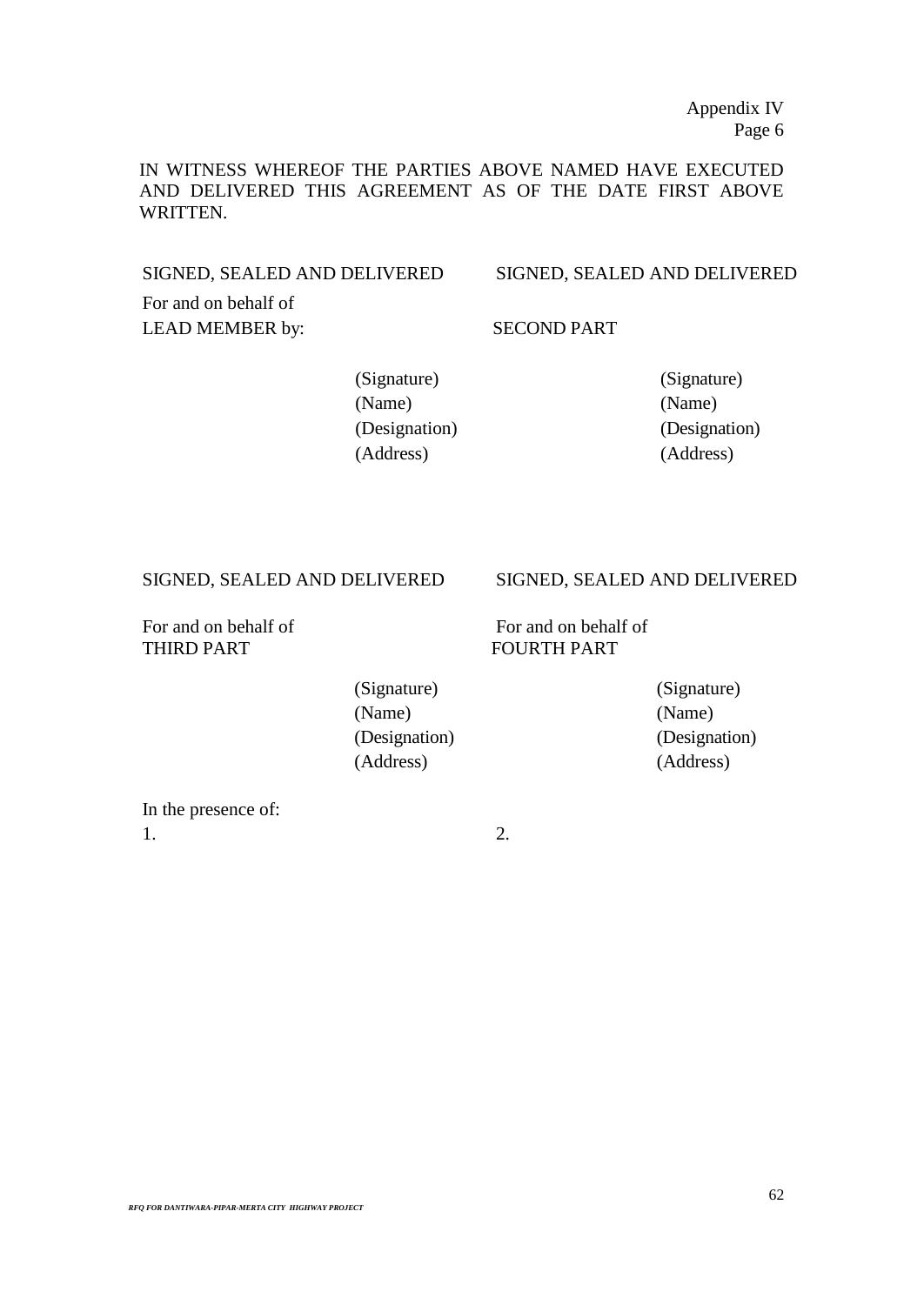*Notes*:

- 1. The mode of the execution of the Joint Bidding Agreement should be in accordance with the procedure, if any, laid down by the Applicable Law and the charter documents of the executant(s) and when it is so required, the same should be under common seal affixed in accordance with the required procedure.
- 2. Each Joint Bidding Agreement should attach a copy of the extract of the charter documents and documents such as resolution / power of attorney in favour of the person executing this Agreement for the delegation of power and authority to execute this Agreement on behalf of the Consortium Member.
- 3. For a Joint Bidding Agreement executed and issued overseas, the document shall be legalised by the Indian Embassy and notarized in the jurisdiction where the Power of Attorney has been executed.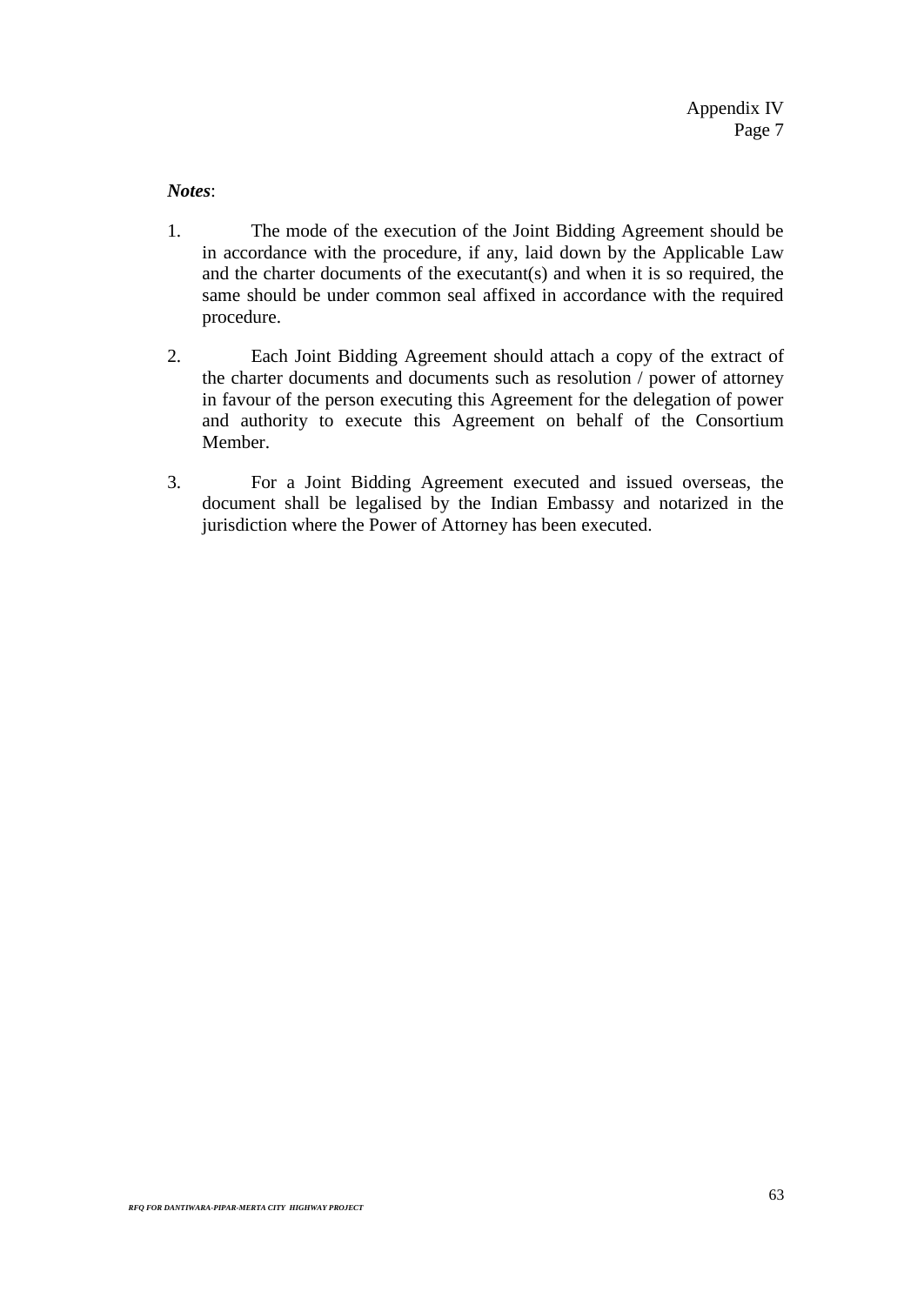#### APPENDIX-V

### **Guidelines of the Department of Disinvestment**

*(Refer Clause 1.2.1)*

No. 6/4/2001-DD-II Government of India Department of Disinvestment

> Block 14, CGO Complex New Delhi. Dated  $13^{th}$  July, 2001.

### OFFICE MEMORANDUM

Sub: Guidelines for qualification of Bidders seeking to acquire stakes in Public Sector Enterprises through the process of disinvestment

Government has examined the issue of framing comprehensive and transparent guidelines defining the criteria for bidders interested in PSE-disinvestment so that the parties selected through competitive bidding could inspire public confidence. Earlier, criteria like Net Worth, experience etc. used to be prescribed. Based on experience and in consultation with concerned departments, Government has decided to prescribe the following additional criteria for the qualification/ disqualification of the parties seeking to acquire stakes in public sector enterprises through disinvestment:

- (a) In regard to matters other than the security and integrity of the country, any conviction by a Court of Law or indictment/ adverse order by a regulatory authority that casts a doubt on the ability of the bidder to manage the public sector unit when it is disinvested, or which relates to a grave offence would constitute disqualification. Grave offence is defined to be of such a nature that it outrages the moral sense of the community. The decision in regard to the nature of the offence would be taken on case to case basis after considering the facts of the case and relevant legal principles, by the Government of India.
- (b) In regard to matters relating to the security and integrity of the country, any charge-sheet by an agency of the Government/ conviction by a Court of Law for an offence committed by the bidding party or by any sister concern of the bidding party would result in disqualification. The decision in regard to the relationship between the sister concerns would be taken, based on the relevant facts and after examining whether the two concerns are substantially controlled by the same person/ persons.
- (c) In both (a) and (b), disqualification shall continue for a period that Government deems appropriate.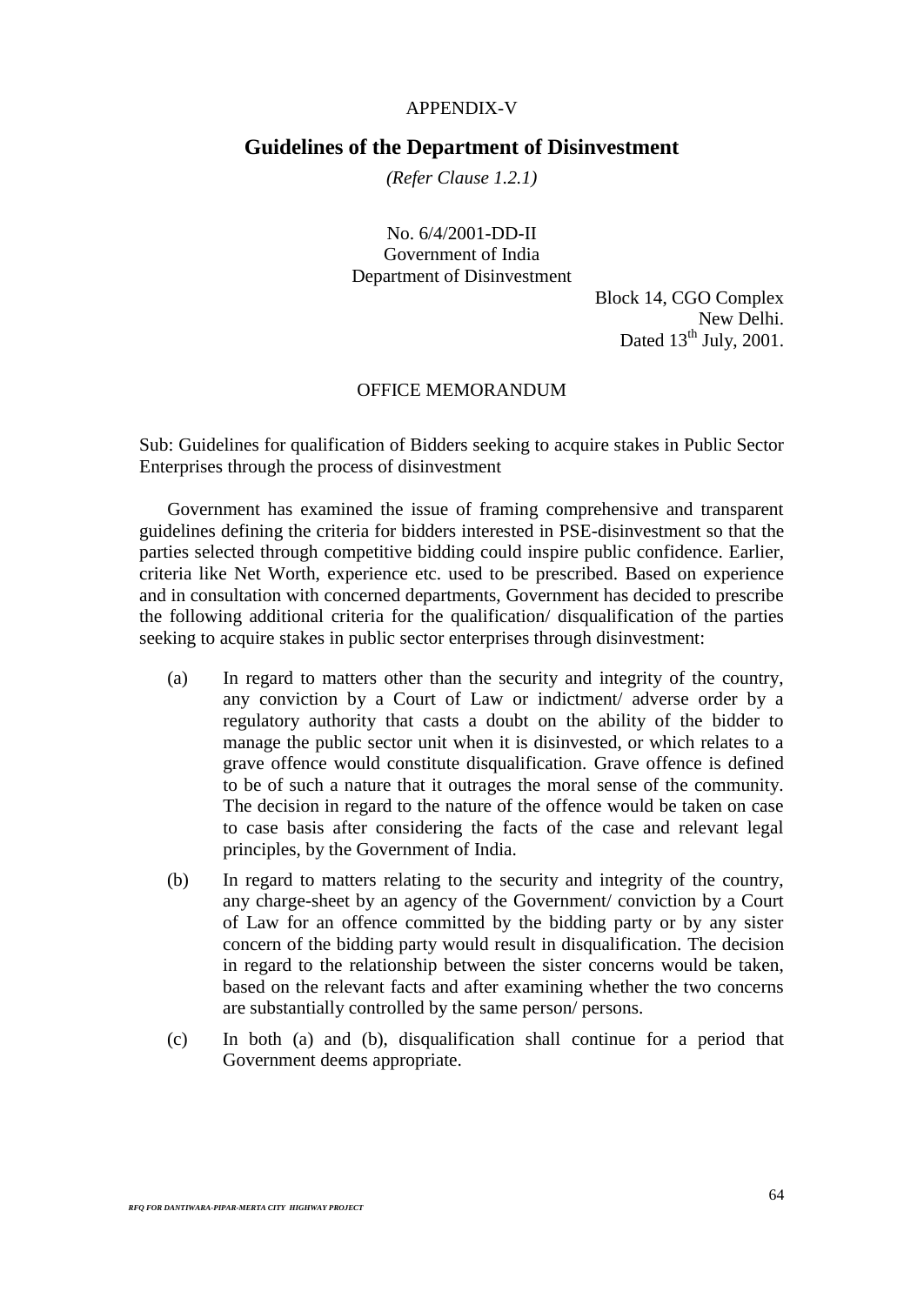- (d) Any entity, which is disqualified from participating in the disinvestment process, would not be allowed to remain associated with it or get associated merely because it has preferred an appeal against the order based on which it has been disqualified. The mere pendency of appeal will have no effect on the disqualification.
- (e) The disqualification criteria would come into effect immediately and would apply to all bidders for various disinvestment transactions, which have not been completed as yet.
- (f) Before disqualifying a concern, a Show Cause Notice why it should not be disqualified would be issued to it and it would be given an opportunity to explain its position.
- (g) Henceforth, these criteria will be prescribed in the advertisements seeking Expression of Interest (EOI) from the interested parties. The interested parties would be required to provide the information on the above criteria, along with their Expressions of Interest (EOI). The bidders shall be required to provide with their EOI an undertaking to the effect that no investigation by a regulatory authority is pending against them. In case any investigation is pending against the concern or its sister concern or against its CEO or any of its Directors/ Managers/ employees, full details of such investigation including the name of the investigating agency, the charge/ offence for which the investigation has been launched, name and designation of persons against whom the investigation has been launched and other relevant information should be disclosed, to the satisfaction of the Government. For other criteria also, a similar undertaking shall be obtained along with EOI.

sd/- (A.K. Tewari) Under Secretary to the Government of India